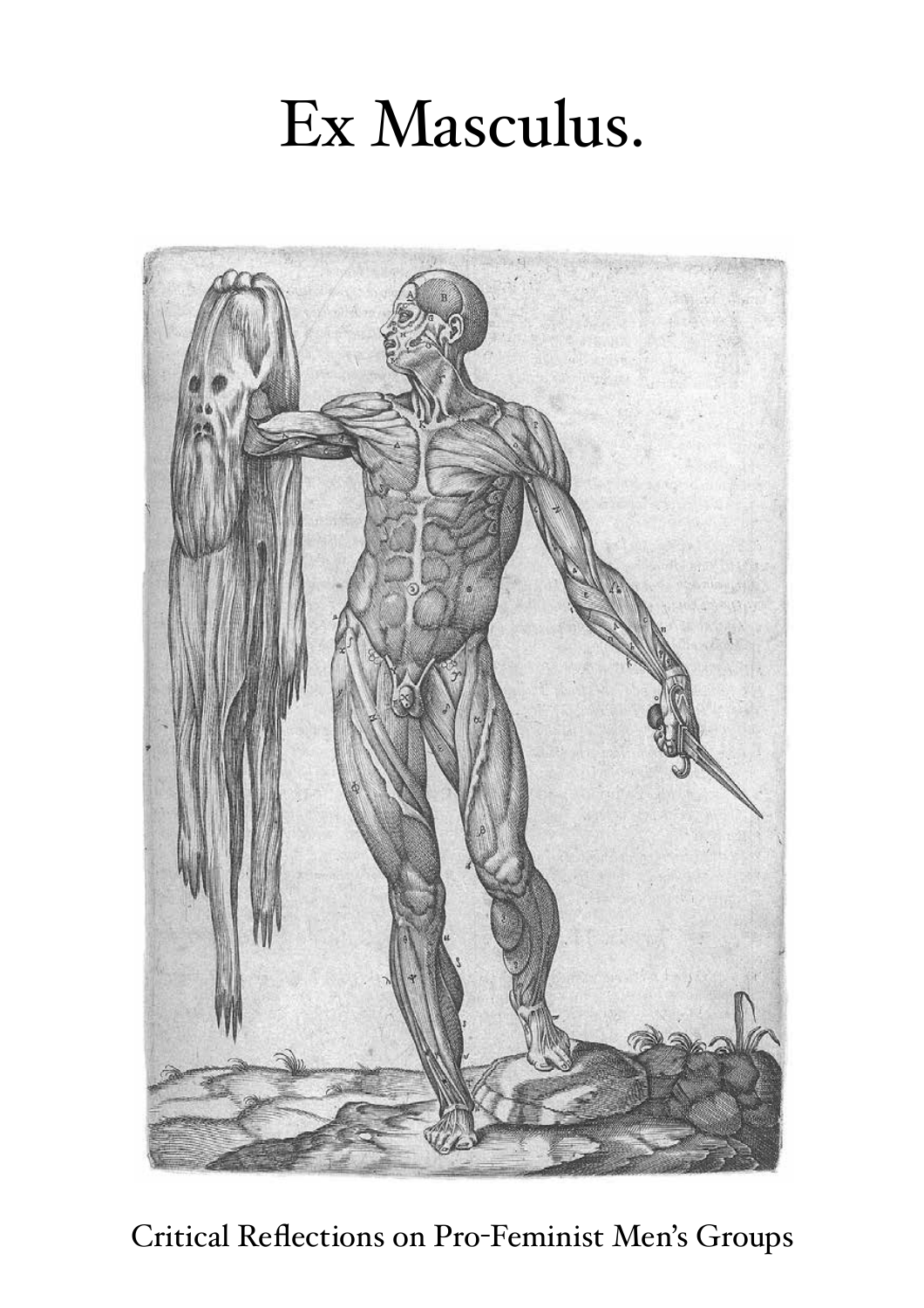We encourage the duplication and distribution of this zine for non-commercial purposes. If you wish to use individual articles for different publications, please contact the author (where contact information is given) or the editors at

exmasculus@gmail.com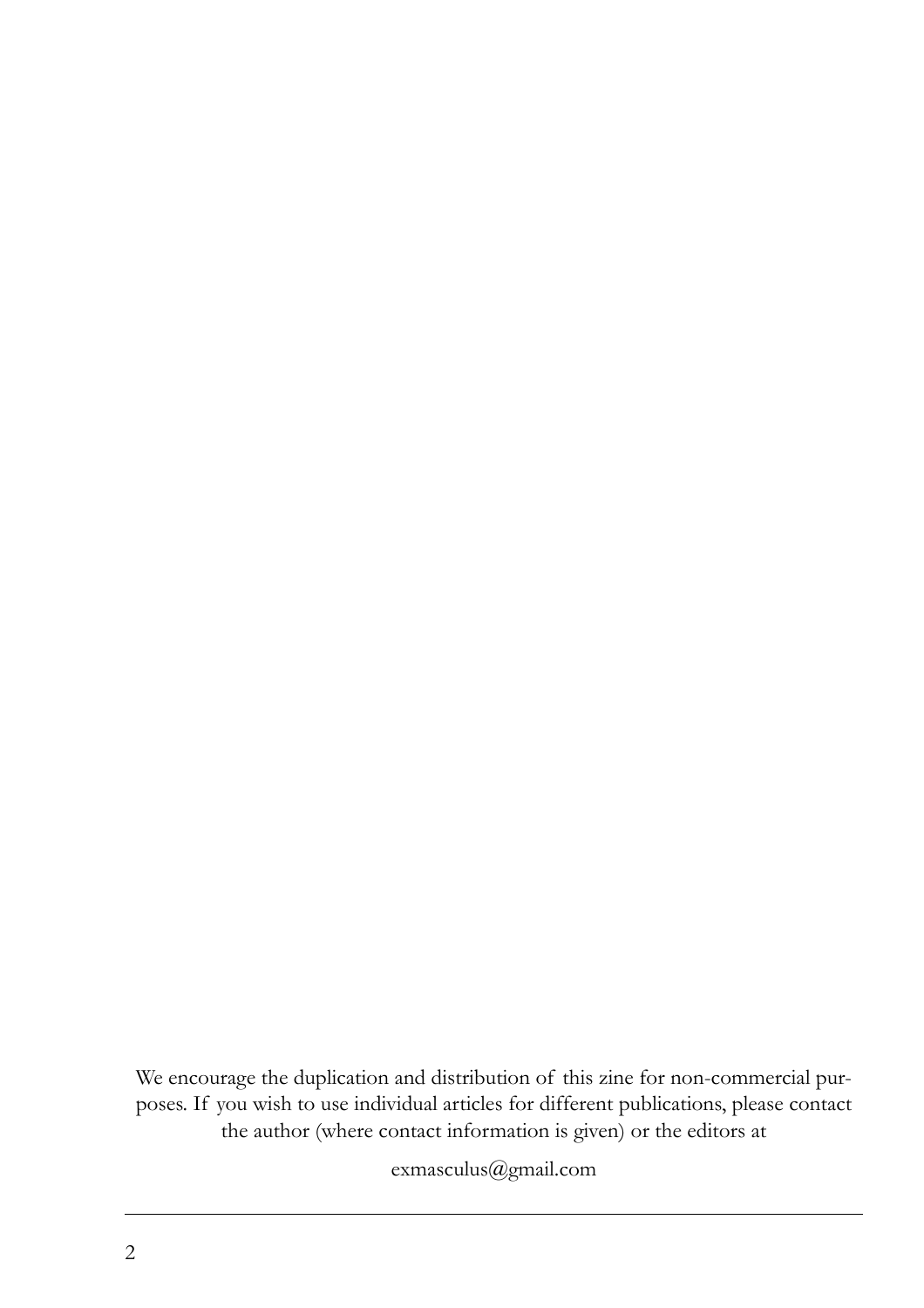# **Table of Contents**

# **I. Introduction**

| II. What is "men's work"?                                                          |     |
|------------------------------------------------------------------------------------|-----|
| The Oakland Men's Project<br>Paul Kivel                                            | 6.  |
| Think About It<br>Feminist by default                                              | 16. |
| III. What can we accomplish?                                                       |     |
| Dudes in a House<br>Toby                                                           | 20. |
| What's Our Motivation?<br>Matt                                                     | 24. |
| IV. How do we stay accountable?                                                    |     |
| I Hate David Attenborough<br>Geyl Fling Force Wynd                                 | 31. |
| With or Without You<br>vanessa vendetta                                            | 36. |
| Lundy Bancroft                                                                     | 44. |
| V. Where do we go from here?                                                       |     |
| My Dearest<br>C. B. Egret                                                          | 49. |
| <b>Crossing Borders</b><br>Anna Vo                                                 | 54. |
| Recommendations for People Trying<br>to Start Radical Men's Groups<br>Tim Phillips | 61. |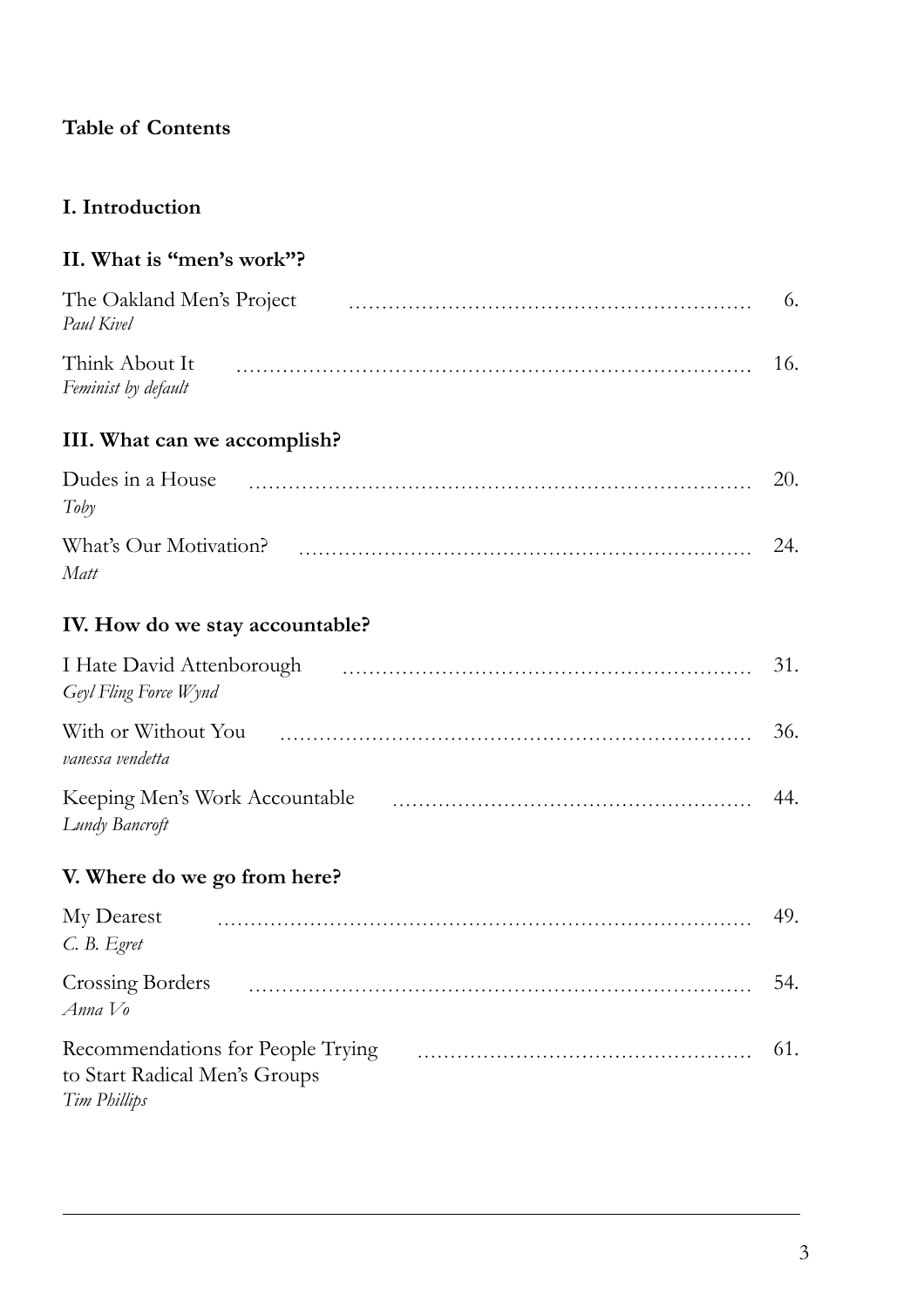# Introduction.

We come from different experiences, vastly different horizons, perspectives, environments, genes and chasms of differing socializations. Yet there is a we, a dangerously pervasive generalization of we that needs a change. Lives are at stake and lives are being extinguished; being taken away, being forced under the avalanches of trauma, shame and powerlessness.

Because of unquestioned social patterns of knowing, our bodies (and our inextricable minds) become uneven minefields for others' expectations and judgments, for others' violence and their own internalized powerlessness. Women and trans\* people's bodies face disproportionate and incredibly uneven risks from state sanctioned and extra-legal violence. It isn't new and it has never been tolerable. Yet it's generally accepted on micro and macro-social levels. Objectification of bodies has become commonplace and the sting we feel from prying eyes and expectant glares, from groping hands and loaded remarks attacks insidiously, consistently and confidently.

And we are losing our friends and mothers and sisters and sons.

The desperation has been muffled under the air of complacency with sexual harassment, assault, and the objectification sanctified by the state and church, by the family and community who reinforce these expectations and patterns by, not recognizing, not addressing and not attacking the reality of abuse in our daily lives.

Men (or those who experience male privilege) need to be held accountable. Men need to hold one another accountable and take responsibility in owning our privileges and socializations. By recognizing the power discrepancies inherent in our social interactions, men can begin to critically engage with our identities while actively listening to women and trans\* folk. These voices are not given equal footing, because of the reality of the past we live under and the heavy, incomparable weight of the present and all its inadequacies and brutalities. We need to dream a world into being by acting in the present in the conditions we all live and operate under.

Men need to critically engage with what it means to be "a man" and the present notions of masculinity, to engage with our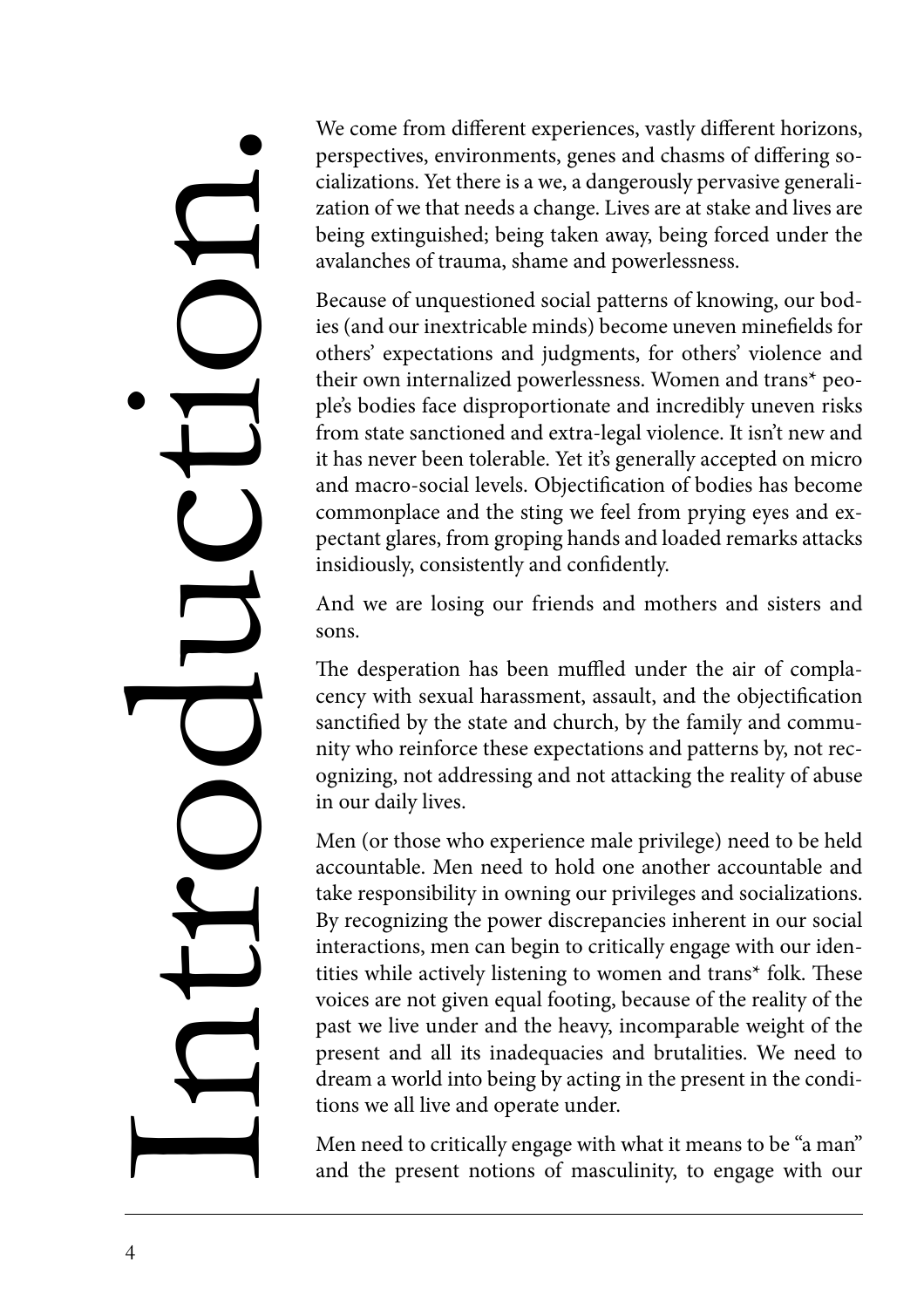sons, brothers, fathers and friends. Men need to be brave while redefining bravery, to engage with the challenges that put the status quo back on the table as suspect. We need to get comfortable with being uncomfortable. We need to engage across difference, actively listening to women and trans\* folk and their experiences, their anger and frustration and needs, while engaging with and confronting other men who are reproducing heteropatriarchal or misogynist ways of being.

We desperately need a change. All of us. Right now, though the stakes are vastly different and experiences often contrasting. If you are a man, male socialized, or benefit from unearned male privilege, we desperately need you to engage critically with your socialization and with other men, sharing experiences and listening to women, trans\* and queer folk about how differing intersecting identities experience and fight against the weight of this feverish and lethal reality.

We present this zine in the hope of mobilizing this motivation, of reminding ourselves that there is no excuse to wait, to put aside this critical facet of struggle in order to engage on "more pertinent" causes. We all have a responsibility (especially as men) to hold one another accountable in our processes of deconditioning and our struggles for collective liberation. All the time. And it is scary and hard and we need to be simultaneously healing, building relationships of support and care, and growing and fighting together.

This zine is a compilation of voices speaking to the idea of "pro-feminist men's work", what it is, why we need it and how to do it. The writing in this zine comes from a myriad of persons including queer, trans\*, women and men. We hope that it will act as a springboard; a place for ideas, perspectives, critical thoughts, successes and failures, and ultimately as a resource for engaging on various fronts to deconstruct and challenge patriarchy in the world and in our lives. We as editors also hope that this is the first in a series of gathered writings on the intricacies and varying voices on the "how to's" of smashing patriarchy. We imagine this as an addition to the potential unlimited amount of writing that delves into the fronts and strategies we engage in and work with to end the reign of heteropatriachy, and sexual and gendered violence.

we need  $\mathcal{A}_{\cdot}$ change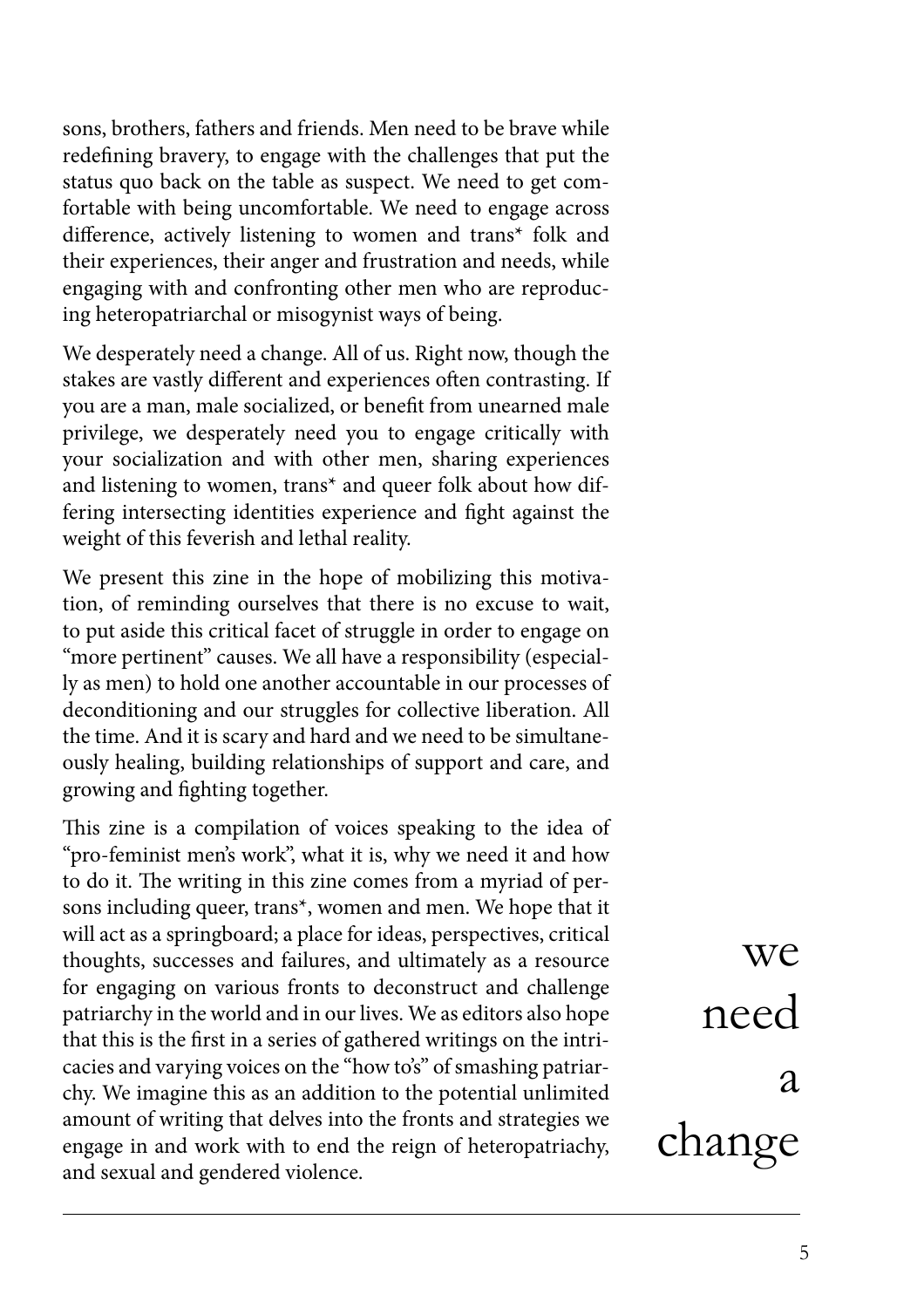# **What is**

# Trigger warning!

The following piece contains descriptions of physical and sexual violence. Please make sure you are feeling emotionally prepared before you continue.

# The Oakland Men's Project

Adapted from *Men's Work: How to Stop the Violence That Tears Our Lives Apart*

by Paul Kivel

paul@paulkivel.com

We began the work of the Oakland Men's Project in 1979 with a multitude of personal motivations, not the least of which was that the male roles we had been trained to follow didn't work. Even without identifying it as a box, we knew we wanted out.

The women's movement and a 1978 national conference in San Francisco on violence against women were our immediate inspirations. For years, women's groups had been responding to the needs of women survivors of male violence by operating shelters and rape crisis centers. One result of this organizing was to make the public aware of the tremendous need for shelter, counseling, advocacy, and legal intervention. During this period the devastating effects of the violence on women, children, and even on men became more and more visible.

Some men began to see that we could no longer discount sexual harassment, battery, and rape as women's problems. These were clearly part of a nationwide social problem. We could see that the effects of past violence and the threat of future violence was keeping women off the shop floor, out of the corporate office, and out of public office. It was keeping them in dangerous marriages and in poverty.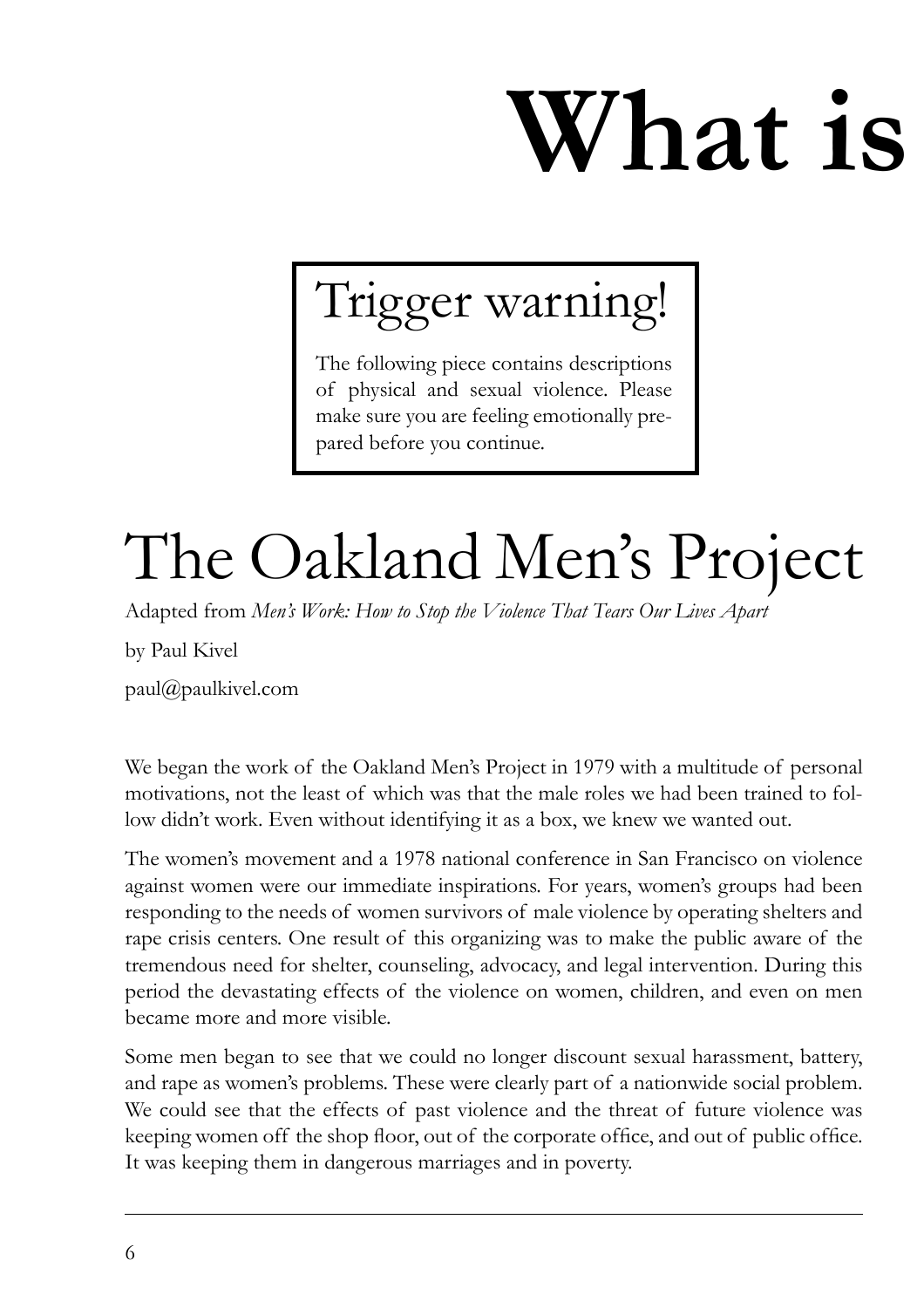# **"men's work"?**

Some women said, "You're doing the violence. You are men. Take responsibility for your actions and address other men." There was a lot of attention paid to the question, "Why are men violent?" Some people argued that men are unalterably aggressive because of their genes, hormones, chromosomes, or just because all males are "that way." None of these "theories" had any scientific legitimacy, however. Male behavior is immeasurably variable.

Most feminists wanted to hold men responsible for their actions and looked to male power and male socialization as sources of male violence. The huge amount of violence promoted in popular culture led them to the conclusion that boys learn male roles, and violent behavior was part of that learning.

Women were hurting from the violence. They were angry at the men who committed violence and the men who condoned it by their silence. We assimilated much of their anger. Partly motivated by self-hatred, we took the anger directed toward us and directed it at other men for not seeing what was happening to women. We used that anger to encourage other men to acknowledge their complicity in the violence. A group of us developed a slide show to be shown to men's groups. We took images from pornography, record covers, magazine ads, and comic books. Most of the images we showed were pictures of women being humiliated, bound, beaten, or raped.

Our motivation was to convey horror, shock, and outrage at how violent the images were. As part of our presentation we read the following poem by ntozake shange:

| with no immediate cause*          | 3 minutes ago or 3 days/ 30 years ago |
|-----------------------------------|---------------------------------------|
| every 3 minutes a woman is beaten | he might have sodomized his .         |
| every five minutes a              | daughter but i sat there              |
| woman is raped/every ten minutes  | cuz the young men on the train        |
| a Iil girl is molested            | might beat some young women           |
| yet i rode the subway today       | later in the day or tomorrow          |
| i sat next to an old man who      | i might not shut my door fast         |
| may have beaten his old wife      | enuf/ push $\cdot$ hard enuf          |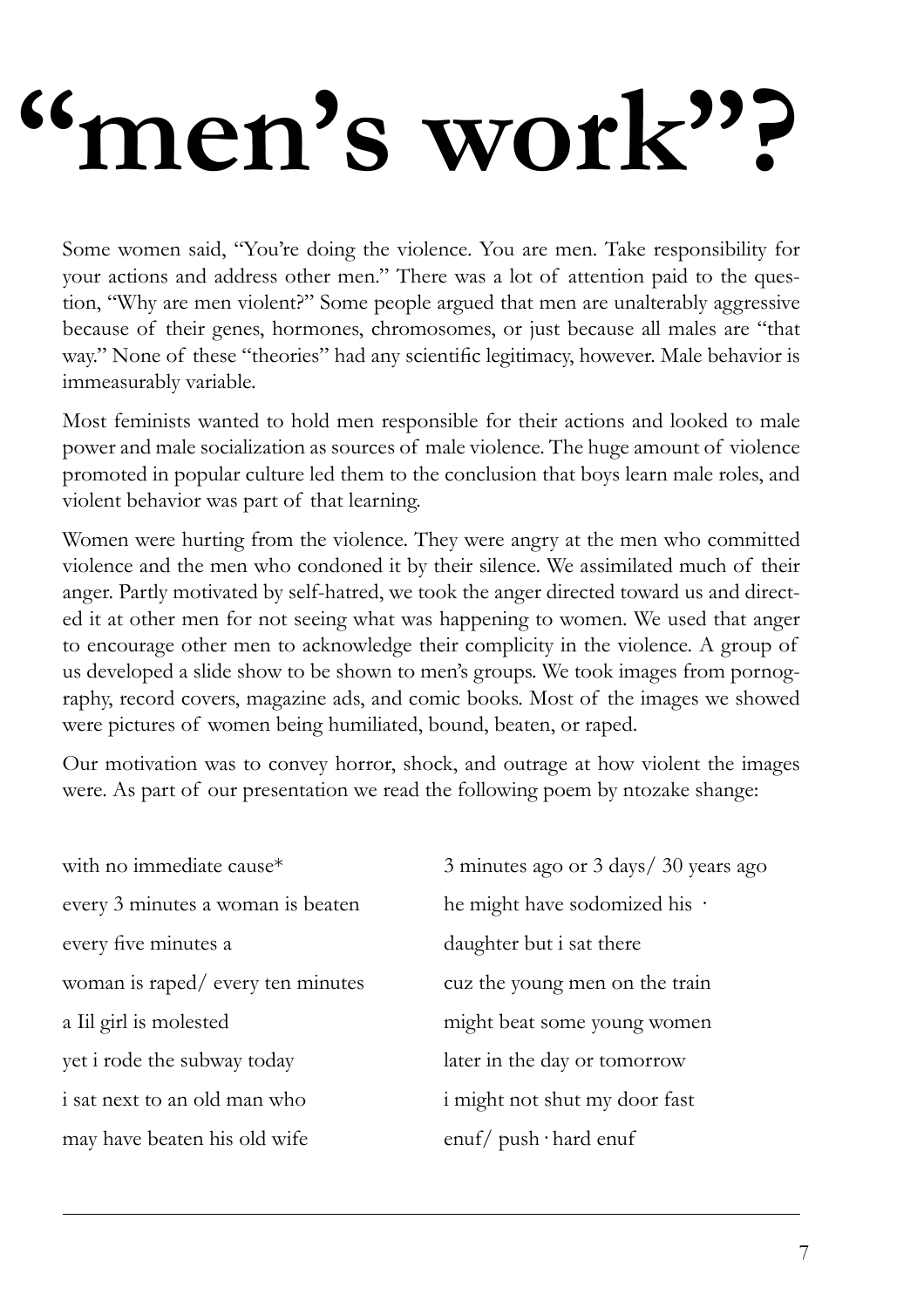every 3 minutes it happens some woman's innocence rushes to her cheeks/ pours from her mouthlike the betsy wetsy dolls have been torn apart/ their mouths mensis red & split/ every three minutes a shoulder is jammed through plaster & the oven door/ chairs push thru the rib cage/ hot water or boiling sperm decorate her body i rode the subway today & bought a paper from a man who might have held his old lady onto a hot pressing iron/ i dont know maybe he catches lil girls in the park & rips open their behinds with steel rods/ i couldnt decide what he might have done i only know every 3 minutes every 5 minutes every I 0 minutes/so i bought the paper looking for the announcement there has to be an announcement of the women's bodies found yesterday/ the missing little girl

i sat in a restaurant with my paper looking for the announcement a young man served me coffee i wondered did he pour the boiling coffee/ on the woman cuz she waz stupid/ did he put the infant girl/ in the coffee pot/ with the boiling coffee/ cuz she cried too much what exactly did he do with hot coffee i looked for the announcement the discovery/ of the dismembered woman's body/ the victims have not all been identified/ today they are naked & dead! refuse to testify/ one girl out of 10's not coherent/ i took the coffee & spit' it up/ i found an announcement/ not the woman's bloated body in the river/ floating not the child bleeding in the 59th street corridor/ not the baby broken on the floor/ ''there is some concern that alleged battered women might start to murder their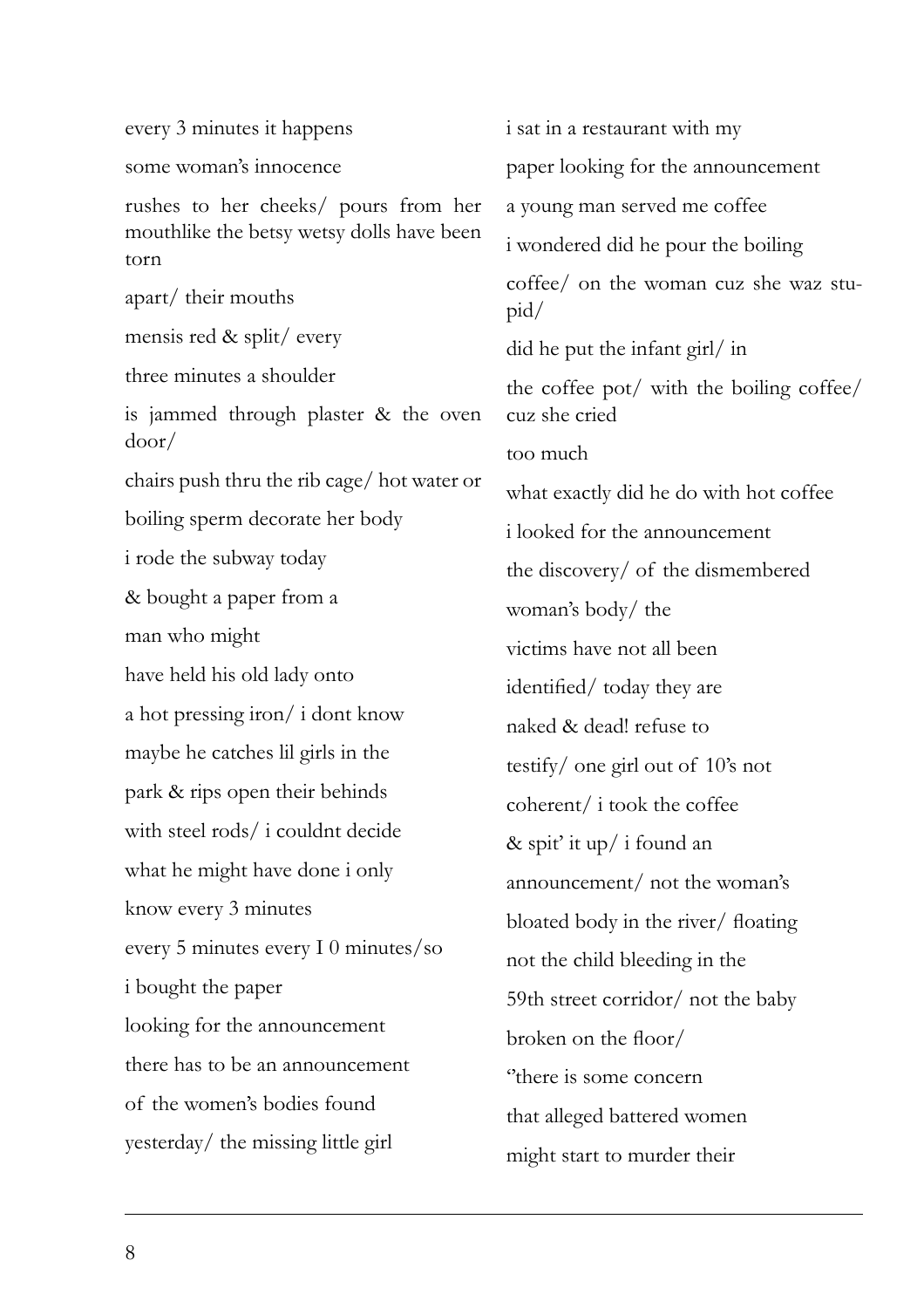| husbands & lovers with no                           | did you beat a woman today                                      |
|-----------------------------------------------------|-----------------------------------------------------------------|
| immediate cause"                                    | throw a child cross a room                                      |
| i spit up i vomit i am screaming                    | are the lil girl's panties                                      |
| we all have immediate cause                         | in yr pocket                                                    |
| every 3 minutes                                     | did you hurt a woman today                                      |
| every 5 minutes                                     | i have to ask these obscene questions                           |
| every 10 minutes                                    | the authorities require me to                                   |
| every day                                           | establish                                                       |
| women's bodies are found                            | immediate cause                                                 |
| in alleys & bedrooms/ at the top of the             | every. three minutes                                            |
| stairs                                              | every five minutes                                              |
| before i ride the subway/ buy -a paper/<br>drink    | every ten. minutes                                              |
| coffee/ i must know/ have you hurt a<br>woman today | every day                                                       |
|                                                     | * ntozake shange, nappy edges (New<br>York: Bantam Books, 1978) |

This is a very upsetting poem. You may feel angry, guilty, or ashamed after reading it. When presented with facts about the costs of male violence against women, as we are in this poem, we cannot escape the horror of the reality. I don't spend any time in this book citing statistics because the numbers only mask the reality. We need only open the daily newspaper to read the stories. We need only listen to the women we know talk about their experiences to know the truth.

Men must listen to women's pain and anger. The fact that it is safe enough for women to publicly express that anger is an indication of important change in our society. It means that women are challenging male perceptions of sex, gender, rape, exploitation, and abuse. They are describing parts of our common reality that are tremendously destructive to all of us.

But if we just accept those perceptions without confirming them through our own experience, we will eventually reject and turn against the source of those perceptions the strong women around us. This happens when we respond to women's anger with guilt, shame, or defensiveness. In many cases these feelings eventually lead to a backlash against women. The defensiveness becomes counterattack; we blame women for the powerlessness of men or try to protect the power that men have.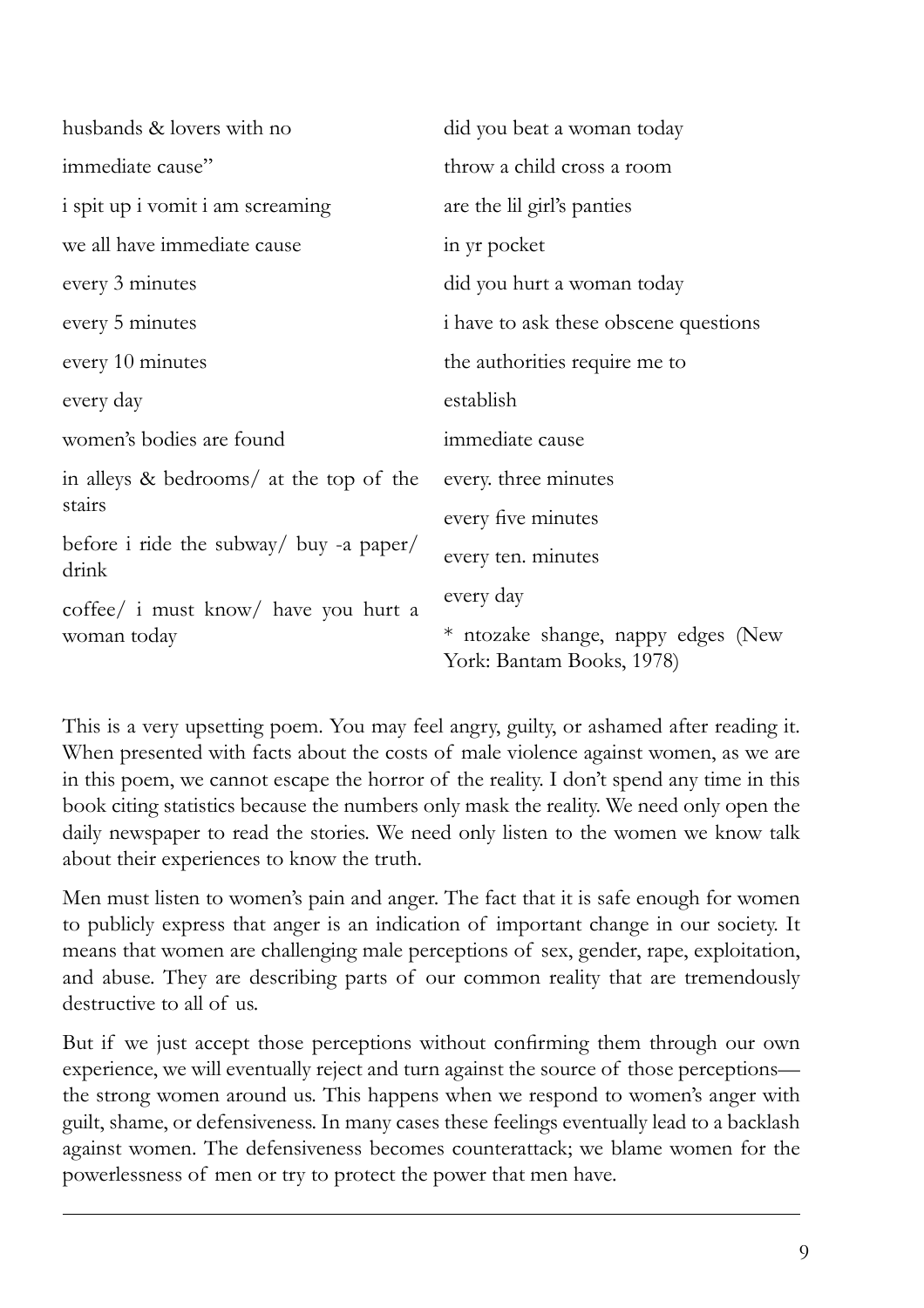Instead we need to take the pain and anger in ntozake shange's poem as a probe into a reality we often deny. We need to look at our own lives and experiences. We need to grapple with the issues, not the anger, until we can understand the truth of what shange says—not because she says it, but because we have confirmed that she is right. Then, and only then, do we become committed to making personal and social changes because we know what is at stake for women and for us.

Evoking this kind of response from men called for an entirely different educational approach than reading angry poems and showing slides of women being brutalized. It meant we had to come together and, with absolute honesty, share and compare our experiences growing up and living as men, analyze women's experiences as they described them, and piece through the causes and costs of our violence.

But the old methods of lecture and slide presentation were hard to let go. They made us the "good" men with the "right" ideas and allowed us to feel powerful by attacking and berating other men. We became the best liberated men on the block, and that became another way of winning women's approval and attention. It also allowed us to feel self-righteous toward other men.

We took our presentation with its slides and poem and testimony to many different men's group. Some men were shocked and outraged, others weren't. Shock and outrage did not necessarily lead men to sustained commitment and action to end violence. Nor did it help our audiences understand how the system of male violence worked, or how it affected them personally.

We told men they were powerful, privileged, and responsible for the violence. The men we talked with did not agree. They told us they felt angry, hurt, vulnerable, and powerless. We didn't believe them at first, because we had a lot at stake in being right. After all, we were the teachers and they were the students. We were supposed to have the right answers.

Then we took the workshops to some junior high classes, bringing the message that men were strong and powerful in the world and women weren't. The young men said they were trying to be powerful and weren't. The young women refused the label of victim. Both the men and women thought that women were not as vulnerable as we were saying they were. We couldn't hear them either.

Over the next two years we looked at what wasn't working in our workshops. People loved discussing the slides, but they didn't buy what we were saying. We finally had to acknowledge that teen men are not powerful in our society. They are primarily victims and survivors of family, community, and institutional violence. We had to acknowledge as well that the young women, while vulnerable to violence, were not passive victims but survivors trying to make it in a hostile environment.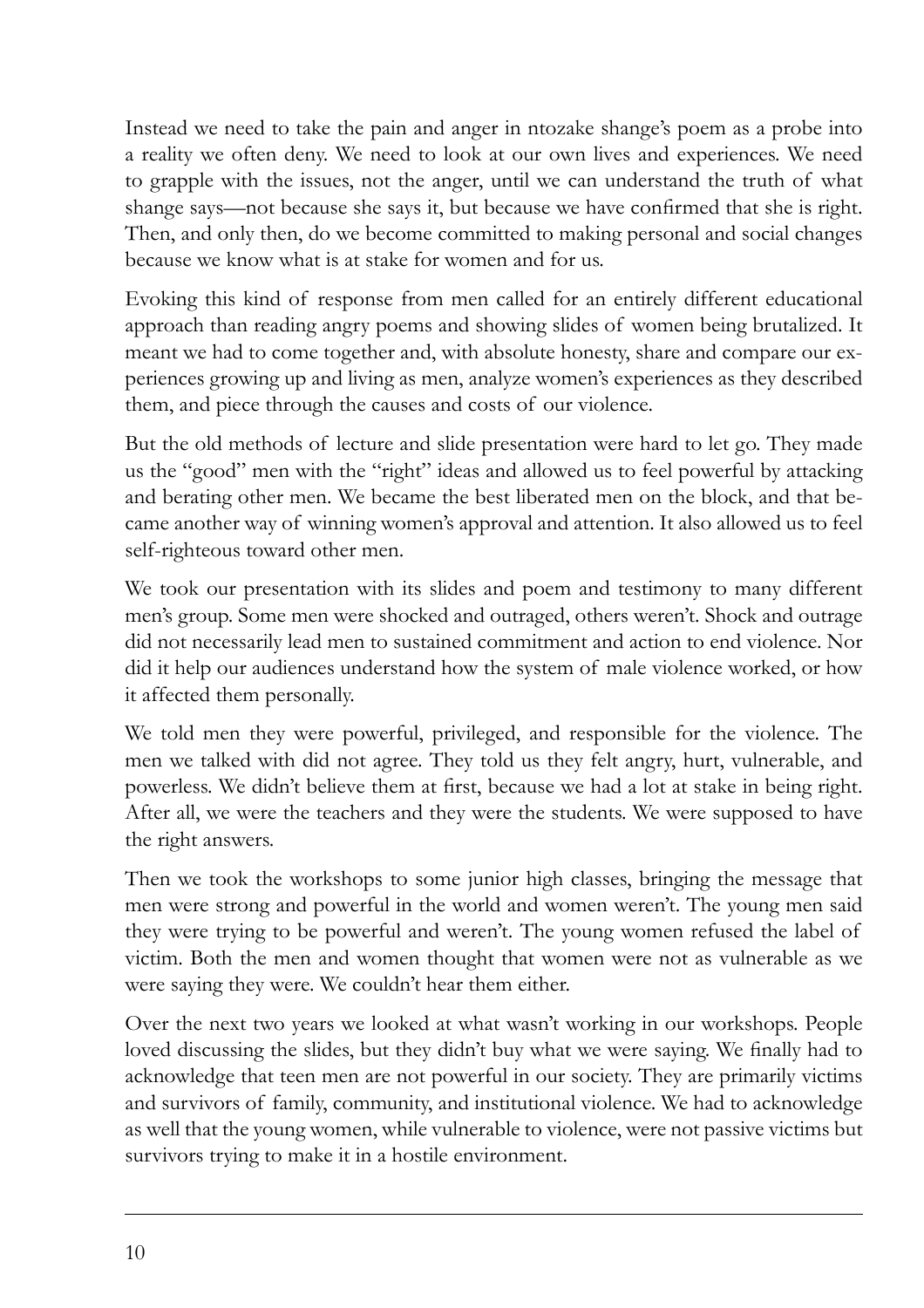To be a true ally to women we had to hear their anger and understand its source in their feelings of hopelessness and experiences of violence.

We came to see that boys and girls are hurt as children, violated, and rendered powerless. They are recipients of adult, primarily male, violence. Boys are taught to pass on the violence to others. Girls are expected to become victims of this violence. All men were victims of the system as young people. So the key to doing effective work with men was to understand how we had been trained, the pain we had suffered, and yet still hold ourselves accountable for the violence we perpetuated. We had to create a way to understand the connection between social training and individual responsibility. We learned how to do this through a process of trial and error.

During that period we learned that men who speak out and take actions against sexism contradict the lies that men are inevitably abusive to women, that men will never change, and that they can't be trusted by women. We found that when we made mistakes, said the wrong thing, or acted out our own sexism inadvertently, women got angry at us. Having invited their trust, we ended up hurting them. Sometimes this made us very cautious. We were reluctant to antagonize women or to be incorrect.

To be a true ally to women we had to hear their anger and understand its source in their feelings of hopelessness and experiences of violence. We learned how to listen, take criticism, and make changes while continuing to take risks. We were doing this work to reduce the violence. It was not just another way to wrangle women's support, approval, or gratitude.

We also experienced anger from men as we spoke out. Some of them felt deserted, unfairly blamed, or saw us as hypocritical. To counteract this anger we learned that it was crucial not to fault or attack other men for the lies and training they have received. By caring for and accepting them, while confronting their beliefs and attitudes, we were able to demonstrate the strong and loving alliances against injustice that are possible between men. The next sections show some of the ways that the staff at the Oakland Men's Project have tried to model this kind of approach.

As we developed the role plays, the power chart, and other exercises we use in workshops, we also developed a way of relating to people, of being teachers, that we felt was consistent with the content of our work. The basic educational methods of Oakland Men's Project developed as we grappled with the issues of power and violence, gender roles, and racism. Over time the goals and mission of the project grew into the following statements.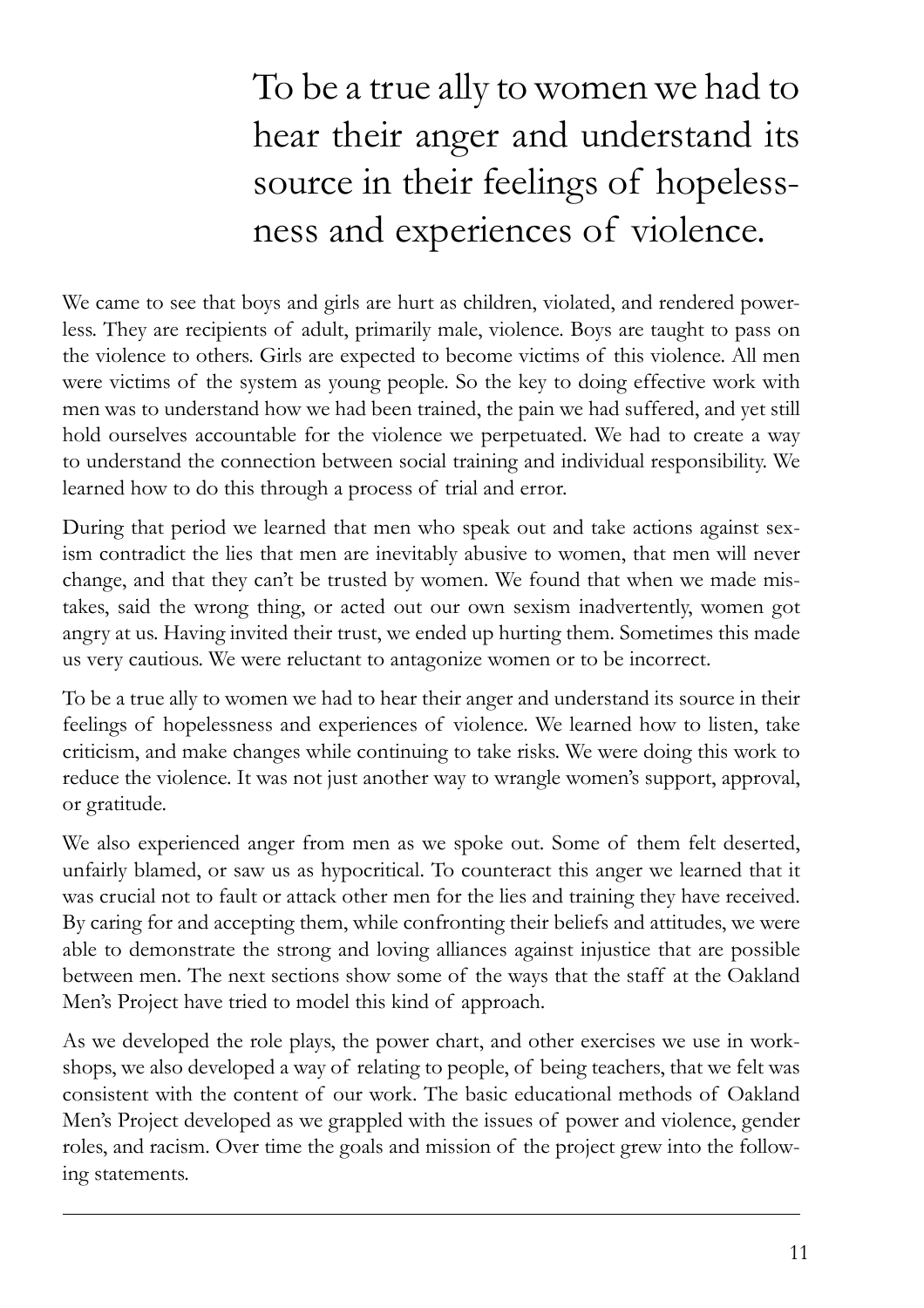# **Mission Statement**

Abuse of power and violence are taken for granted in our society and dominate our lives and relationships. We are trained that the way to get power is to wield it over someone who is, within the social milieu, less powerful. Hurting others through physical and sexual assault, harassment, exploitation and discrimination, or hurting ourselves through suicide, drug and alcohol abuse, and other self-destructive behaviors creates a cycle of violence, pain, and hurt.

Social institutions and individual practices maintain this cycle, producing violence, lack of equality, poverty, and physical and mental disability for all of us. As men, we are particularly trained to perpetuate violence, domination, and oppression.

The Oakland Men's Project's mission is to challenge the cycle of violence and the social structures that perpetuate it. All people can learn to be powerful without being abusive. Together, we can develop alternatives to violence. We can change the institutions that perpetuate violence. The Oakland Men's Project provides the information, support, resources, and training necessary to build violence-free, equal, and respectful relationships and communities.

# **Goals**

- 1. To CHALLENGE the cycle of violence through active intervention in people's assumptions of continued abuse and victimization.
- 2. To EMPOWER individuals to come together and reach beyond/out to each other to build community responses to violence and oppression.
- 3. To UNDERSTAND men's unique training to perpetuate violence, and to challenge each of us to unlearn that training.
- 4. To SUPPORT the struggle of each person to overcome pain, hurt, and learned helplessness, to heal and become a more powerful community member.
- 5. To PROVIDE young people with the information, support, resources, and encouragement they need to create violence-free relationships and communities.
- 6. To UNDERSTAND and make connections between all the complicated ways power and abuse are worked out in our lives and in society.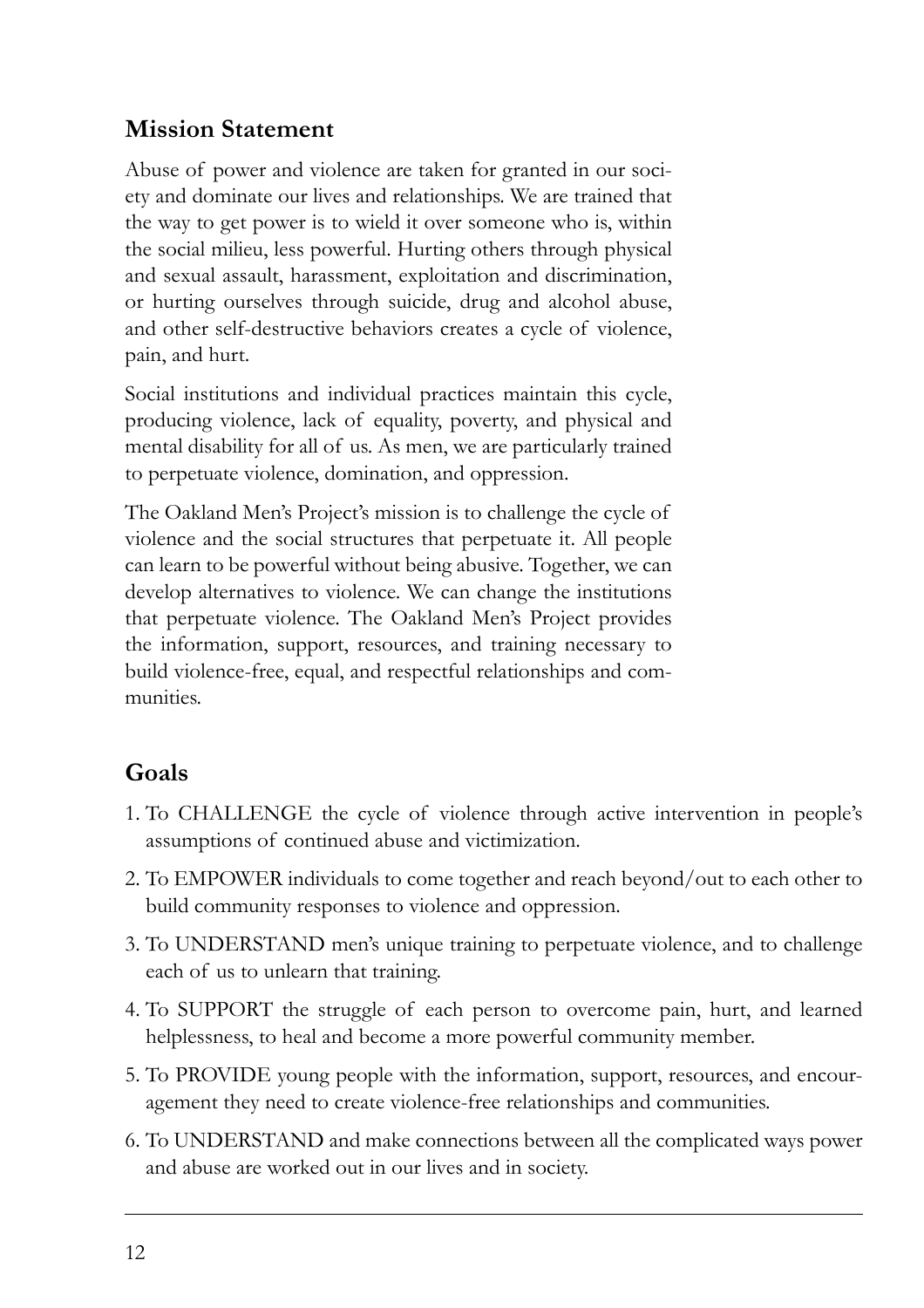- 7. To PROMOTE a variety of powerful and effective alternatives to violence in social and personal situations.
- 8. To CONFRONT the violence of local institutions and social practice.
- 9. To MODEL, in all of these areas, the powerful role that men can take in breaking the cycle of violence.

We also developed an understanding of how the issues of power, violence, and oppression need to be translated into an approach for working with people that does not further the violence, but instead contributes to people's liberation. The basic ideas are set forth below.

These are dry principles, hard to use without concrete examples. The descriptions of workshops and thoughts about men's lives in my book *Men's Work: How to Stop the Violence that Tears Our Lives Apart* are intended to give a fuller understanding of what we do and why we do it.

# **Goals and Assumptions**

## **Overall Goal One: Empower each individual present.**

Assumptions:

- When a person makes choices—in areas of attitudes, actions, and values—they are made as the best perceived survival strategy at that time.
- Empowering individuals is partly a process of healing previous pain, hurt, and disempowerment.
- Attitudes held with emotional intensity need to be worked through emotionally to be changed. Information alone does not change attitudes.
- Individual growth and empowerment come from an individual's ability to put together information and past and present experiences into a conscious, emotional, and intellectual process of change.
- Empowerment happens best and is maintained most strongly with group support.
- People become empowered through active participation.
- Seeds of change can lie dormant for a long time.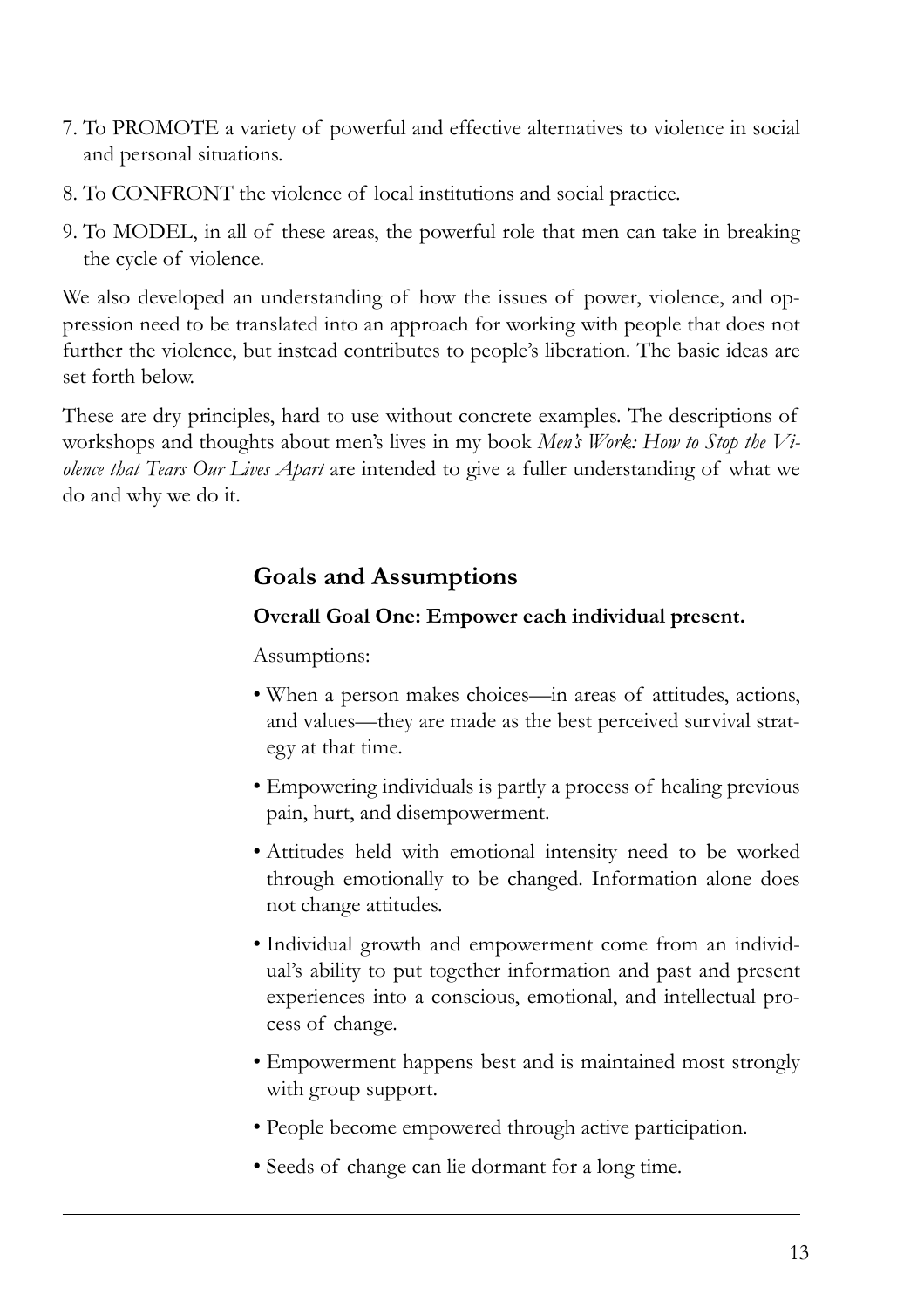## **Overall Goal Two: Encourage each person to be more active and involved.**

Assumptions:

- An individual's personal empowerment comes through involvement in community activity.
- Individual growth without community activity is inherently limited and is of little value to our community.
- Powerlessness is reflected in inactivity, apathy, and cynicism.
- Community activity breaks down isolation, self blame, guilt, misinformation, and extreme individualism—all of which are factors in powerlessness.
- Community activity helps people learn about the systems of power that personally disempower us.
- Community activity is not necessarily organized, formal, or traditional. Each person can and must define his or her own way to be active.

# **Overall Goal Three: Creating group solidarity, support networks, and an understanding of connection.**

Assumptions:

- We are all connected.
- We are disempowered by believing we are separate individuals and by fearing others and not cooperating.
- Our greatest resources are in our own community.
- In any group of people, there is tremendous power to unleash, and each group already has the information and experience it needs to empower itself and its members.
- Individual empowerment happens most easily and effectively when it is supported and nurtured by group energy and action.
- Group energy snowballs to people outside the group.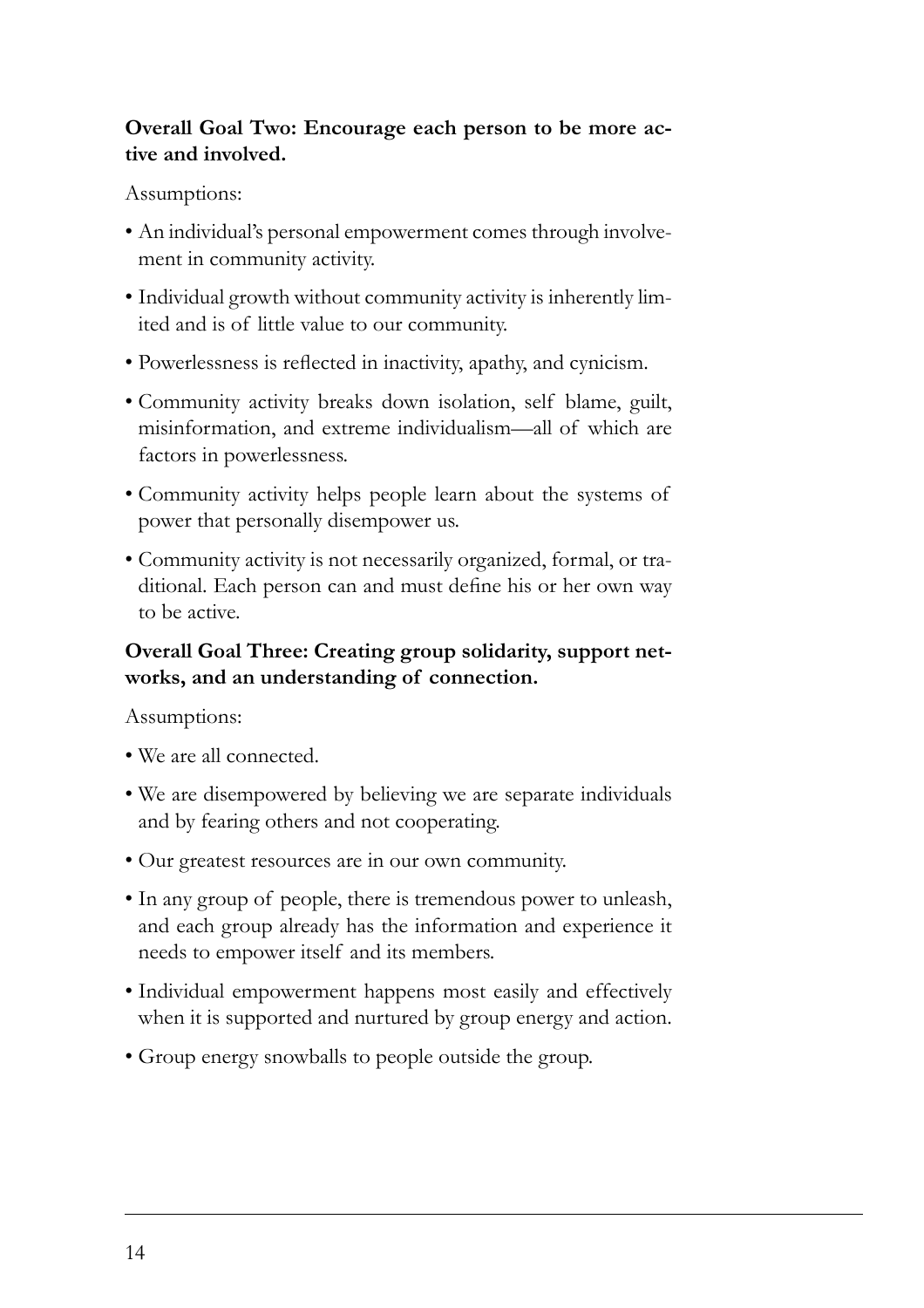# **The following are guidelines for Oakland Men's Project staff to use in facilitating workshops and trainings:**

- Model, encourage, and support strength, openness, respect, growth, trust, love, and cooperation.
- Provide information.
- Respect the intelligence of everyone at all times.
- Help each person identify personal issues and solutions to problems.
- Provide a framework to aid in personal problem solving.
- Provide lots of options and encourage the creation of new options for problem solving.
- Do not try to force change on anyone.
- Prevent people from trashing one another, being rude, lecturing others, having attitudes of disrespect, attitudes of "correct" information, or "correct" politics are each nonempowering.
- Taking small steps toward effectively dealing with issues, and participating in activities pertinent to those issues, are important and need to be encouraged.
- It needs to be acknowledged that people are already doing a lot of work to improve themselves and their communities.
- As outsiders to any particular group, we can focus attention on the issues, facilitate discussions of people's experiences of power, share information, and focus on group self-consciousness.
- Refer the group back to its own resources.
- Emphasize that the group obtain information and services through nonprofessional sources and networks that already exist.
- In most general situations, and in some specific aspects of all situations, emphasize there are some common issues.
- Help to break down the insularity of family and relationship concepts that prevent community intervention.
- Model and practice community intervention: friends and family reaching out to each other.
- Talk from the heart.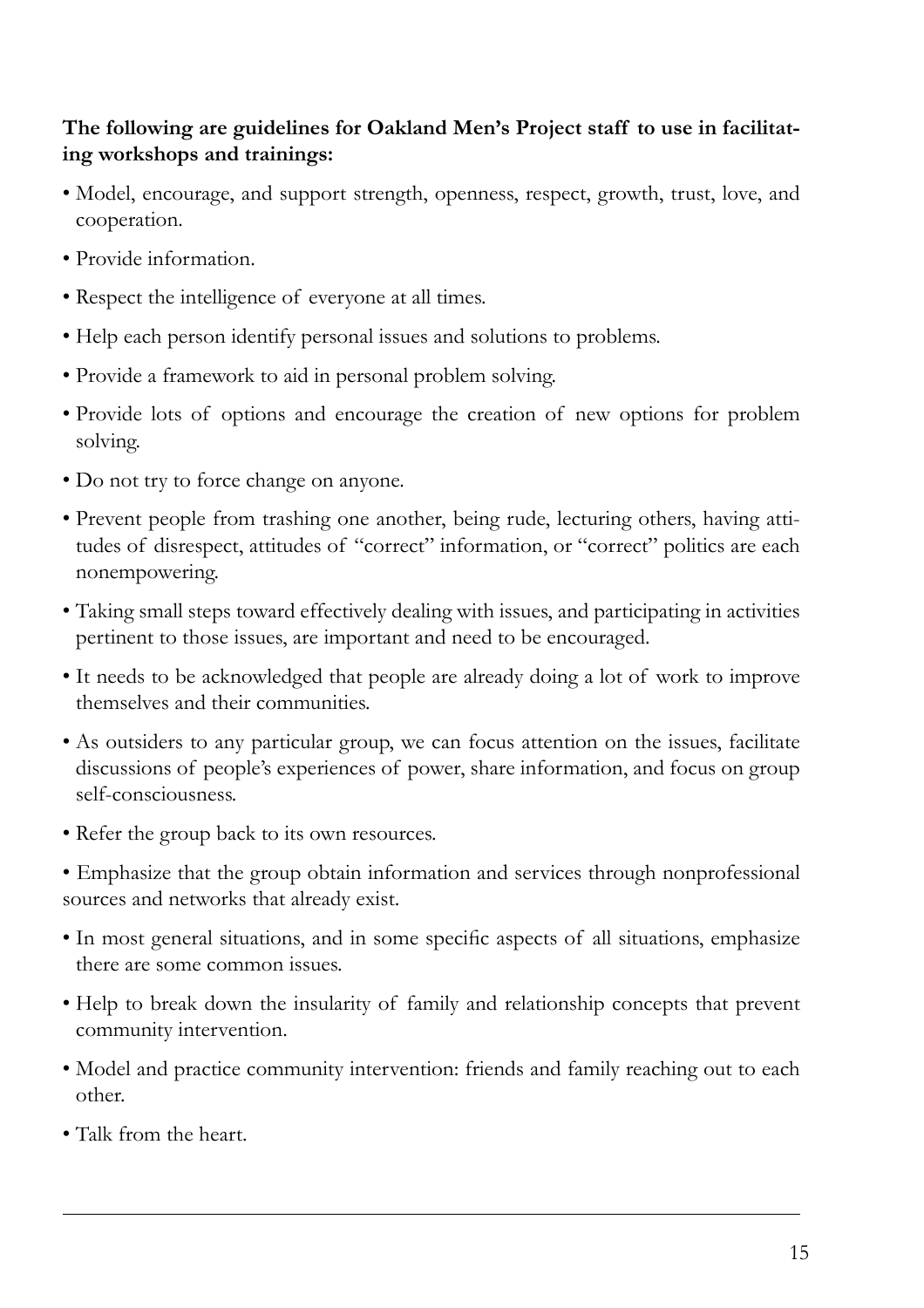# Think About It

by a Feminist by default

# **Why Feminist?**

Simply to love oneself, as a woman, is to be labelled **feminist**. To view oneself as every bit as valuable as a man is to be labelled **feminist**. To respect one's body, as a woman, enough to demand that it is treated so, and to speak up when it is disrespected, is in this society to be labelled **feminist**. To care enough for the health of other women that one calls for drastic changes in a medical system that drastically undermines women's health, is to be labelled **feminist**. To fight back against rape and abuse and then to defend that stance, is to be labelled **feminist**. To refuse to accept the degradation of one's perceived gender as status quo, is to be labelled **feminist**. To demand respect in arenas where it is not often given, is to be labelled **feminist**. To be as loud as a man, as proud as a man, as confident as a man, to take up as much space as a man and to expect to be treated with as much worth as a man, to be independent, to voice opinions, to not back down when attacked, to do any of these things as a woman is to be labelled impolite, antagonistic, inappropriate, out of line, masculine, and otherwise to be labelled as **feminist**.

I did not choose to be **feminist**. I simply am a woman and am committed to being respected as such. But in a society where "woman" is synonymous with object, with disrespect, with the weaker-sex, I cannot simply be myself. And so myself is labelled **feminist**. And so, as such, I accept the label and I stand and fight.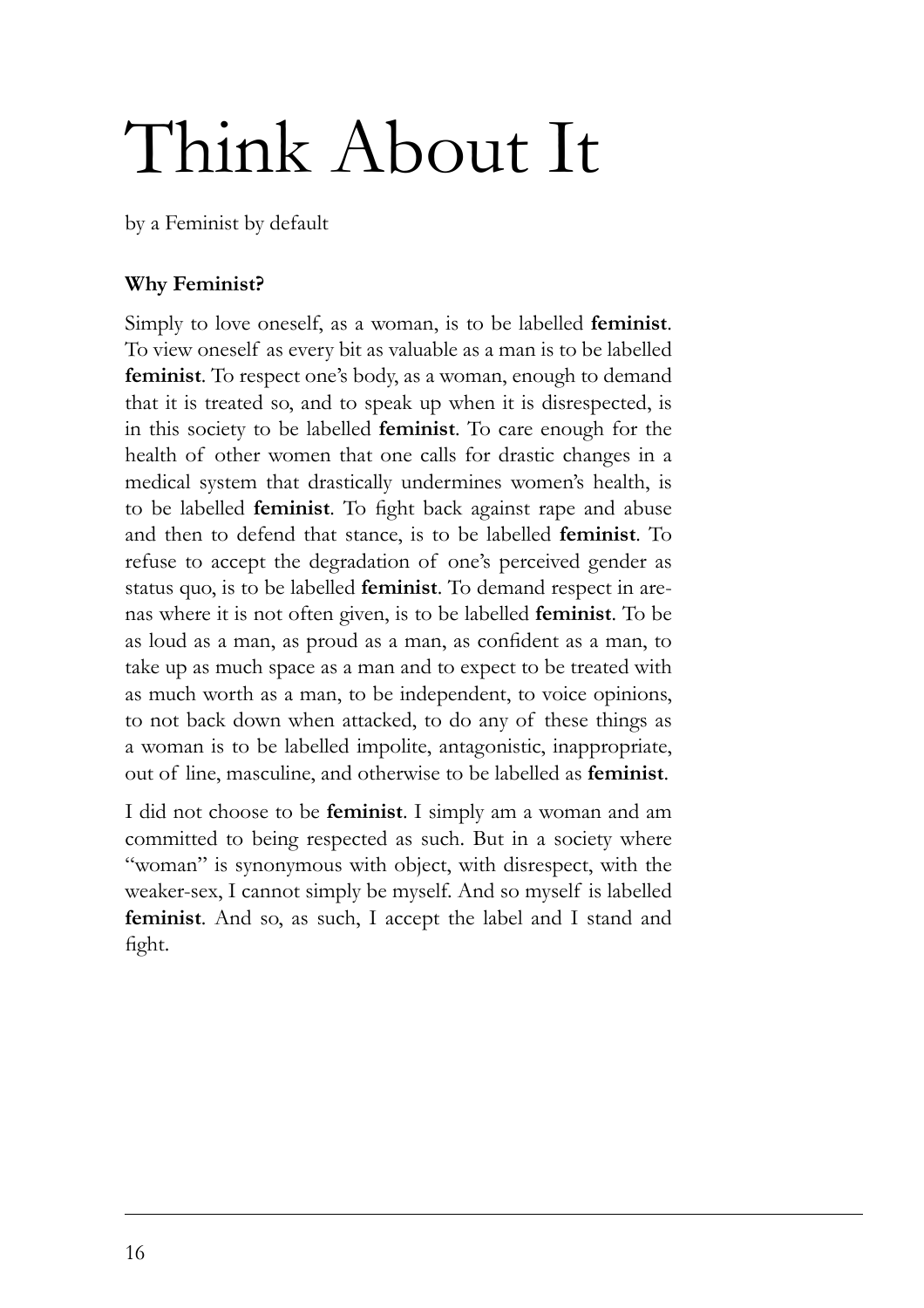#### **Why Ally?**

Simply to be born as a man in a patriarchal world, is to hold an imbalance of power under patriarchy. To view yourself as just yourself, rather than in relation to a dominant gender group other than your own, is a power of patriarchy. To know that your body will be represented and respected in the social world, is a power of patriarchy. To not have to know or care about how other gendered bodies are treated in the medical system, is a power of patriarchy. To seldom have to fear rape or even have to take a stance against it, is a power of patriarchy. To accept that additional resources and privileges are awarded to the male gender as the status quo, is a power of patriarchy. To receive respect even when it's not earned, is a power of patriarchy. To be loud, proud, confident, to take up space and to expect to be treated with worth, to be independent, to voice opinions, to not back down when attacked, to do any of these things as a man is to be seen as assertive, charismatic, ambitious, dynamic, strong, manly, and otherwise to hold the power of patriarchy.

You may not have chosen to be given this power under patriarchy. You may simply be assigned as male and so identify and present as such. But in a society where "man" is synonymous with power, with dominance, with the greater-sex, you cannot simply stand by. You are a man in a "man's world" with all the powers that patriarchy holds. And so, as such, it is your responsibility to fight that structure of unbalanced power. It is your responsibility to choose to be an **ally**.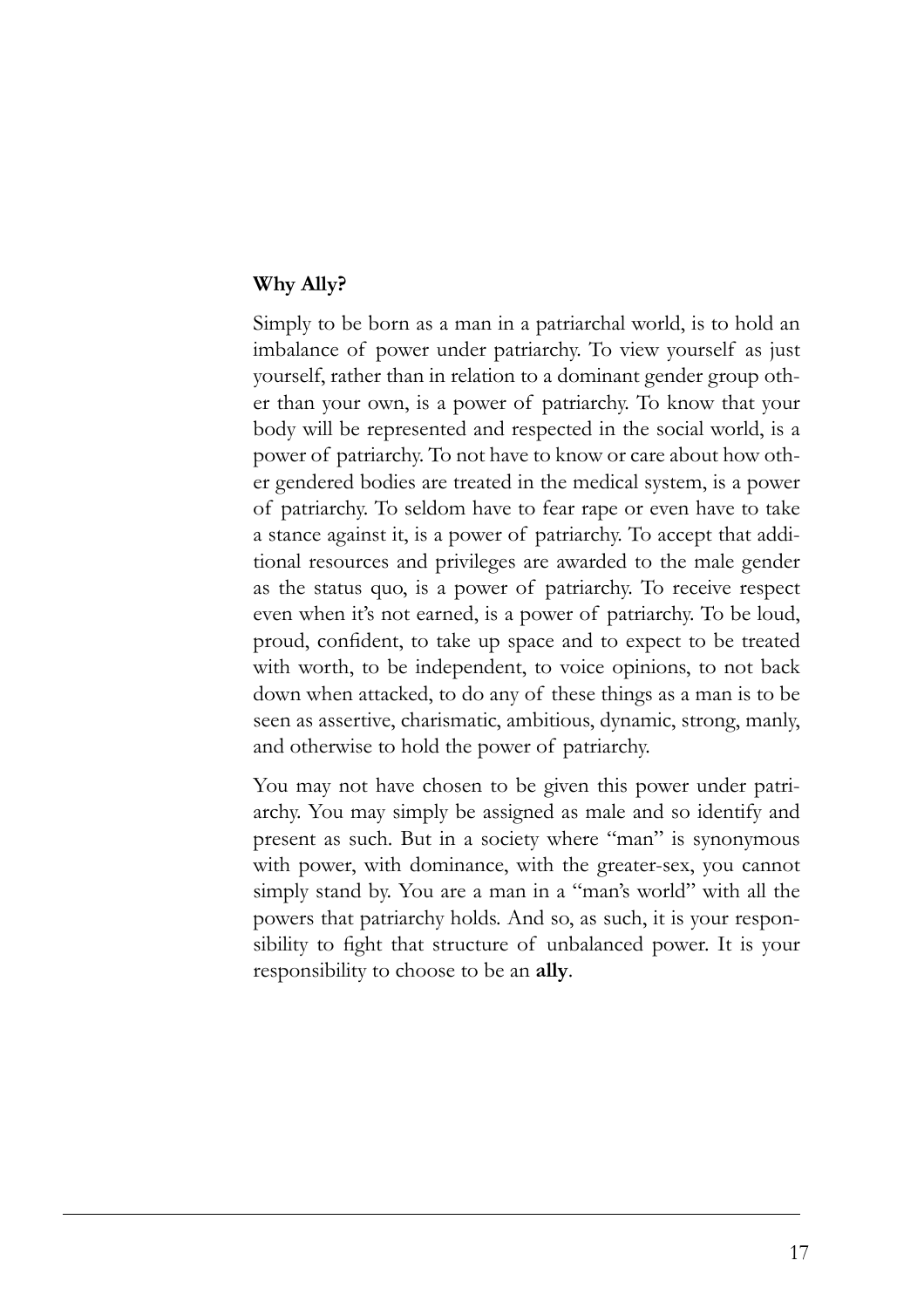# **Exercise:**

1. Think about the powers that you hold as a man. Write down what these powers are.

2. Think about how that power affects you, other genders, and society as a whole. Write down what these effects are.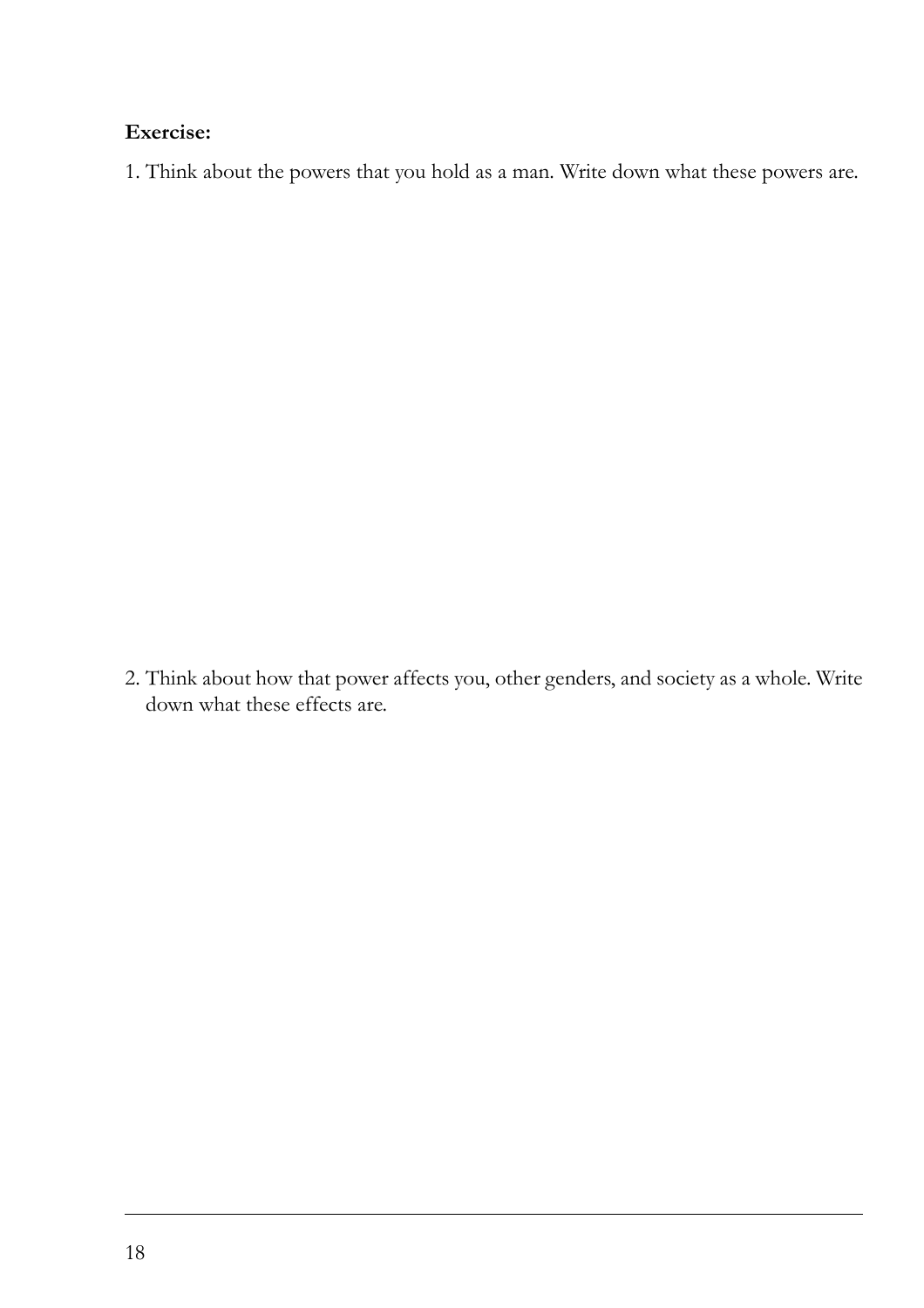3. Think about why you choose to be an ally. Write down what your reasons are.

4. Now think about how you will be an ally. Write down practical ways that you will challenge the unbalance of power and work to dismantle patriarchy within yourself and beyond.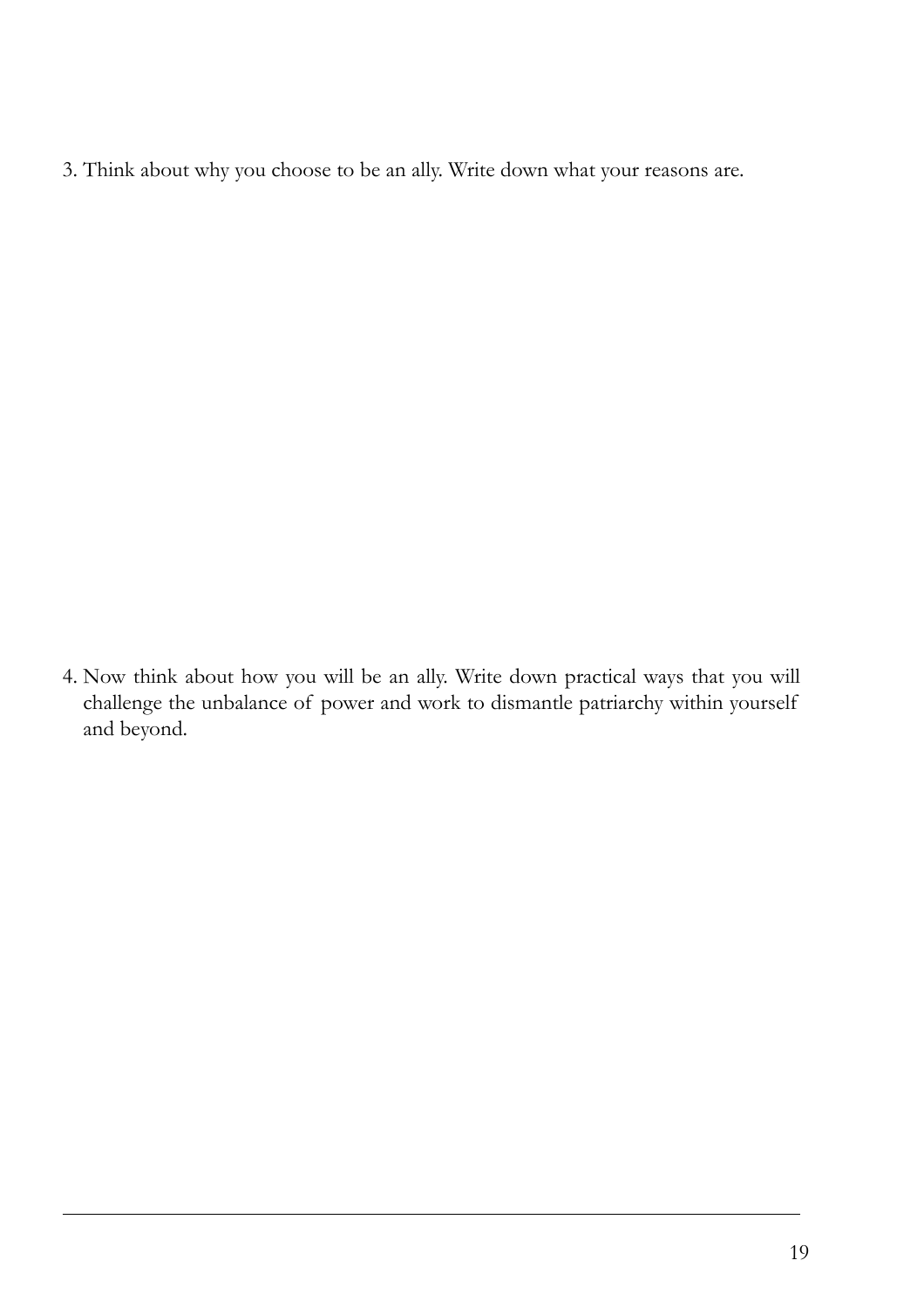# What can we **accomplish?**

# Dudes in a House

#### by Toby

shadowtail@riseup.net

Living with other dudes hasn't always filled me with a sense of joy and community. For a lot of my "not living with my parents" life, living with other guys has been a means to cheaper rent, a bigger music selection, and some surface level friendship (i.e. "drinking buddy"). It's only been for the past several years that male housemates have turned into people I can turn to for support and care, for real friendship (even when we're sober!), people I can get help dealing with my shit from, and who can turn to me for the same. Needless to say, it's much more fulfilling living with these dudes than it ever was before.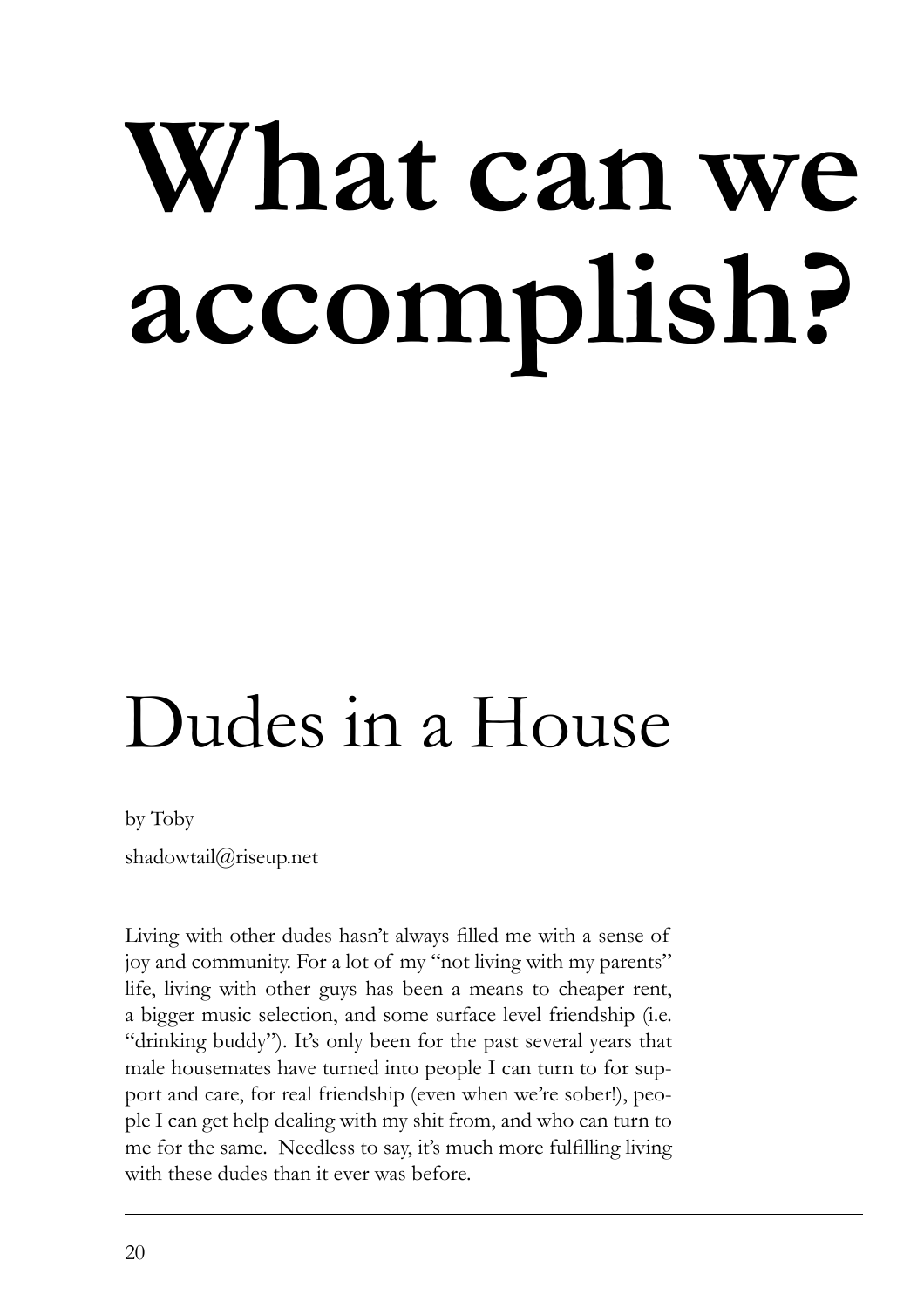Men's groups have come and gone in my life- some great, some poor, and some the word "group" is too big of a compliment. Part of the big problem early on with my experimenting was that I didn't really get it, didn't know what the point of a men's group was. I just knew that female socialized friends had mentioned at least a few times that it would be great if "all you guys would get together and talk". So why not, we talk all the time (aaaalllllll the time). We'd get together every so often, pat ourselves on the back a few times about getting together, talk about figuring out what to talk about, then pick the next meeting time.... Not the most transformative to say the least.

All of this was happening at the same time as house meetings where the same few things were always talked about: who keeps leaving those dishes; at the last party I barely said a word because dudes were talking the whole time; my favorite bowl is still dirty; I'm sick of getting interrupted; who is hoarding all the mugs; only the guys are able to do the fun construction projects; maybe we should slow down on drinking; the sink is literally too full of dishes to get drinking water; don't put soap in the cast irons! Sure, it wasn't just the guys leaving behind dirty dishes, but a lot of the problems were ours. The dudes at the house decided that we should get together to get our shit together.

In thinking about what it was we should do during our meetings, and how we should go about "fixing" things, we made a couple profound (for us) realizations. First, we couldn't just "fix" everything. What would it matter if all the dudes in the house agreed to make sure to do all the dishes that got left behind? Sure, no more dish discussion at the house meetings (think of how short they would be!). Patriarchy gone? Sadly no. The same was true for any issue that we might try to deal with in our housefrom who uses the power tools, to who takes up more space, to who feels comfortable at parties. This isn't to say that it's a waste of time to make sure that our living environments are as safe and healthy as possible; but that if our work ends at the fence-line we've missed the point.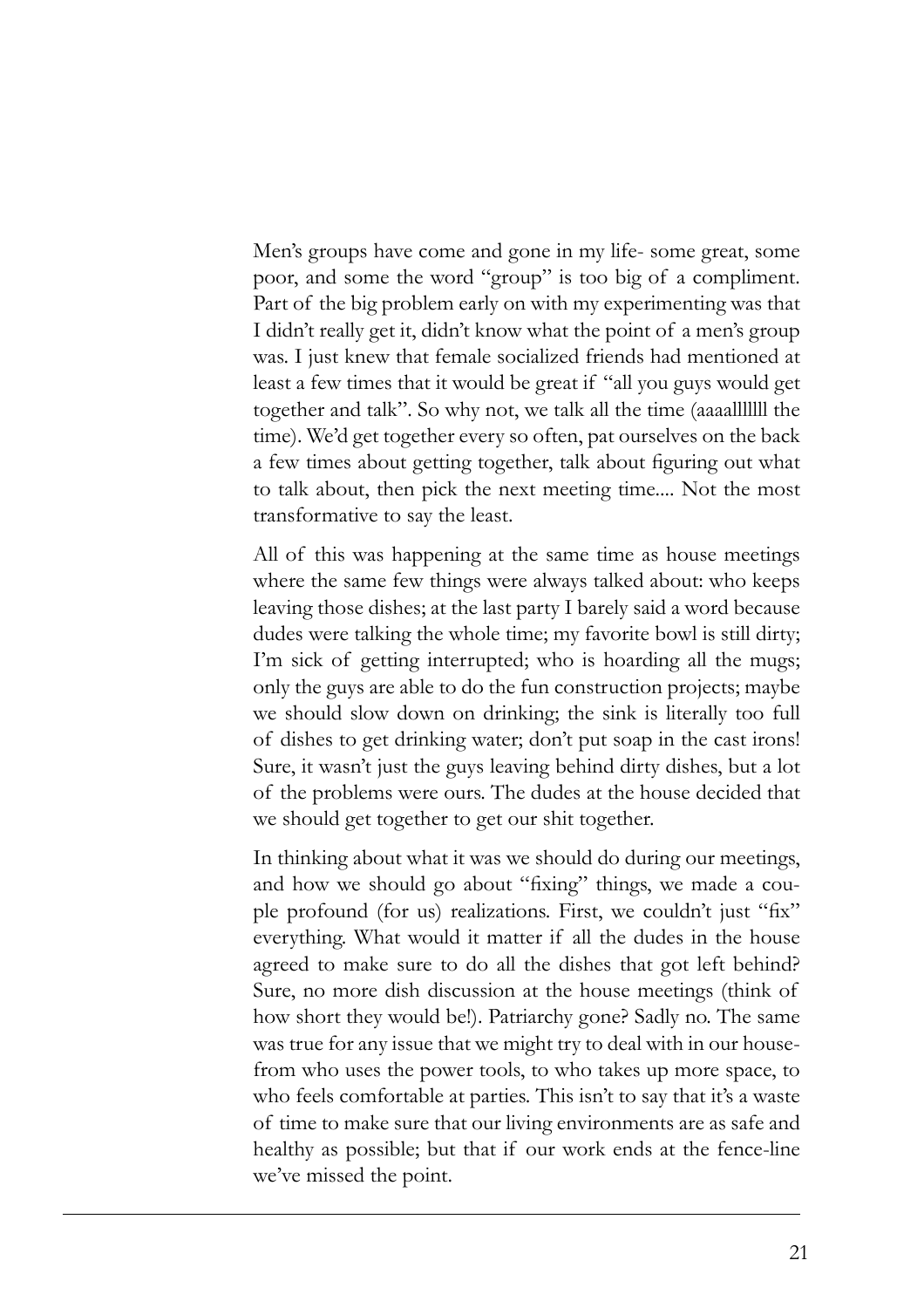There are zillions of reasons why it's important to start some kind of men's group and house issues was our first one. We also wanted to recognize that it shouldn't always be female-socialized friends pointing out problems; but to take some responsibility for ourselves, and deal with it together. While none of us had been called out for sexual assault, it's mostly dudes who are- so we wanted to be prepared to help deal with that situation if it arose. It also isn't just in times of extreme violence like sexual assault that patriarchy rears its ugly head. The day to day passive violence of patriarchy is what makes those incidents of active violence possible : The willingness to interrupt female socialized people more often than male socialized; instantly believing another guy, while endlessly questioning the fact/judgment/ideas of women friends; dudes being generally incapable of showing love and care; talking longer and louder all the time thereby taking up all the available space; having the attitude that guys are "just cooler"; sexualizing women's bodies through anything from surreptitious stares to crude jokes and comments; the list could be pages long. The point is, we live in a society biased towards men (and white people, and wealthier people, and hetero people, and able-bodied people…), and the result of being a man is having a lot of privilege. And it's usually invisible. All the things we don't have to notice, don't ever see or hear about, and certainly never have to think about if we don't want to… those are the things that men's groups need to be working on.

Unfortunately no men's group alone is going to get rid of patriarchy and create a more just and equitable society where everyone can be who they are without fear and pain. But I know that in my life it's been the times I've been with other guys (whether in formal groups or just hanging out and having real discussions) that have been the best times to work through my lifetime of socialization as a male. To some extent we know what the other person is going through, I am able to empathize with how hard it is to challenge those privileges and get to the bottom of why I treat people the way I do. It's other guys who are able to support me when I make a mistake and need help figuring out what I did, and how not to do it again. Without some intentional space to make that possible it usually just doesn't get talked about.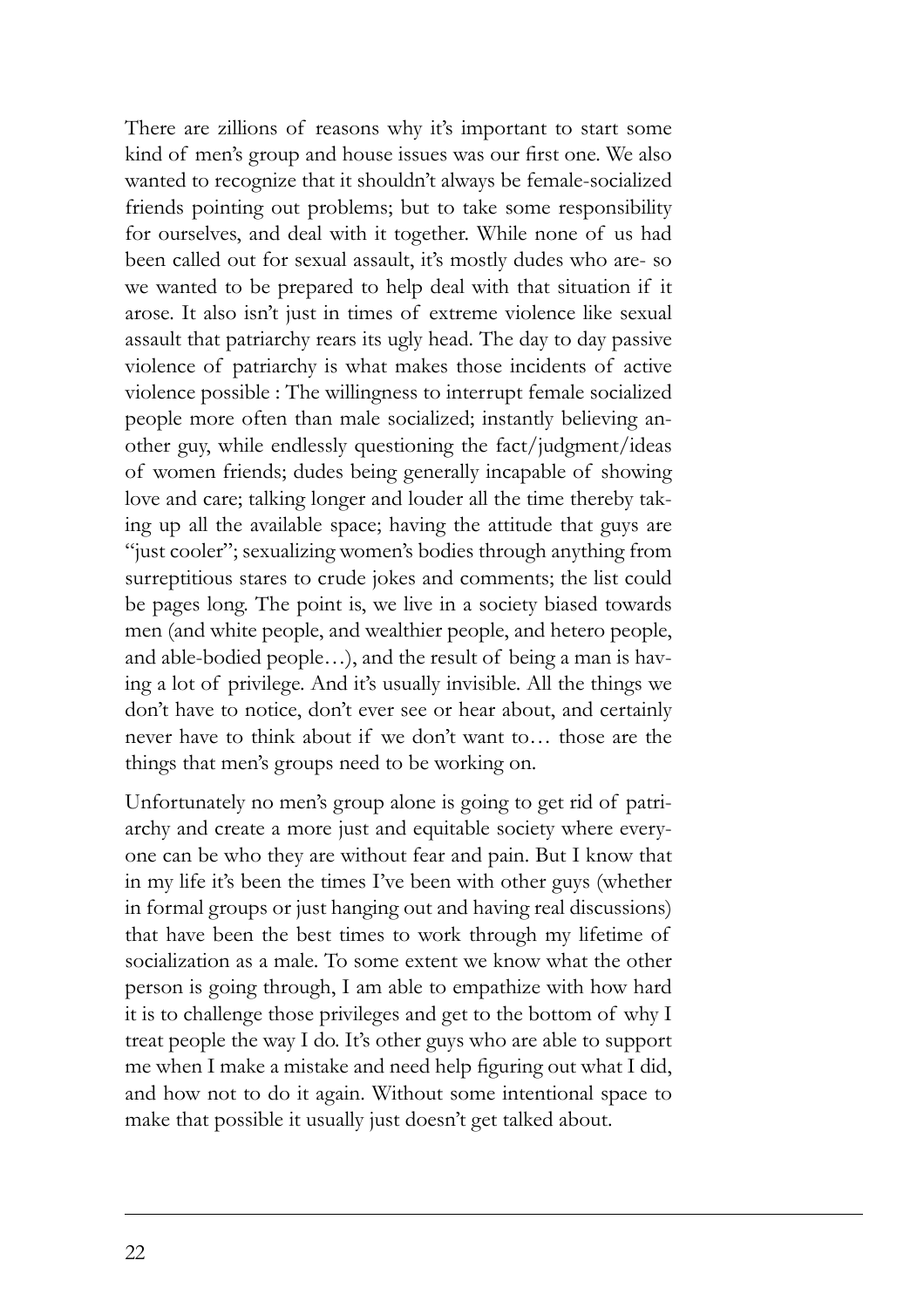That first house group met for a couple years. Not only did we talk about how to make sure our house was safer- both from our behavior, and when we had parties/potlucks- but we did manage to get down to some of that insidious stuff. The stuff that's hard to see, and really hard to hear when someone else sees it in you. Having that supportive environment made it possible for me to take some of the first concrete steps towards challenging my own privilege. We had time each week to talk about what we were working on in ourselves, and to tell each other what we thought the others could be doing (way harder to say). Each meeting ended with a description of a scenario one of us had seen and needed help knowing how to respond to it- cat-calling on the street, a messed up comment at a party, seeing a guy putdown his partner. Then the following meeting would start with what each of us would have done in that situation to call it out or deal with it. It was one of the ways that helped to broaden our perspective from our little house bubble out into the real world.

The house dudes group fell apart when we all moved away. But other houses I've lived in have had similar groups – thankfully none of them had led to doing everyone else's dishes.

All the things we don't have to notice, don't ever see or hear about, and certainly never have to think about if we don't want to… those are the things that men's groups need to be working on.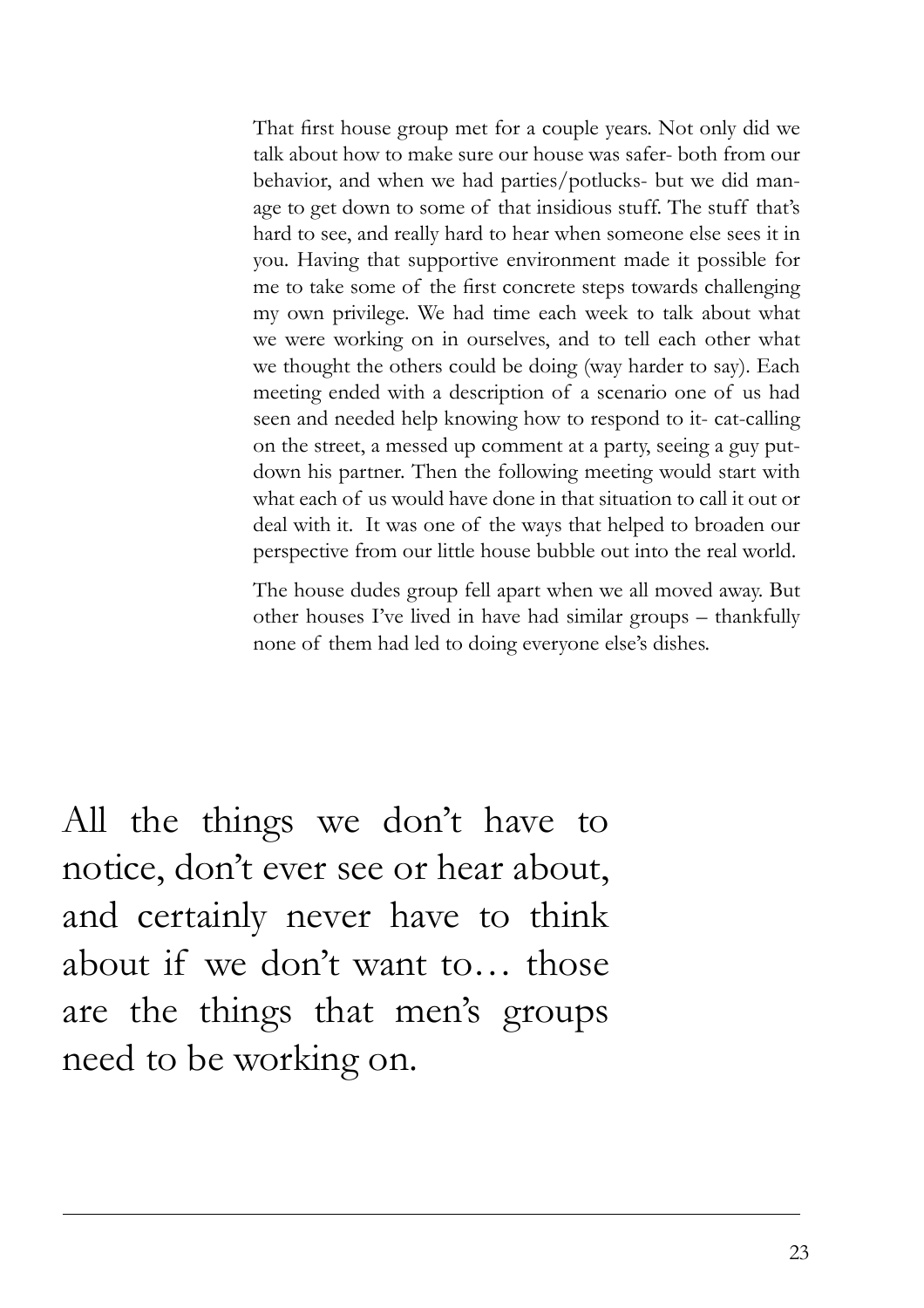# What's Our Motivation?

by Matt

dinosaurjailbreak@riseup.net

I've spent a long time thinking about what to do as a person socialized male and committed to supporting feminist goals. I haven't put nearly as much thought into why. I don't so much mean "Why struggle toward collective liberation and an end to patriarchy?" as I do "Why me?" Why do I as an individual identify as a male ally?

So, I'd like to pose the question, as much to myself as the readers of these words: "Why are we doing this? What's our motiva $tion$ <sup>?" \*</sup>

To be better people? To be caring and responsible intimate partners? To assuage shame and guilt? To more convincingly cover up our past mistakes and redirect attention away from our flaws? To create structures for meaningful accountability? To respond to a request from someone we've hurt? To create or strengthen community? To help build truly sustainable movements for justice? To cultivate the perfect radical image? To fit in? To stand out? To contribute to resistance to violence and dehumanization in every way we know how? To stand in solidarity with women and trans- and queer people? To make people think we're different and safe?

Maybe the motivations in the paragraph above should be a checklist. Mark those that apply to you. If I were to do so, thinking honestly with a clear head about the ways I've engaged with feminism since the age of 18 or so, I'd probably check nearly every box, some with big bold marks made with deep conviction, and others with meek reluctance, perhaps in pencil so I could erase them if I got cold feet before sharing the list with anyone else.

<sup>\*</sup> We: I'm identifying here with the rest of us who benefit from male privilege and have made a commitment to resist patriarchy.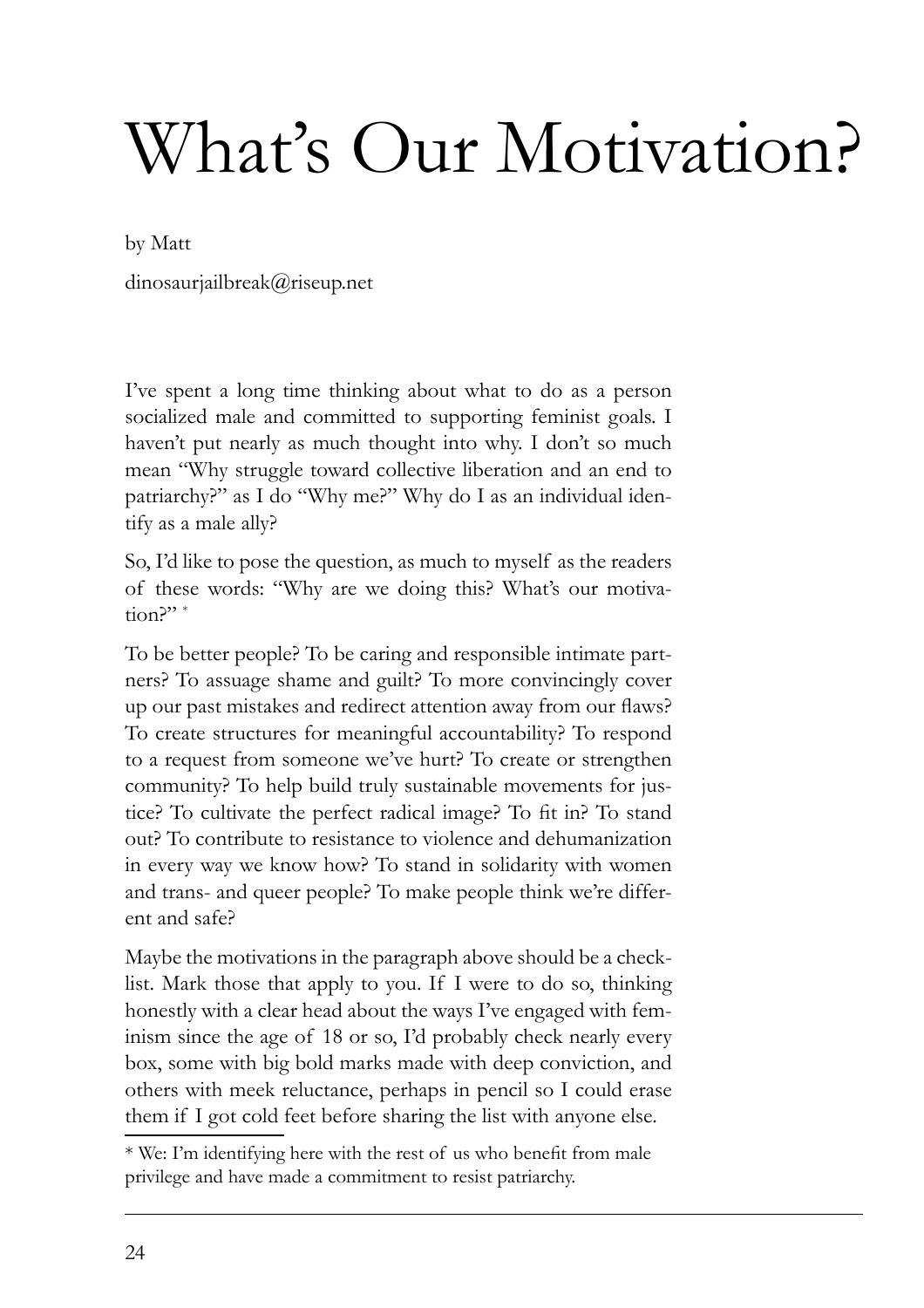How about you? Which would you check? Answer honestly.

To me, it's one of many of the things that feels complicated about being a male ally. It's one of those uncomfortable and disturbing ironies: identifying as a male feminist, while certainly making possible some degree of derision and ostracization if one is particularly outspoken amongst other men, often accrues plenty of benefits as well. In fact, I bet most of us who identify as men and have publicly staked an allegiance to feminism have heard this one: "He's just doing it to get laid." I know I've heard it – and dismissed it out of hand.

But, in the past I've often treated that crude and uniformed accusation with some equally unnuanced thinking and arrived quickly at the comfortable conclusion that I have nothing to worry about. After all, I don't believe myself capable of such a perverse inversion of feminist ideas. But thinking a little more intentionally, under the surface is the suggestion that our motivations aren't always as pure as we might wish—that male and feminist, when spoken together, should always be regarded with some healthy skepticism—and that there are benefits we enjoy that we might not always pay close attention to.

Ultimately, I think the idea is this: what we might call male privilege is a sticky and enduring thing—that's what makes it difficult to deconstruct and work through. It's not easily set aside; one doesn't simply check it at the door by grabbing onto the label "feminist" or "male ally." Instead, it seems that those privileges stay with us through the threshold of feminist consciousness and beyond, albeit sometimes in a somewhat distorted form. Even among feminists of all genders, patriarchy still functions to the detriment of women and trans- and queer people and to the benefit of men. One example: as in other realms, there are a plethora of disgusting pejoratives that are used to attack and discredit women feminists; one reserved for male feminists doesn't immediately come to mind.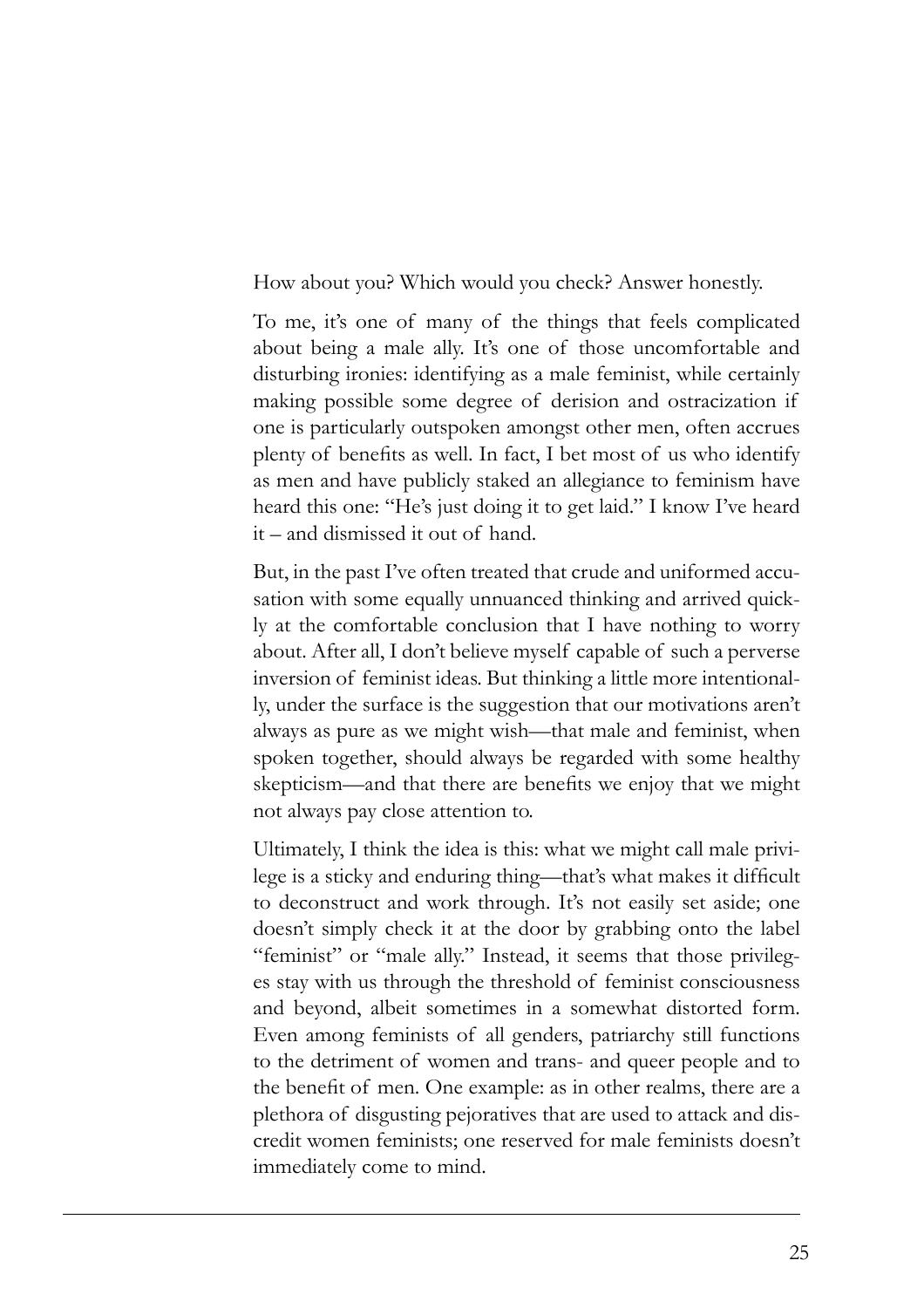I received a letter a year or so ago from someone with whom I'd had a relationship during college. We hadn't spoken in nearly two years and she wrote me to explain some of the ways in which I had hurt her during our relationship. Among the things she said was that she had learned from me to mistrust men who claim to be feminists in order to engage privately in the types of behaviors they condemn publicly. I wrote back, saying in part that I recognized as true everything she had said to me.

In reflecting upon my behavior since, I've realized that the dynamic at play was a little more complicated than simply using feminism as leverage in my relationships with women. What was going on, as I understand it now, was less of a conscious exploitation of feminism. I still feel certain that there were plenty of genuine motivations for my engagement with feminism. But, not incidentally, I invested massively more effort in being a feminist in my public life than in my private one. I worked hard to cultivate an image of a committed male feminist and put myself on the frontlines of several feminist projects. I was quick to judge other men for any perceived failings of feminist consciousness. Meanwhile, I was lazy with regard to my thinking and my behavior when it came to the private and interpersonal. I know that my public feminist activities suggested that people could expect a certain level of care and intentionality in my intimate relationships. That turned out, for several of my partners, not to be the case.

I didn't become a feminist in order to hurt other people; I became a feminist because I believed in gender justice and collective liberation. But, I put the work in where I stood to benefit and got sloppy when it came to the tricky, interpersonal stuff that most people were never going to see anyway. As a result, I sacrificed my relationships with a number of women with whom I was close because I failed to treat them with the level of care commensurate with the vulnerabilities that come with intimacy.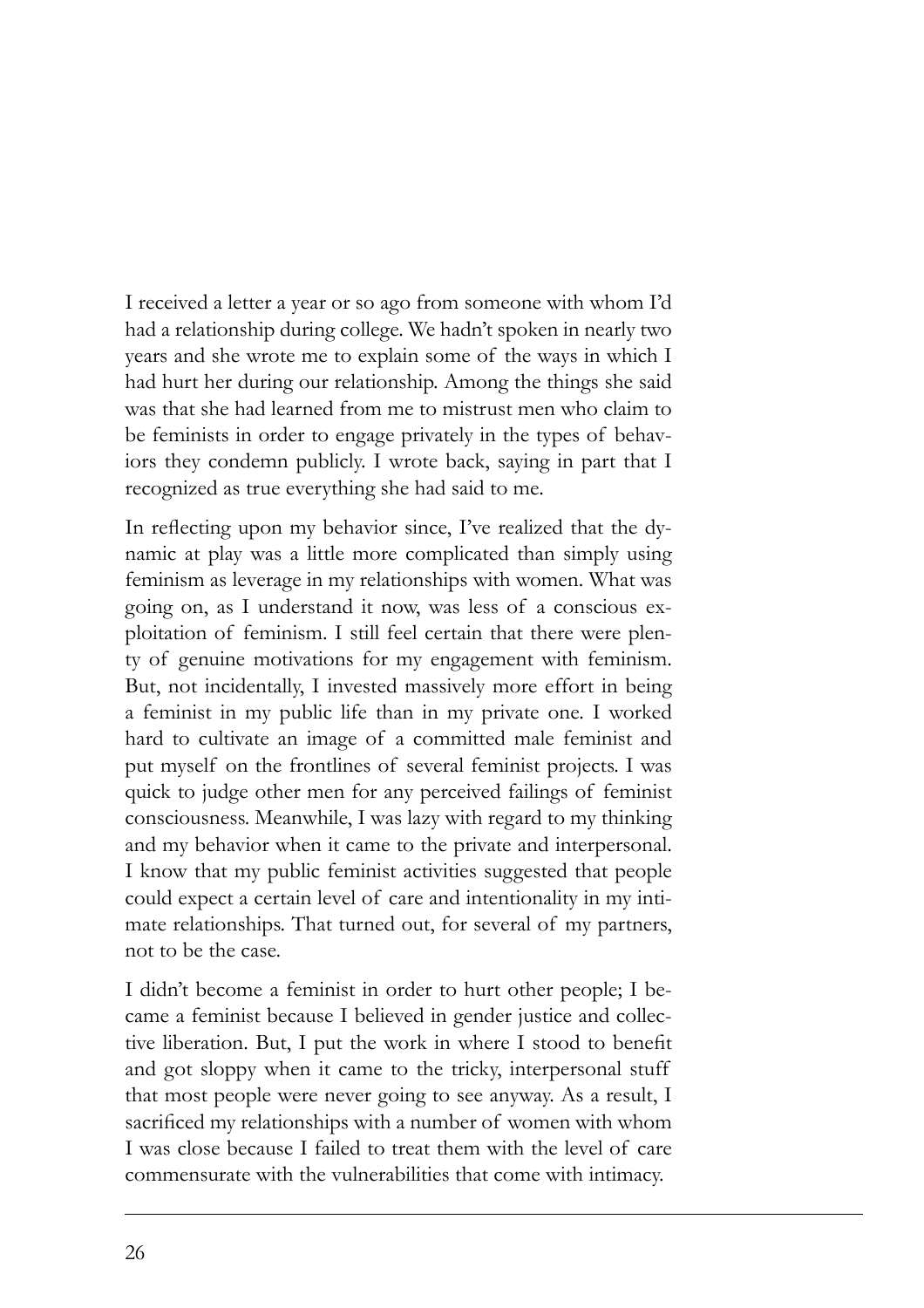Creating the image of being a responsible male ally and being committed to feminism in all aspects of life are two very different things. I, and many of the feminism-identified men I know, have let the former cover for the latter.

> I share this example from my own life, not because I want to focus necessarily on the particular dynamic of men claiming feminism in public and being poor intimate partners in private. While I think this is a common and serious problem, I want to use my experience to illustrate a broader point. Even with the good intentions that I believed I had, I still failed to create consistency in my commitment to feminism and in doing so allowed the status that I achieved as a publicly visible male feminism to fill in for an actual sustained commitment to tracking down patriarchy wherever it lay within me. In this failing, I hurt other people and betrayed my own beliefs. Creating the image of being a responsible male ally and being committed to feminism in all aspects of life are two very different things. I, and many of the feminism-identified men I know, have let the former cover for the latter.

> I've seen these dynamics play out in all kinds of ways. I know guys that will make loud public denouncements of someone called out for sexual violence and never offer support to the survivors or try to hold the perpetrator accountable. I see men wear feminism as a badge with women when they first meet, while abandoning those same ideals with their friends and colleagues in political work. I know plenty of men who race to be the first to yell the nauseatingly oft-repeated phrase "that's so fucked up" in response to a story about some sexist incident, but seem little invested in finding out how they themselves are fucked up. I'm sure we can all think of an example or two or many to add here.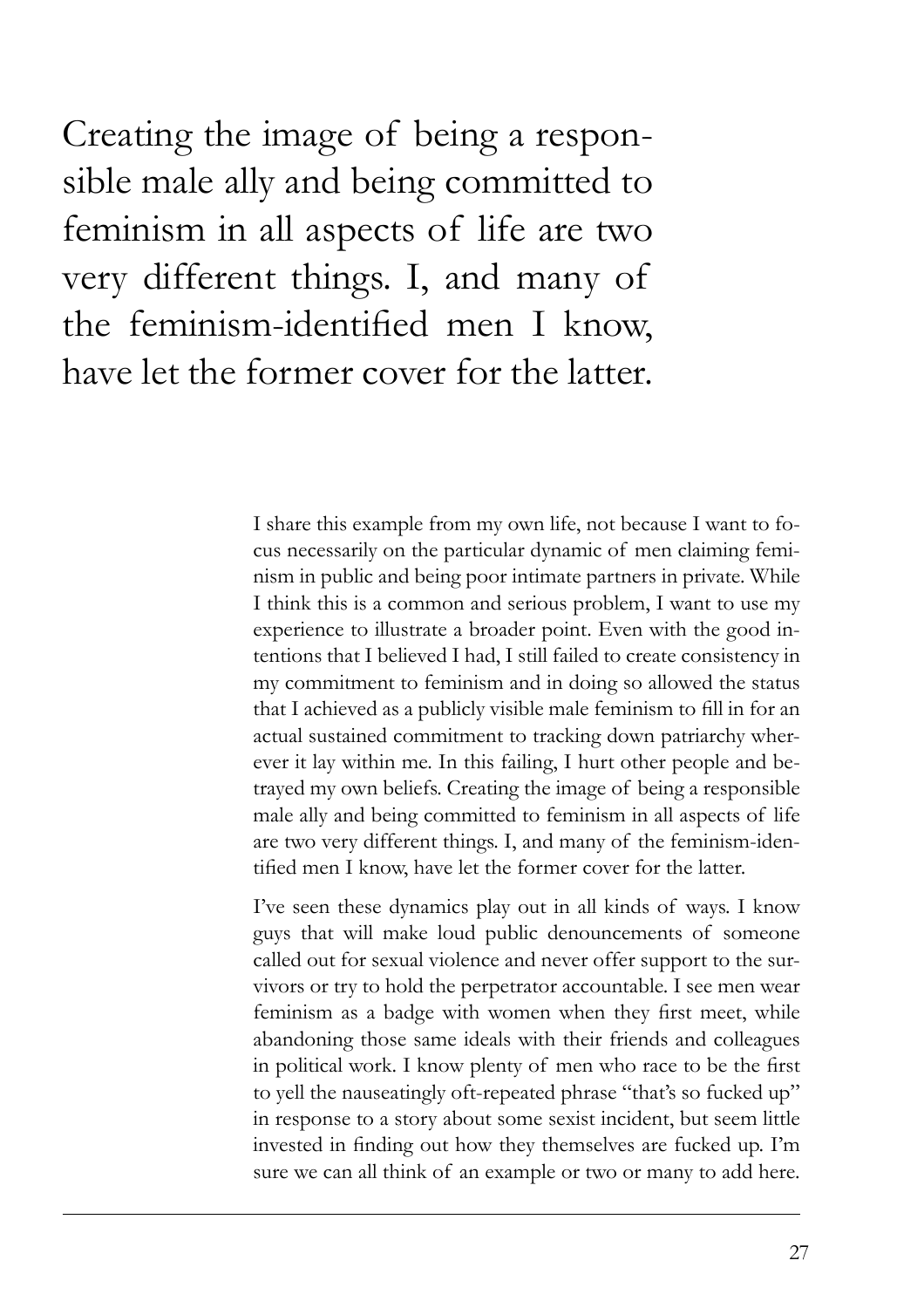# We need relationships of solidarity and mutual accountability, not props for being the "good guys".

The point is, in every case, there's a tension between the identity these men want to claim and their actions. Their commitment to feminism is inconsistent. Are they using feminism for the express purpose of covering up other shit and getting away with it? I happen to believe that in most cases the answer is no. Instead, I think that these guys have just taken their commitment to feminism far enough to know the lingo, quote a couple of theorists, temper the worse of their masculine impulses, and receive the occasional pat on the back for being "good dudes." They haven't traced things all the way down—just to the point where the external incentives end and the hard work begins.

This is where I think men can help one another and where men's groups can play a crucial role. We need to provide one another with a critical kind of support. We need to point out to one another the inconsistencies and contradictions, to help each other see clearly the places where we fall flat on our promises to ourselves and others, and to encourage one another to really take a close look and work hard at changing. I think that "men's groups" is just a clumsy shorthand for any of the myriad ways that we can do this. I don't think there's any one formula or model that will work for every person, group, community, or situation. There are plenty of ideas and suggestions offered by the other authors whose writing is included here. But, I do believe this is work for which men must take responsibility, and that we need one another's support to do that. Let's make the "why" part of the conversation and be vigilant about the rewards that come along with doing this work. We need relationships of solidarity and mutual accountability, not props for being the "good guys". Our interpersonal and private commitment to feminism should mirror our public stance.

To conclude I want to come back to the "what". Ultimately, I think there may be little we can do to be sure that we aren't ben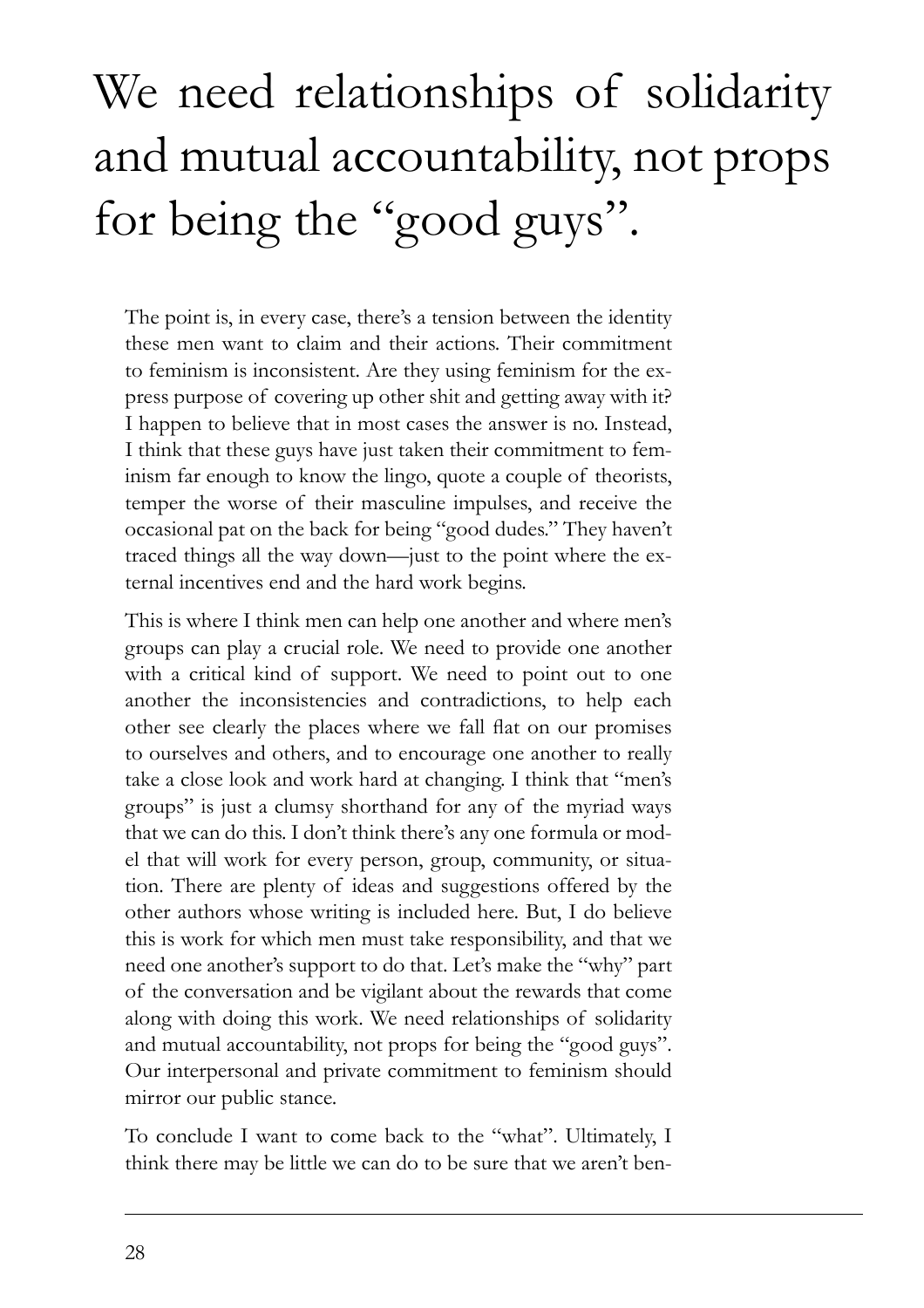efitting from our identification with feminist struggle. Like I said earlier, we can't simply wash away our privileges. Being vigilant is important and so is always being willing to listen and respond meaningfully when concerns are raised about our identification with feminism or our behavior. But, maybe in the end, the best way to be careful about the why is to hold our own feet to the fire on the what. As I mentioned earlier, I think that when managed carefully a facile identification with feminism can result in reaping plenty of the benefits without subjecting oneself to many of the risks. But, if one is fully engaged, working both publicly and privately for gender justice, the risks and rewards may balance themselves more equitably and erase the incentives to commit halfway to feminism.

### What things might we commit to achieving together?

Are we working alone and with others to pick apart the ways that patriarchy has insinuated itself into our lives and beings over years of deep immersion in a sick society? Are we drawing attention to the mistakes and struggles—large and small, public and private—that most of us might more comfortably keep hidden from the world? Are we making ourselves vulnerable to other men in ways that many of us find uncomfortable, unsettling, unfamiliar? Are we pushing one another to be better, to recognize our mistakes and provide support in accounting for them? Are we talking with other men who haven't thought much about their own privilege before, pointing out things to work on and inappropriate behavior? Are we willing to talk with others about parts of our private and intimate lives that we aren't proud of, mistakes made and promises broken? When we write or talk publicly about our engagement with feminism do we address our own experiences and struggles, or restrict our public discourse to the impersonal and prescriptive? Do we accept that none of us will ever rid ourselves completely of persistent and ongoing patriarchal conditioning and that we must all start somewhere?

Let's remember the feminist formulation that the personal is political. Taking political action in solidarity with the people most directly affected by patriarchy is important. But, so is being a good friend, a good partner, a good ally. Let's strive to be consistent in our commitment to stamping out patriarchy in our lives wherever we find it.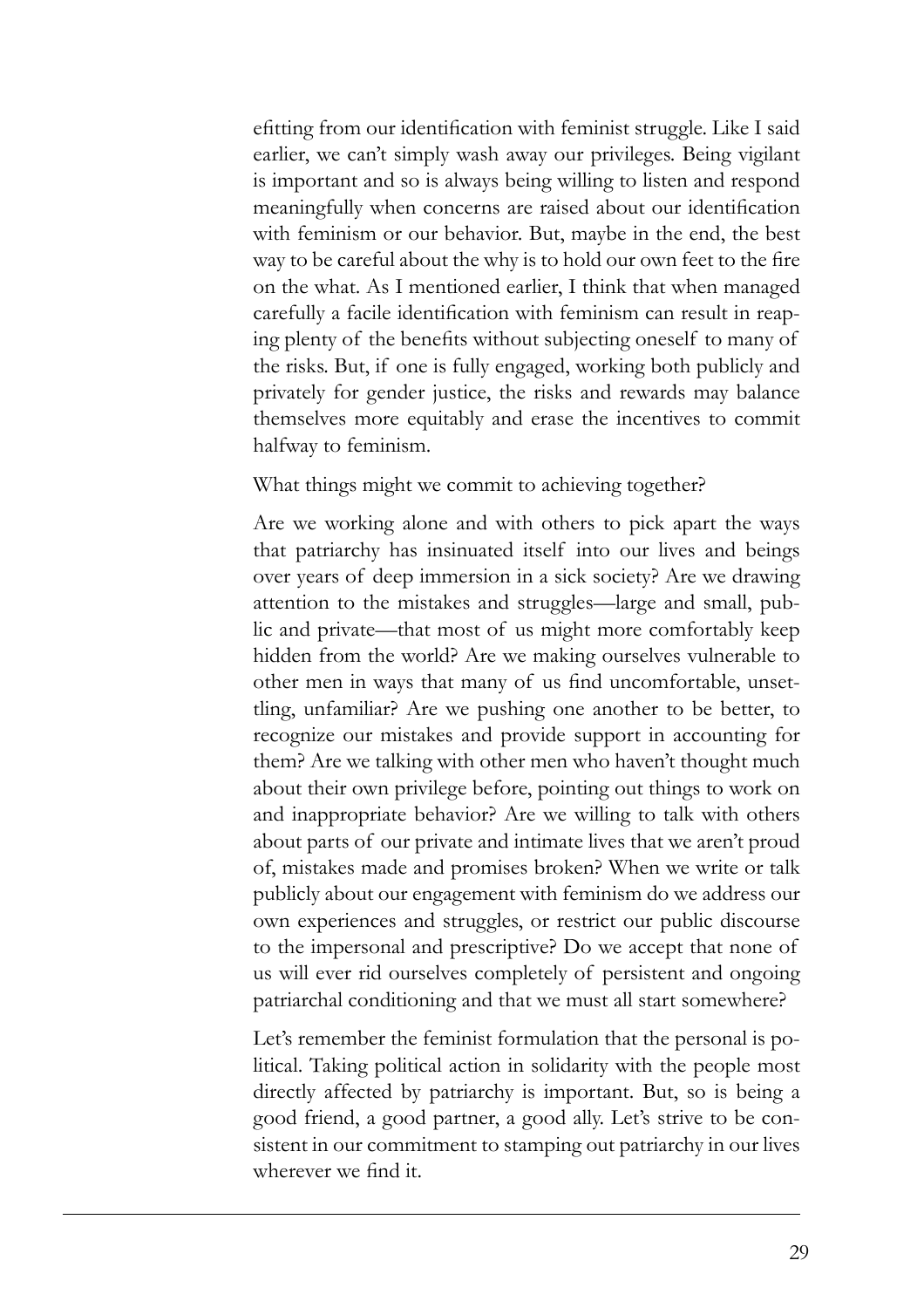# **we stay accountable?**

**How** 

**can**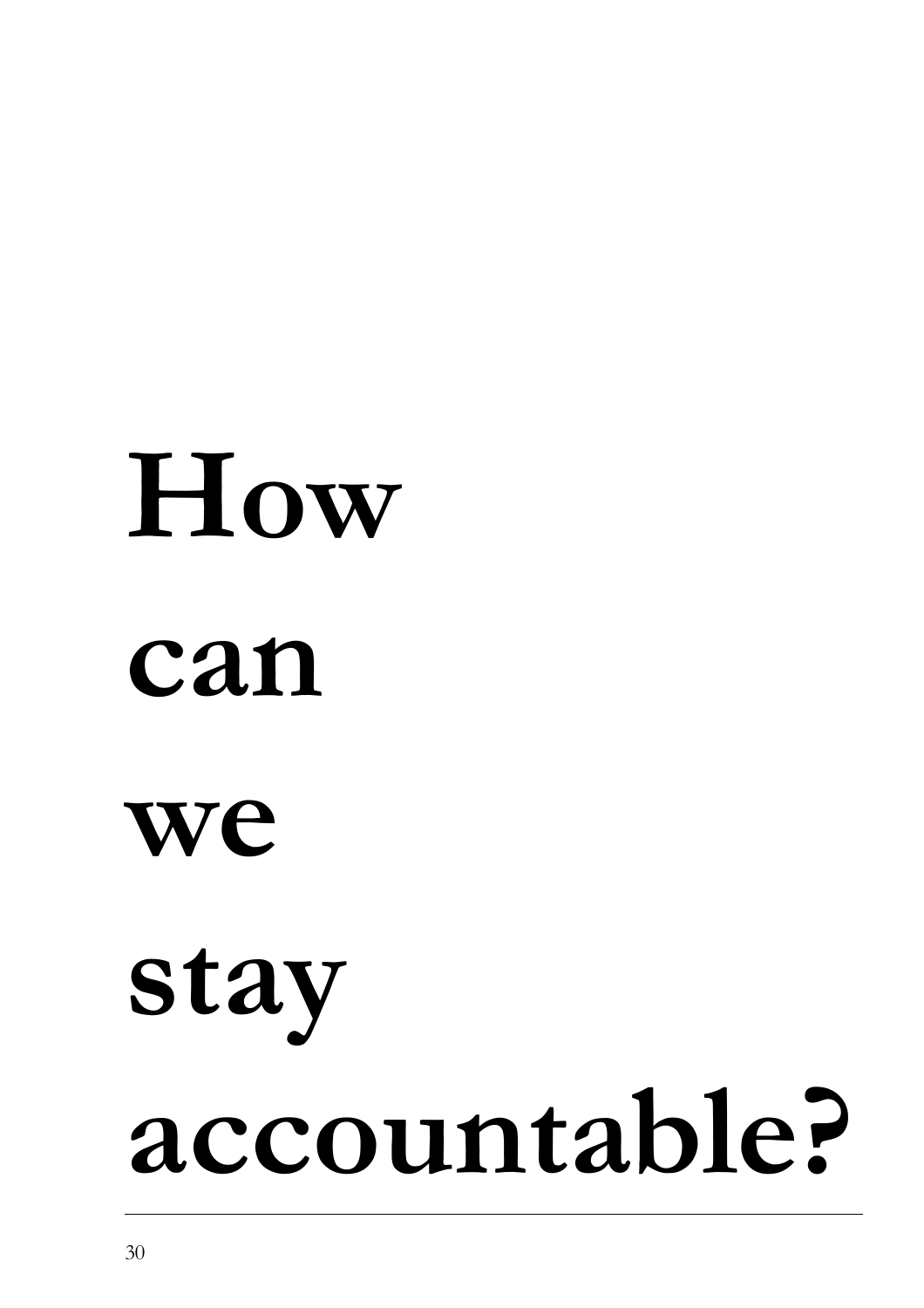# I Hate David Attenborough

by Geyl Fling Force Wynd

I wanna talk about men's groups. What they can do and what I don't think they should do. My experience with them is a lil' outdated and limited, as I've spent my adult life as a woman, but there was a short overlap in my teens/early 20s where I really got some good things out of attending an "anti-pat" or men's anti-patriarchy group.

Ok, so I hate David Attenborough. I mean, I like those animal shows but his (or similar copycats) commentary makes them unwatchable. I'm mostly mad at how his voice, like G-D or big brother, tells us what and why animals do things. "...watch as the male preforms a mating dance to impress the female..." How does he fucking know!? It's not like he asked the animal. He never cites the studies, rarely explains other theories for animal behavior, hella doesn't even mention "homosexual, intersex and transgender" animals (read Biological Exuberance) and more often than not explains away everything as about mating. I think it's bad science, but everyone is SOOO ready to accept the authority of a disembodied British voice.

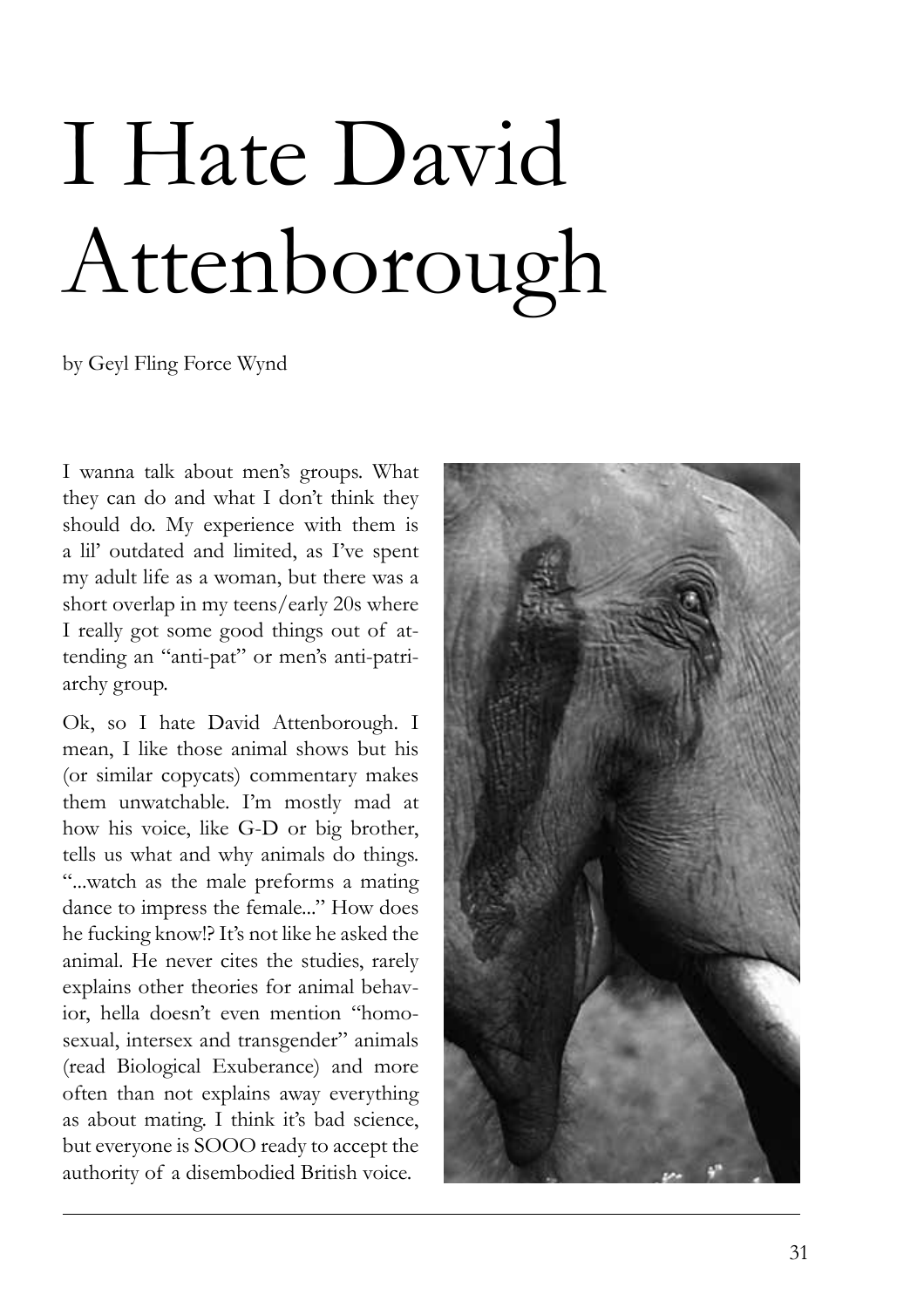Anyway, so I wanted to tell a much repeated story about elephants, and like David Attenborough I'm not going to cite the source. That's irresponsible and hypocritical, but really, the details don't matter, read:

– Elephants are matriarchal. That's gleaned from the fact that there's an alpha female of the herd who leads a group of elephants to like, good water spots and away from danger. Young male elephants live with the herd until they become adolescents, and then the alpha female kicks them out of the herd if they don't stop acting sexually aggressive to the female elephants. The "bad boy" elephants have to go get trained how to be good pachydudes by some older bull elephants for some years, and then they can come back to the herd.

Cool story bro, right? Elephants have got a system, and maybe its essential the same as a feminist/anti-pat men's group. It's nice to think this kinda thing happens naturally all over the world. I definitely think that there are elements of it that remind me of good men's groups.

- being accountable to a group of women
- teaching young dudes/dudes that have fucked up, how to behave

In some ways this is all I want a men's group to do, and if yer men's group is doing this, I don't know if anything else needs to be said, but here I am saying more...

Unfortunately the story about elephants, like the story of men's groups, is lost in the hetero, non-trans, mating paradigm of Attenborough. Regardless of how the "mentoring" process is different for homosexual or transgender elephants (and there ARE both, I just don't remember the details), humans have a wide range of sexuality and gender expressions and thus have an equally wide range of gendered privileges and experiences with violence, sexuality, safety, blah blah etc. What this boils down to: there are folks who would benefit from a men's groups who aren't men, and there are men that could benefit, if men's groups weren't also a place that "doesn't get" how their intersecting IDs affect their relationship to patriarchy (transmen, POC, fags etc.).

I don't trust myself to "tell it like it is" about other people's experiences, so yeah, don't take my word for it, go read/talk to other people. My point is that centering the identities man, male, men, puts other people in a weird bind. It's the same kind of bind that happens in "women's spaces." That's why some feminist spaces have responded with the spread of "women and trans" replacing "women's only". I'm not proposing that "men's only" be replaced with "men and trans." I mean, whatever, do what you want, I'd be interested in hearing how that turns out, but I've also had personal experience with seeing how "women and trans" failed its goal of trans inclusion/liberation.

I have a suggestion for a solution, but it's later on.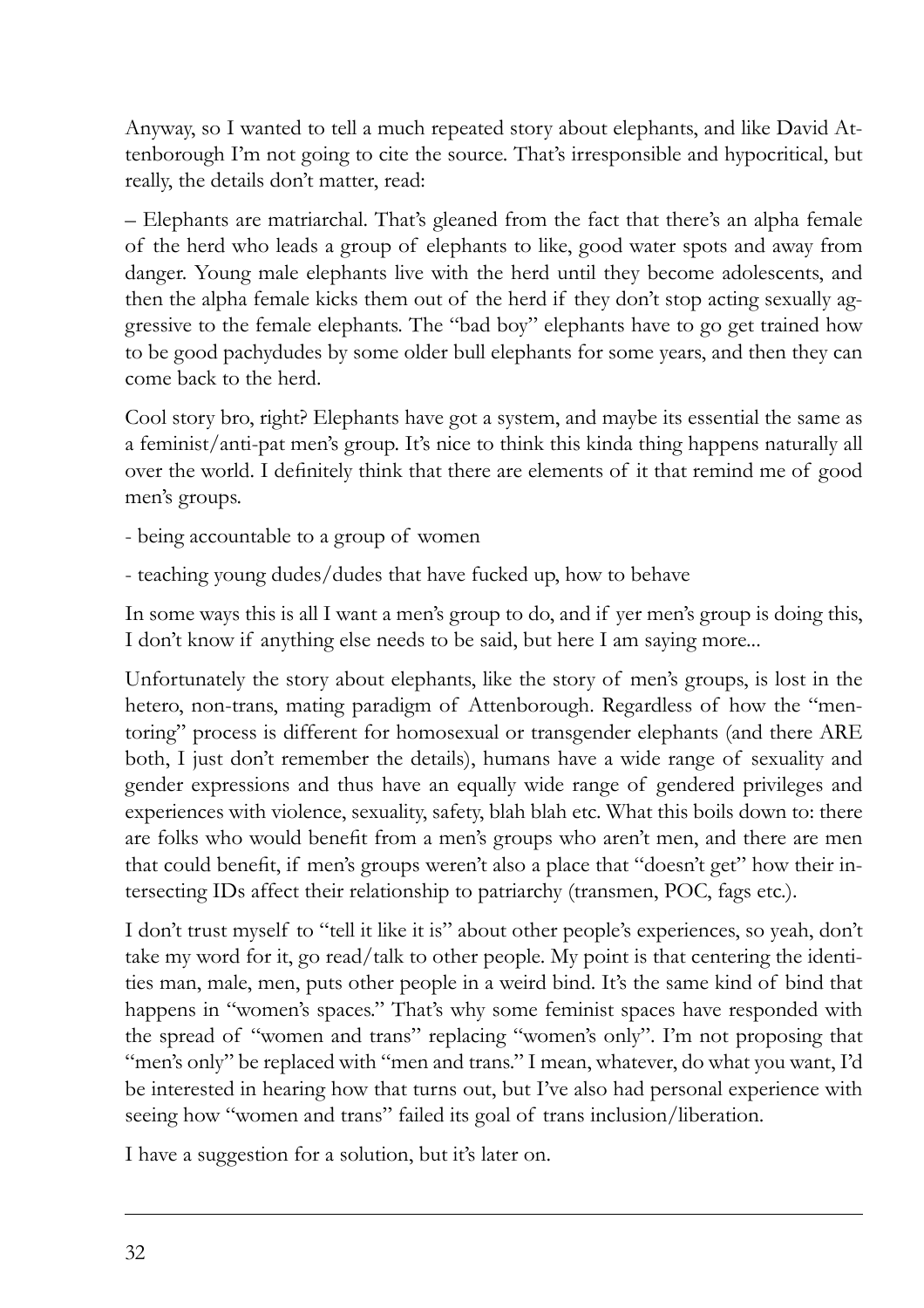There's lots of "male bonds with male" rituals in american mainstream culture, and they're stupid (to me), and usually are the site that forms essential patriarchal hierarchies. I'm not too interested in a "feminist alpha-male" archetype. I don't know if this is how elephants work, like, do the older bulls brow-beat the younger ones into appropriate masculinity? That doesn't sound like it would work to me. I think it would create new layers of suppressed rage, and I think elephants are smarter than that.

I think there is a problem with men hanging out in an exclusive, explicitly men's only space. How am I supposed to trust a group of guys to be "talking through their shit" and not just patting themselves on the back or developing sociopathic methods of placating angry women? I can't, unless people outside of that meeting can find out what is talked about in it, or see some sort of tangible results.

Ok, new series of stories, it might get personal...

In Denver, where I grew up, my old anarchist crew was in part, formed out of attending a mixed gender feminist (riot grrrl?) club called SABOTAGE (Sisters And Brothers Organized Towards Achieving Gender Equality). Yes, it was a really good acronym, and maybe that was the best thing it had going for it. We were mostly all in high school or freshly out of it, and our stated goal was to make the Denver punk scene not sexist. I don't have a clear analysis as to why it dissolved; I think it had a lot to do with men and boys taking up too much space in the meetings. So basically the same group of people formed two groups, a women's collective and a men's anti-pat group. The structure was that the topics of conversation at the men's group was created by the women's collective (who did a lot more really, making zines, planning events, etc).

This was right when I was coming out as transgender, I felt alone, blah blah rejected by my family, and this anarcha-punk-feminist crew was my new family. In retrospect, it was kinda gross and damaging that my gender became such a spectacle in the new era of binary gendered feminist organizing. The solution to my fluctuating gender was to allow me "dual-citizenship" to these groups working in tandem.

And that brings me to the part I was trying to get at, where folks from the men's group expressed that they were uncomfortable with women attending. Ladies in the women's group had been like, "we want to attend, just to see what people are saying". Some amount of the men's group wanted to say no, based on the idea that they wouldn't be comfortable talking about all the like, fucked up thoughts, or patriarchal behaviors, with women around. (I don't actually remember that many like, super deep dark conversations.)

So duh, it offended me. "Hello, I'm a lady-creature, I attend this thing, you don't seem uncomfy around me. What's with that?" Blah blah, there was argument, but in the end, other ladies from the women's collective started to attend as well and guess what, it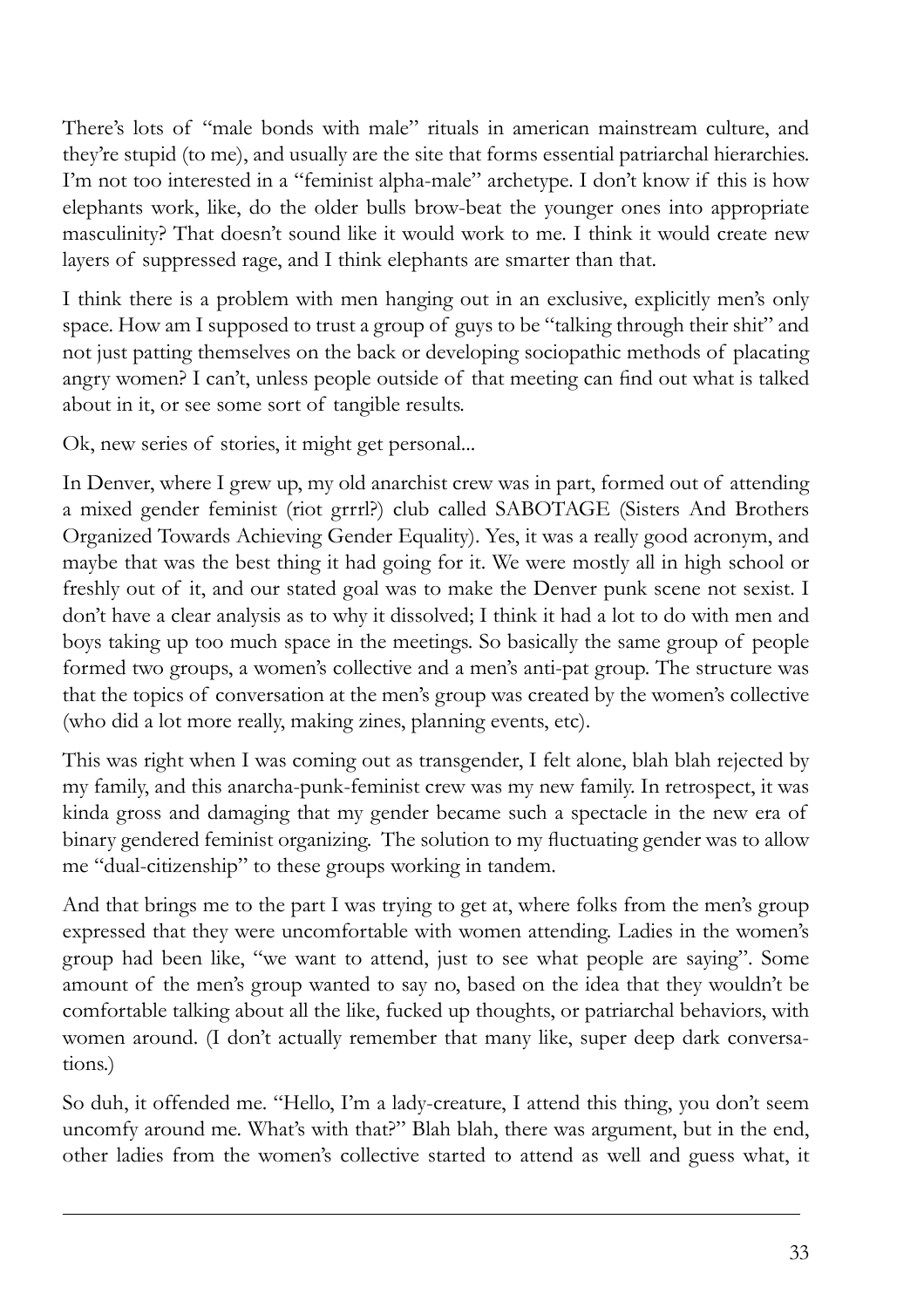didn't destroy the men's group! Did men not talk as honestly with the judging eye of women in the room? Maybe, but I don't think the meeting room was the site for the real gut-wrenching stuff. I think the men's anti-pat group really just introduced and helped us be more comfortable talking to each other one-on-one about privileged behavior, our feeling, fuck-ups and homo-social/sexual desires. And yeah, fuck it, I think all the arguments to having a "men's only" space are boring. It's not NECESSARY to have a closed group based on identity to cultivate an opposition to patriarchal culture.

Thesis #1; don't call them "men's groups;" call them anti-pat groups, and leave the identity of who attends open. If you need to state what you are doing {IE; working on unlearning patriarchal behaviors} do that.

Ok, so to continue with the story of my experience with Denver and onto my second thesis thingy, it was years later and another incarnation of a men's anti-pat group sprung up. DUDEBRO (Dudes Unlearning Diabolical Education, Be Radical Okay!) had a cooler name and a better sense of humor about themselves. They published a quarterly-of-the-moon-cycle zine, and attracted men from more different walks of life than the previous men's anti-pat groups had. I can't actually say as much about it from an insider's perspective, because I was far from even slightly IDing as a man, and I was far more focused on creating community with other queer and transpeople.

But how DUDEBRO ended is my cautionary tale. There had been a sexual assault in town, and some people who had been talking with the survivor wanted DUDEBRO to do something about it, meaning specifically getting the fucked up elephant to attend their meetings. DUDEBRO was like, "uuuh, no?" People felt like they couldn't handle being in a room with an actual rapist and doubted whether they could have any kind of positive effect on him anyway, cause he had made it pretty clear that he wasn't going to be accountable already. (ps. I don't remember everything, and I might be getting things wrong – it was a while ago.)

So yeah, that was the last thing I ever heard from that anti-pat group. They dissolved sometime afterwards, and I think (maybe other people have better insight then me) maybe because of it. I don't hate the dudes who were a part of that group; they were and still are some of the most trustworthy men I've ever worked with around issues of sexism and I think in part because they worked on their own issues for so long. I also can't really hate someone for setting their own boundaries of what stuff they weren't ready for. I think, it was just a lil' disappointing. I like to tell DudeBro's story because I think if going into the group, they had considered doing that kind of thing (meeting with people they didn't like, confronting rape), it wouldn't have been so scary when they were finally asked to.

Sigh, who knows.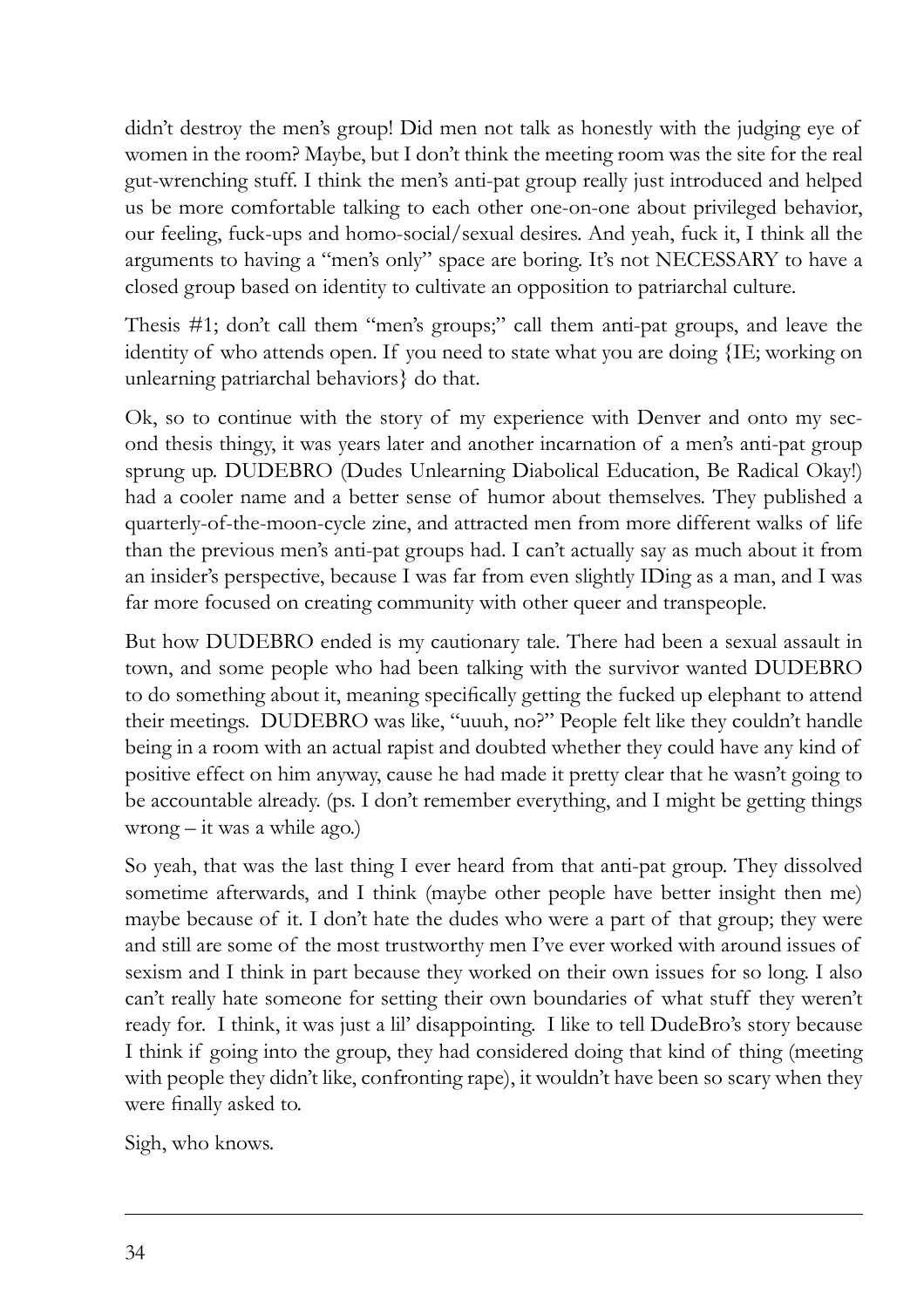

Here's another memory:

Someone: "I'm a guy, and I know that that means I have male privi, and all that, but how do I not be a patriarch!?"

Someone else: "Like okay, that's good that you're asking that, and maybe we could come up with a list of patriarchal behaviors and you could check them off and work on not doing them, but eventually, yer gonna fuck up in someone's eyes and maybe just becoming 'not a patriarch' is not enough. Being "not a patriarch" is just a neutral position. Maybe the point is to shift your perspective to be AS invested in smashing patriarchy as women are."

So that's thesis #2: if yer gonna do anti-pat work, don't expect it to stay in the realm of thoughts and feelings, be ready to take it into physical support and action.

Fear: So, sometimes I wonder if men's groups are just there to socialize straight men so they can become more appropriate "mates"? I don't wanna believe it, but I think the powerful combination of mutated nature in the form of hormones, brain chemistry reactions, our genes desire to reproduce, other gross biological reductions of behavior, state sponsored-market driven nurturing, romcoms, football, and other subconscious sexist demons are pushing us all towards hetero-nuclear families. From this lens, the elephants are only working on being "anti-pat" because it helps their offspring's survival, they don't give a shit about the totality, and that's depressing cause elephants destroy electric fences by throwing rocks, and... Can you see why I hate Attenborough yet?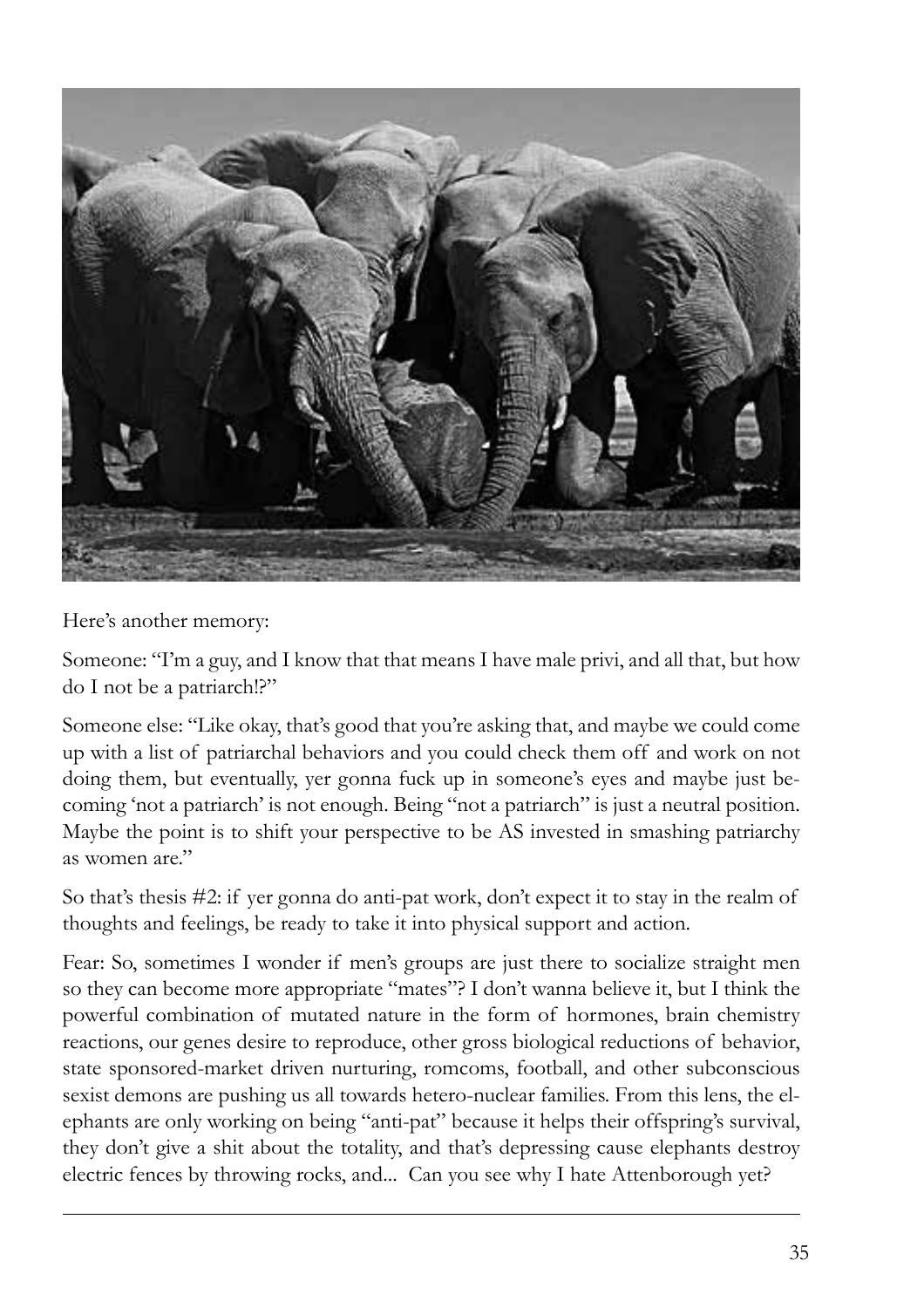# With or Without You

The Tactic of Pressure to Prioritise Consent and Build a More Radical Counter Culture

by vanessa vendetta

patriarchysabitch@riseup.net

it takes a relentless amount of effort to keep up the standard that being a part of "radical"-ly identifying community requires critical self-reflection and a dramatic departure from the ways we've learned to treat each other outside of these intentional spaces. i did not decide that aspiring toward this standard myself, and demanding it from the people I share space with, was how i was going to live or relate to people. but i have come to know this vehement part of myself and my expectations from analysing what has become a survival instinct in my process of recovering from various ways that i have been betrayed from within the false protection of what i have hoped was a "counter"-culture\* . i live this way because my approach to survival, which has by necessity always been hyper-vigilant, has become even more so since learning throughout more than a decade and a half of involvement in d.i.y. scenes that many of us are premature to proclaim affinity with ideals we are not yet ready to enact. however, rather than this realisation making me write off radical, d.i.y. culture in general, and losing faith in the people who embrace it (i won't! i can't!), these experiences have made me dedicated to actualising transformation in myself and in many others within the culture that i depend on who are similarly, or not-so-similarly damaged.

because i realise that the process of getting to a better place is epic and ongoing, i do not expect myself or anyone else identifying as a feminist or as someone working to do

<sup>\* &</sup>quot;not 'sub-culture'". to me, this has always come along with the expectation that people wanted to wipe the slate clean. that we wanted no part of dominant society, in particular its sexist, racist, classist, misogynistic, homophobic, ableist, capitalist, colonialist bullshit... it can't just be about what we do to have fun together (let alone how we dress). doing anti-oppression work is my contribution to taking down western civilized culture. they are inextricably linked.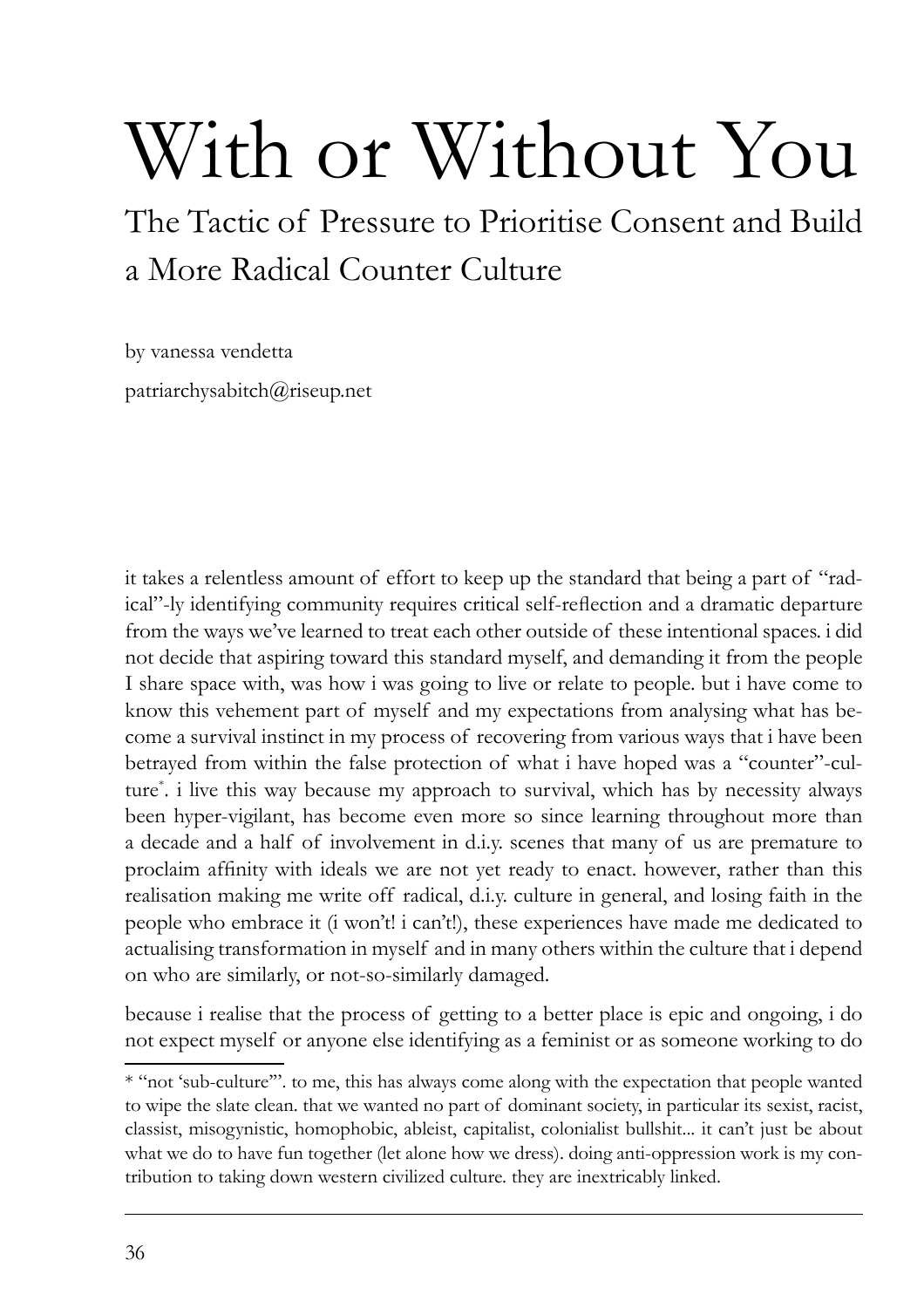anti-racist or anti-colonial or any other work to be perfectly un-marred by our experiences in life thus far, and therefore allow for the inevitability of fuck-ups to occur along our ways -- but i believe strongly in the tactic of using social pressure to stress that there is some urgency to transform the things within each other that mirror oppression, so that these can become communities that really can be safer. and not just scenes.

i do a lot of talking and listening with male-assigned, male-identified people† in a particular area of my life (among many), which is largely made up of predominantly anarcha-feminist influenced, predominantly white, queer-positive, transient-ish "punks"‡ , about the ways that we are each affected by, or even aware of, gender-based and sexual violence. i encourage these sorts of conversations among my friends informally and continuously. i also organise spaces and gatherings to facilitate discussions within this demographic about ways that we (as predominantly settlers) have been acculturated to re-create and tolerate dynamics of colonialism and racism, where intersections between these various axes of oppression are sometimes discussed in groups exclusive to gender socialisation. in these environments, it becomes more comfortable for people socialised male§ to be connecting with one another deeply about the tension between having power and privilege which is oppressing others, and simultaneously recognising their need for healing (and the relationship between the two).

through my involvement as an organiser and facilitator of these shared spaces and experiences, many people who have been socialised male talk to me about their process of coming to understand how patriarchy has deprived them of a certain sort of nourishment throughout their lives. when i listen to cis-men, in particular, talk about the ways that they have trouble accessing a complex emotional landscape, or achieving a rich and

† the language around these ideas is still awkward and untidy, because gender classification can be a pretty untidy business. "male-assigned" is a reference to what sex a person was determined to be at birth, presumably based on what their body parts remind the doctor of. if they later go on to identify with a male gender, then they might be referred to as a "cis-male", "cis-man", what have you. these people do not experience a disparity between the gender they have been assigned and socialised as and their experience of themselves, as transgendered and transsexual and genderqueer people do.

‡ my apologies -- there is a fine line between being transparent about the source of one's basis for understanding, and sounding like a totally pretentious idiot who's making a million boxes and checkin 'em, so pardon me if i crossed it there but the picture, i feel, should be painted…

§ by referring to a group of people as "socialised male", i am including anyone who identifies as having had aspects of their upbringing impose expectations of masculinity onto them. these people may or may not identify as "male". this is a broad category that can include trans-men and trans-women and cis-men (and maybe even cis-women, depending!) and gender-queers, and can be a useful way of dividing into groups to discuss our relationship to certain ideas, as many of their origins may date back to our gender socialisation. also notable is that some people will not identify as having been socialised male or female, and for this we have had discussions among people identifying as having had a queer socialisation.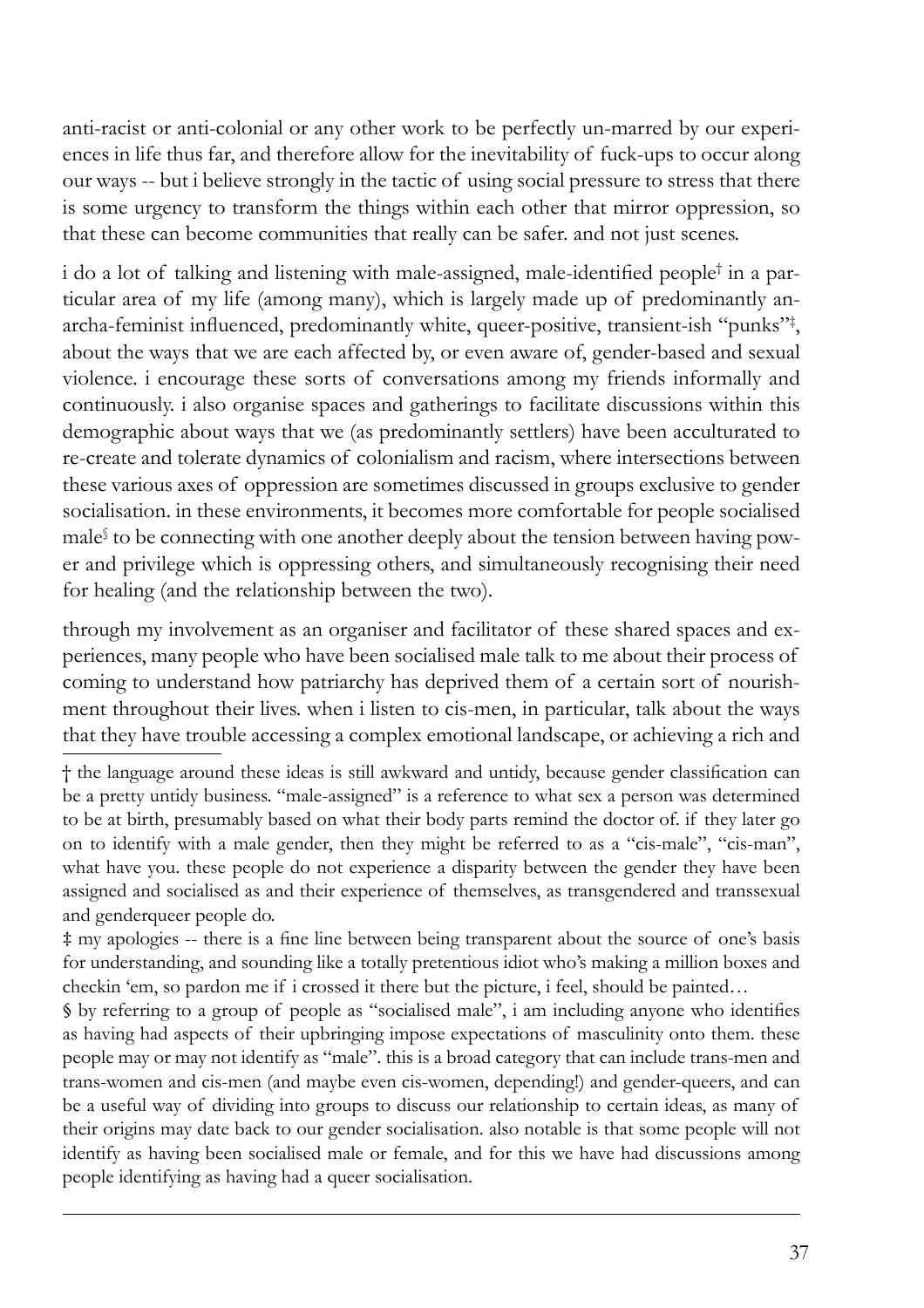varied fabric of intimate connections, and that the language to express this deprivation among them is similarly evasive, along with whatever routes to a solution might exist, i have compassion because of my understanding that they have inherited this legacy through the same patriarchal indoctrination that suuuuuucks for all of us. i see the ways that these precursors to total disassociation from themselves and others bars their capacity for empathy, and for this reason i am particularly interested in observing drastic change, for this i know is a part of setting the stage for domestic and sexual violence. as cis-men begin understanding the sources of the aspects of themselves that have been trained to uphold patriarchal norms, they often begin imagining what they would look like if they were to be liberated from this socialisation, and this image usually includes a world that is both more loving and embracing of their whole selves, and that is far, far safer and more enjoyable for the rest of us.

yet among all of the beautiful transformations and realisations that i have witnessed and that have been shared with me, there is a phenomenon that i can not stomach under any circumstance. this is when the beginnings of cis-men's processes of discovery begin moving towards functioning as an excuse for self-pity, self-victimisation, and powerlessness. i have seen this in situations both dangerous and insulting, but never harmless. and i think that a tolerance of this way of viewing oneself is one of many places where much of the plague of gendered violence within radical communities comes from.

# Trigger Warning! – descriptions of sexual violence to follow

\* i was friends with someone who turned out to be a perpetrator who was lying to his sexual partners about having an untreatable STI. he called me after being outed publicly, on the internet, because he knew that i would be personally affected by the news, as someone he had worked to gain the trust of as an ally through processing the ways patriarchal violence have infiltrated our shared community. he told me, when i asked "why" he had withheld this necessary disclosure all those four years, that he "did it" because he has a hard time achieving true intimacy with people outside of sexual relationships, and that even though that other connection was what he wanted, he accepted casual sex as a replacement for it. therefore, he would keep information from people he wanted to sleep with (on tour. how punk.) so as to gain access, fearing that their knowledge of his status would cause them to not consent. i know, from knowing him, that this understanding of himself follows from a perverted feminist analysis of his own male socialisation. from the belief that he has been robbed of the opportunity to connect with people deeply as someone who was shamed from being in touch with his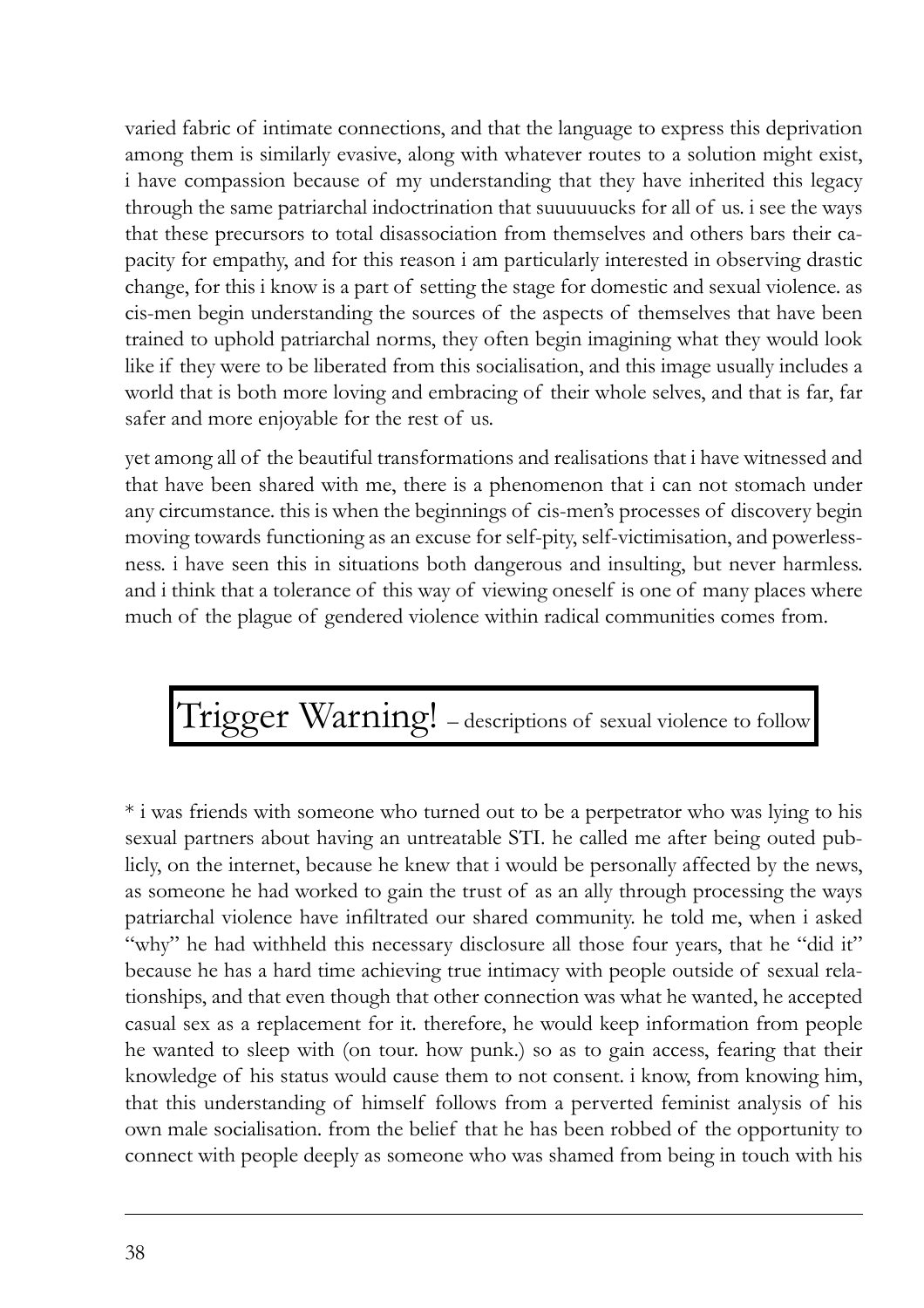own feelings, in a society where other men are all suffering from the same deprivation. with no mention of his power, as someone who had had access to radical community all along, to have changed his circumstances. to work on his shit. instead, he became extremely depressed after being called out and, in my experience, funneled too much of the attention of the conversations away from what he had done, to how damaged he was. he also cited societal taboos around STIs as playing a role in his choice to abuse during those four years. and while i agree that numerous challenges present themselves to any of us trying to achieve intimacy and navigate taboos about sexuality and sexual health in this society and culture, i do not see him as a victim.

\* another time, i learned that a friend of mine had raped another friend. when i first learned of this, the situation was seeming to lend itself to a "transformative" model of justice more than most other situations of assault that ive seen in my community: for one, he was able to understand (to some extent), from the survivor talking to him about it right after it happened, that his actions had constituted rape and had deeply hurt the survivor. and although he recognised that he had not had an understanding of what he had been doing at the time, he did not deny it and was engaging with people he was close with about what he had done, openly and honestly. he realised that his understanding of consent was absolute shit, and seemed interested in gaining more knowledge and skills to become a safer person. the fairly informal process of accountability followed accordingly, with some specific requests from the survivor about disclosure to individuals in their shared community and seeing a therapist. i had a lot of hope that he would follow through with these things without some formal accountability process, and when we would check in about it, he would give me the impression that things were going well and that he was following through. but in time it became clear that he was not following through with any part of it to the satisfaction of the survivor. the short stint of seeing a therapist ended and he began complaining about how it would be hard to find another one, while making no effort to make that happen that i was able to see. the few people that she had requested he talk to about what he had done had not received the full disclosure she had asked for, and whatever part they had received was not done in anywhere close to a timely manner. because i felt betrayed by the ways that i felt he had been misrepresenting himself to me, i gradually began distancing myself from him and finding other people to function as a go-between, so that the survivor's needs could still be advocated for. i have learned that in the time that has passed since then, that the perpetrator has become self-absorbed and pre-occupied with the ways that he has felt abandoned by people like myself. this failure to recognise the ways that his lack of accountability could be triggering to people who were originally willing to be involved but who are also survivors (like myself) is an example of a man beginning a process of radical transformation but getting stuck on their own suffering, without a full analysis of the way that oppression works (and their position in that food chain). he has spent a lot of time since the rape talking about and focusing on how depressed he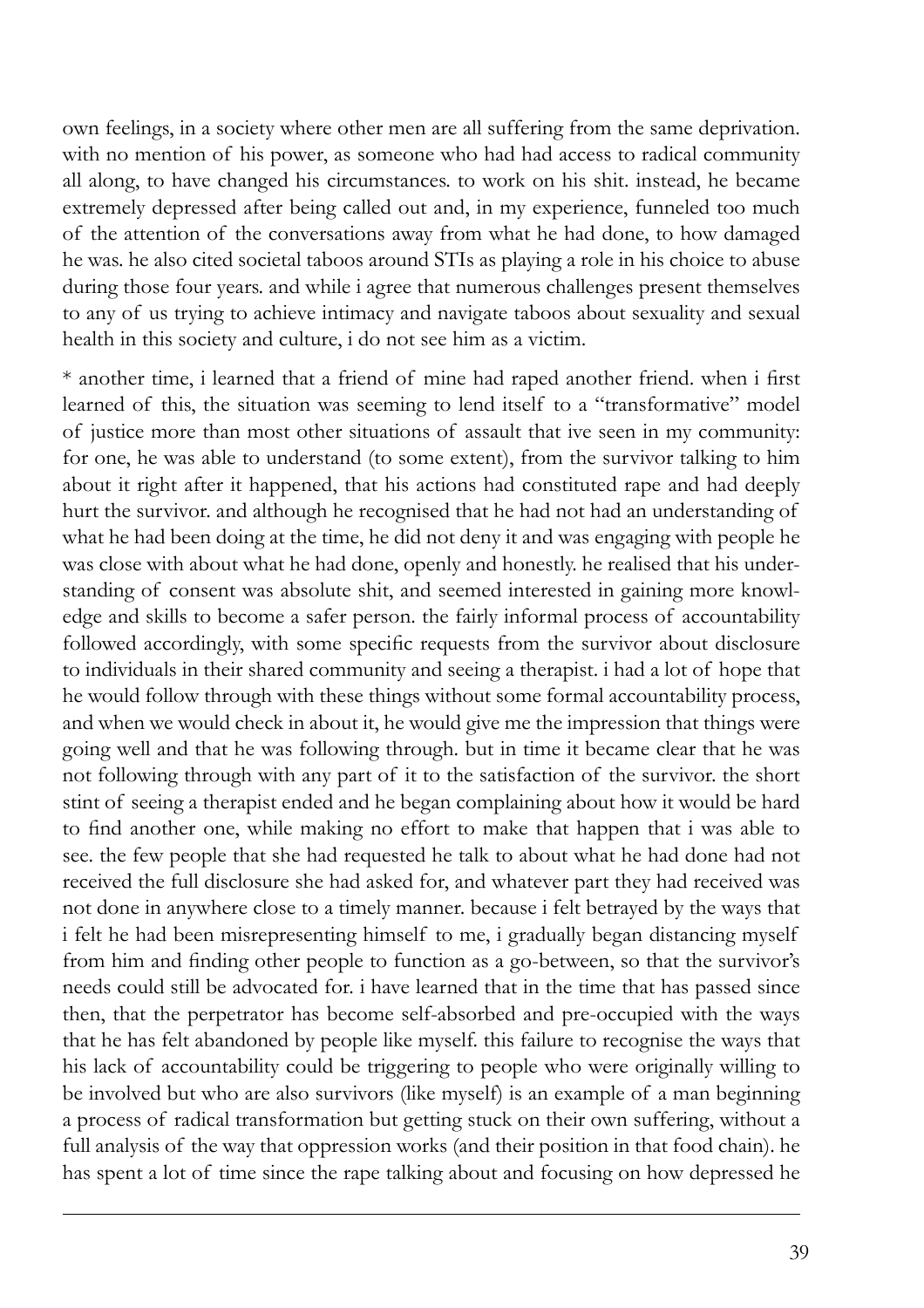is, and how upset he is with himself, and how difficult all of this has been for him, and all the things that he wants which would make him feel better, and this is an example of self-victimisation. and helplessness. and i want him to stop putting off facing the things within him that allowed him to rape so that we don't lose yet another aspiring radical to the jaws of unaccountable-escape-land.

\* at another point, i was told by a friend that he felt that he could really use a men's group to begin understanding how to move forward after realising that he had sexually assaulted someone he did not want to hurt. he had had the experience of talking with some other men about it right after it happened, but did not feel that the formation of a men's group would happen in the place that he was in. because i wanted him to have access to men as resources, and because i knew that he was not the only friend of ours lacking a space for processing things with other men, i strongly encouraged another friend who had been trying to organize one in the city we live in to entertain the idea of an online men's group, which it turns out had already been on his mind. he initiated its formation after we spoke, and i got people in touch who i was very excited about getting the chance to know each other, as most of them i would describe as being some of the most supportive, inspiring male allies i have known. mostly, i was excited that my friend who had been lacking an avenue for processing the assault that he perpetrated would have access to these people and begin coming out about what he needed to work on. as things came together, i expected the perpetrator to take advantage of the opportunity to come out openly and discuss what aspects of his gender socialisation, for example, had contributed to this abuse. especially since he had been seeking this opportunity, specifically. but time passed and i heard over and over again from the members i knew intimately of how the group "never talked about anything". still i waited to hear that the perpetrator would come out, and after months of waiting and hearing that this was not happening, i decided to finally tell a few of my nearest and dearest in the group about the assault and about my wishes that some dialogue about the assault would get initiated via the listserv. one person made an attempt to contact him off-list, without specifically mentioning the assault be asking that a conversation could happen, to which he never responded. another member of the group has been in contact with him on and off since the assault happened, but has not had much success with finding the perpetrator willing and self-motivated to be working on his shit. so the men's group exists and i hear more about how almost nothing personal gets discussed over it, despite there being some of the most dedicated anti-sexist, feminist, male-socialised people i know who are all a part of it.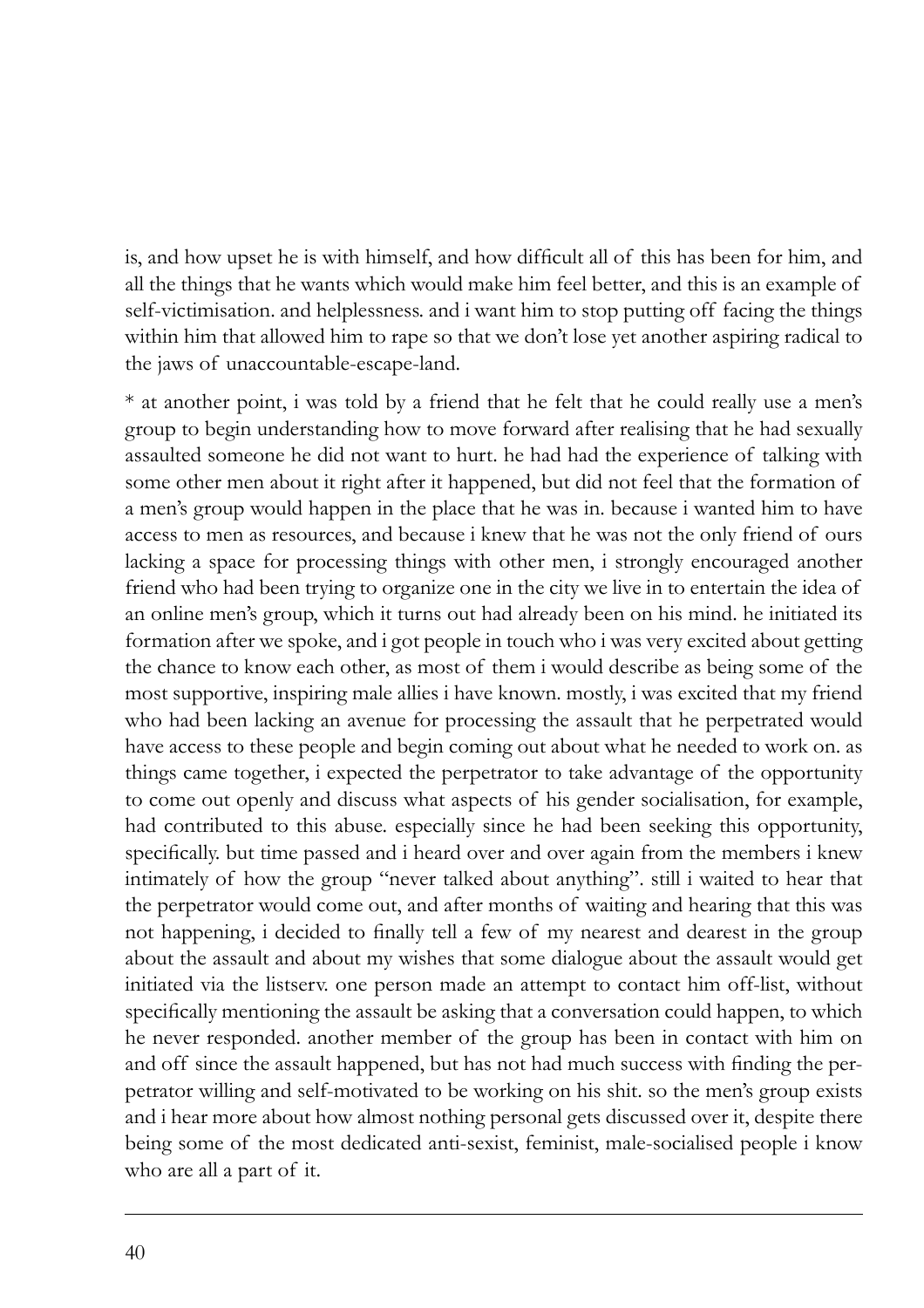men's groups need a way to figure out how to provide direct emotional support to survivors because a lot of us socialised female and queer are too fucking traumatised, and can be too fucking triggered, to do it ourselves.

> this situation, overall, has contributed to my frustration that sometimes people who have been socialised male who seem to want to deconstruct the patriarchal aspects of their selves get so discouraged by how difficult certain steps of this process are that they stop doing the work. this could either be because they pity themselves, they see themselves as victims, or they decide that they are powerless. and it is difficult for me to feel compassion or empathy for the ways that socialised males have twisted their suffering at the hands of patriarchy into a scenario where they are too disempowered to create the circumstances in their (our) lives which would overturn their positions into ones more conducive to (collective) healing, solidarity, and growth.

> in the case of this online men's group failing to get off the ground, i have heard almost every member of it that i talk to complain about how it's not going anywhere, as if it's up to chance that difficult conversations are going to flare up without a certain amount of provocation. i mean, the difficult stuff. not the surface answers to "why are we all wanting to be in a men's group?". i mean, "how do we deal with situations that come up where people we like are perpetrating abuse and assault in our communities?", "how can change our culture to begin to see confrontation as constructive?", "where in the depths of ourselves are we recognising a need for a men's group? is there shame there? guilt? is there fear? what else?", "are we afraid of accountability processes?", etc.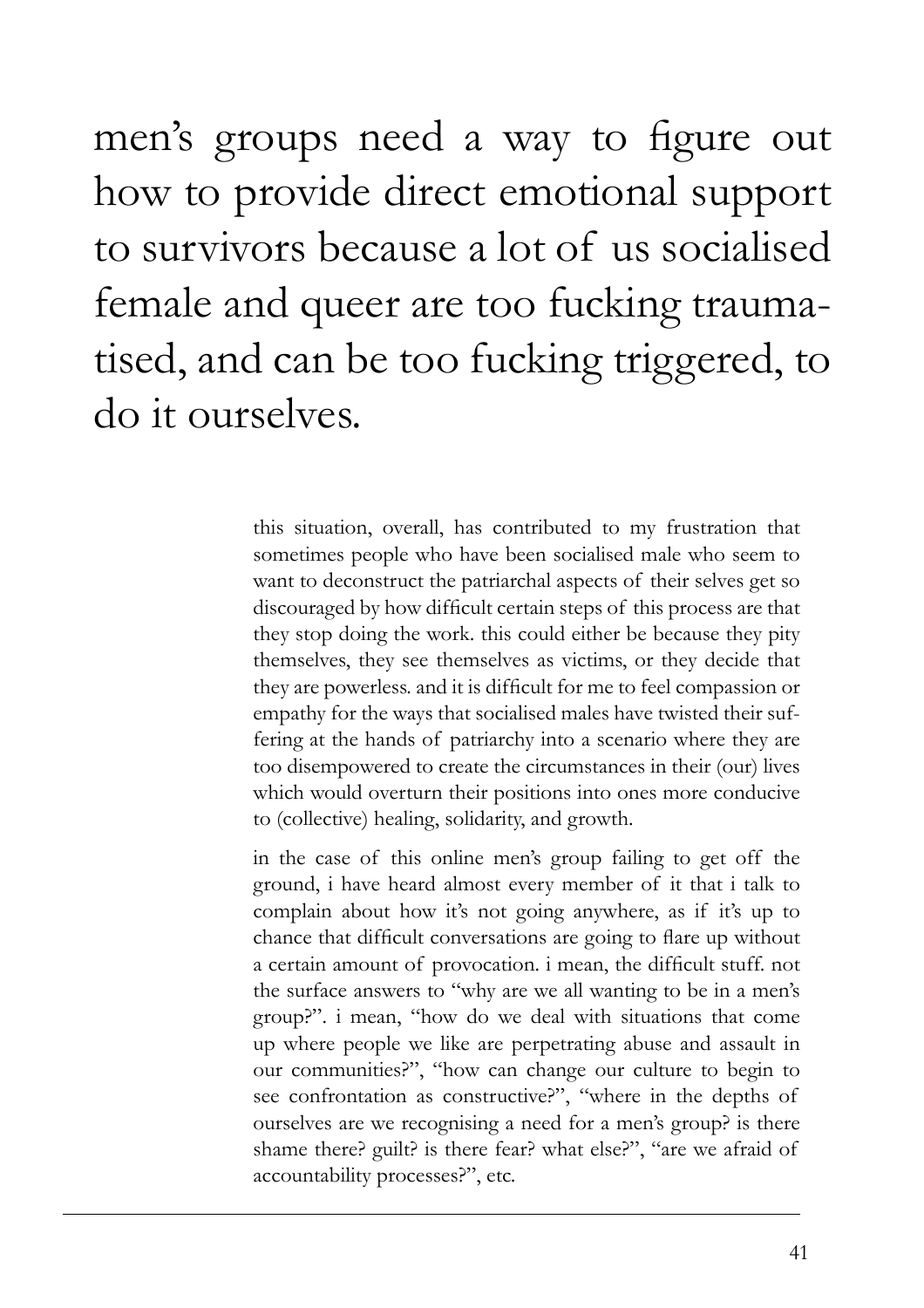im frustrated with the perpetrator for wasting my energy, but im frustrated with the other members as well for not acting with a sense of urgency (regardless of whether they knew about the instance of assault or not). because the way i see it, it should be assumed that as long as we are all raised in western civilised culture, that there will be oppression within our radical circles that we take different roles in and need to work tirelessly to deconstruct. and if people identifying with having male privilege in one way or another want to address patriarchal indoctrination within and amongst themselves, and the violence that follows from it, then they shouldn't be making more work for the rest of us in doing so. if men's groups operated with the assumption that any one of them may have already assaulted or abused people and could again at any time, the conversations might look different. instead of this potentiality disappearing into the space of tolerated, invisiblised violence like rape so often does, it would be getting discussed. and those of us who are not benefiting from male privilege wouldn't have to feel like it was on us to make sure that was happening...

because whatever men are doing, the truth is that being a survivor and knowing so many other survivors means that the urgency to address gendered and sexualized violence is not a choice for me. i will be preoccupied with safety because i understand that i have to be, especially since i don't see people picking up the slack as much as they could. because of this, i end up using the energy i could otherwise put into being emotionally supportive to a survivor doing what i see as damage control through political and intellectual work around sexual violence prevention and accountability processes (in particular, using the concepts of transformative justice). it's not fair to survivor(s) that their needs often get neglected because theyre less urgent than the need to stop rapists from raping. moreover, it should go without saying that survivors of any gender shouldn't feel like we have to be the ones doing this work. on either end. above and beyond figuring out how to hold each other accountable, men's groups need a way to figure out how to provide direct emotional support to survivors because a lot of us socialised female and queer are too fucking traumatised, and can be too fucking triggered, to do it ourselves.

my friend says people can't be forced to work on this shit, and i agree. but i also don't know what the fuck people are waiting for, and i don't have a high tolerance for excuses. i want the people in "radical" communities to want them to be safer so badly that this takes priority over any of the self-serving things we pursue. i want there to be a way to engage with critical self-reflection without it being too risky that it shuts people down. but part of what allows that is when people are coming at this process with zero expectations that it will be easy. why should it be? lastly, i want there to be consequences for people who aren't working on their shit. if people haven't earned their right to be in radical community then they don't belong. and to me, the main requirement is dedication to personal and broad transformation through action.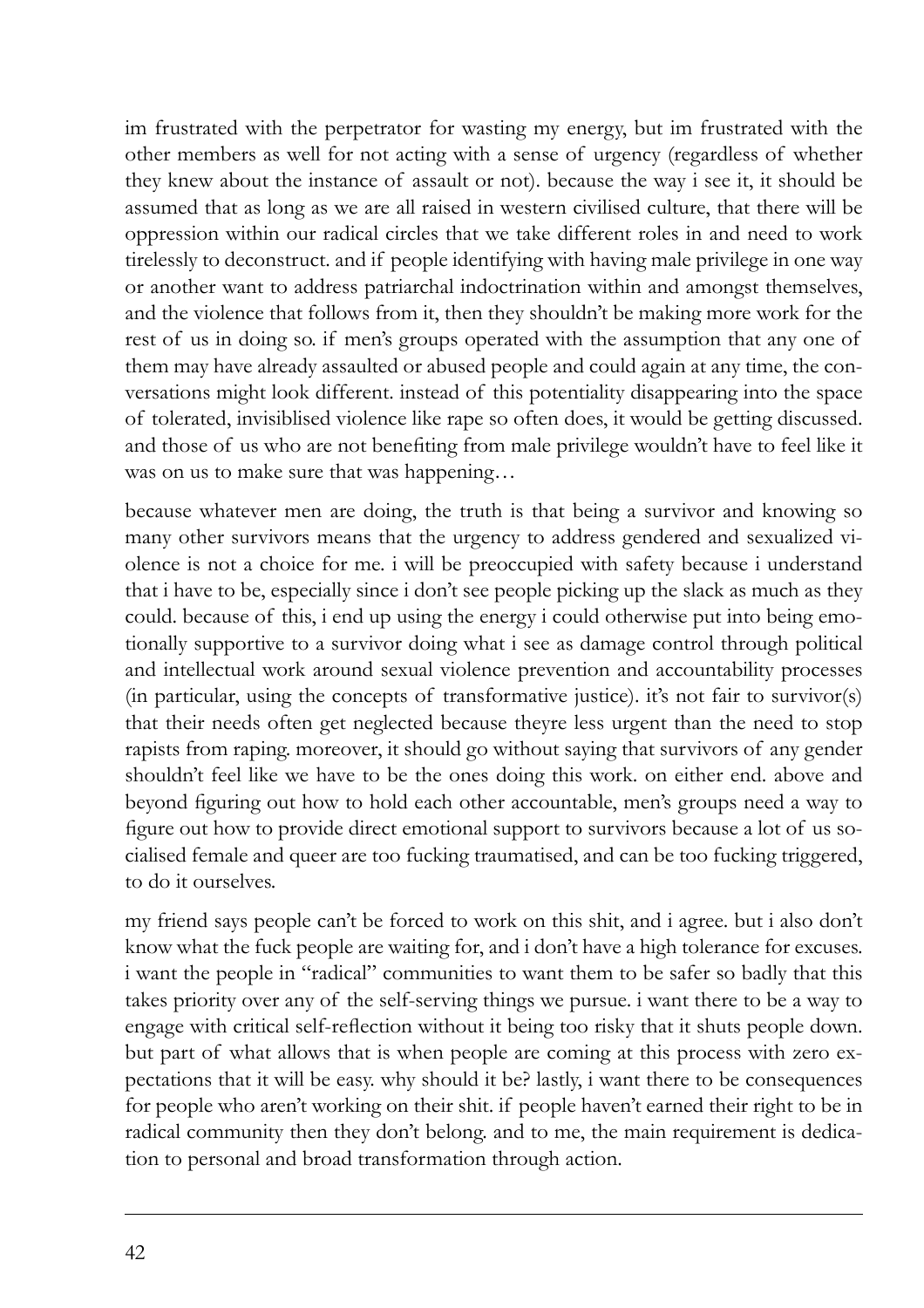some more questions ive heard being discussed or have thought of myself, that might light a fire under the ass of some people wanting to be in a men's group are:

- who have you abused in your life? how?
- what comes to mind when you think about how the majority of the women and trans people you know could be survivors of sexual assault?
- what do you have to gain from talking about your life experiences with other people relating to having male privilege?
- what experiences have made you want to be accountable to people you have hurt?
- how has your gender socialisation shaped your practice of consent? your sense of entitlement?
- what makes you different from other "men"?
- have you ever used the rhetoric of feminist allyship to gain credibility, or to seem attractive, to feminists you thought were cool / hot?
- when you become down on yourself because of the amount of work you need to do to unlearn patriarchal indoctrination, how do you stay brave?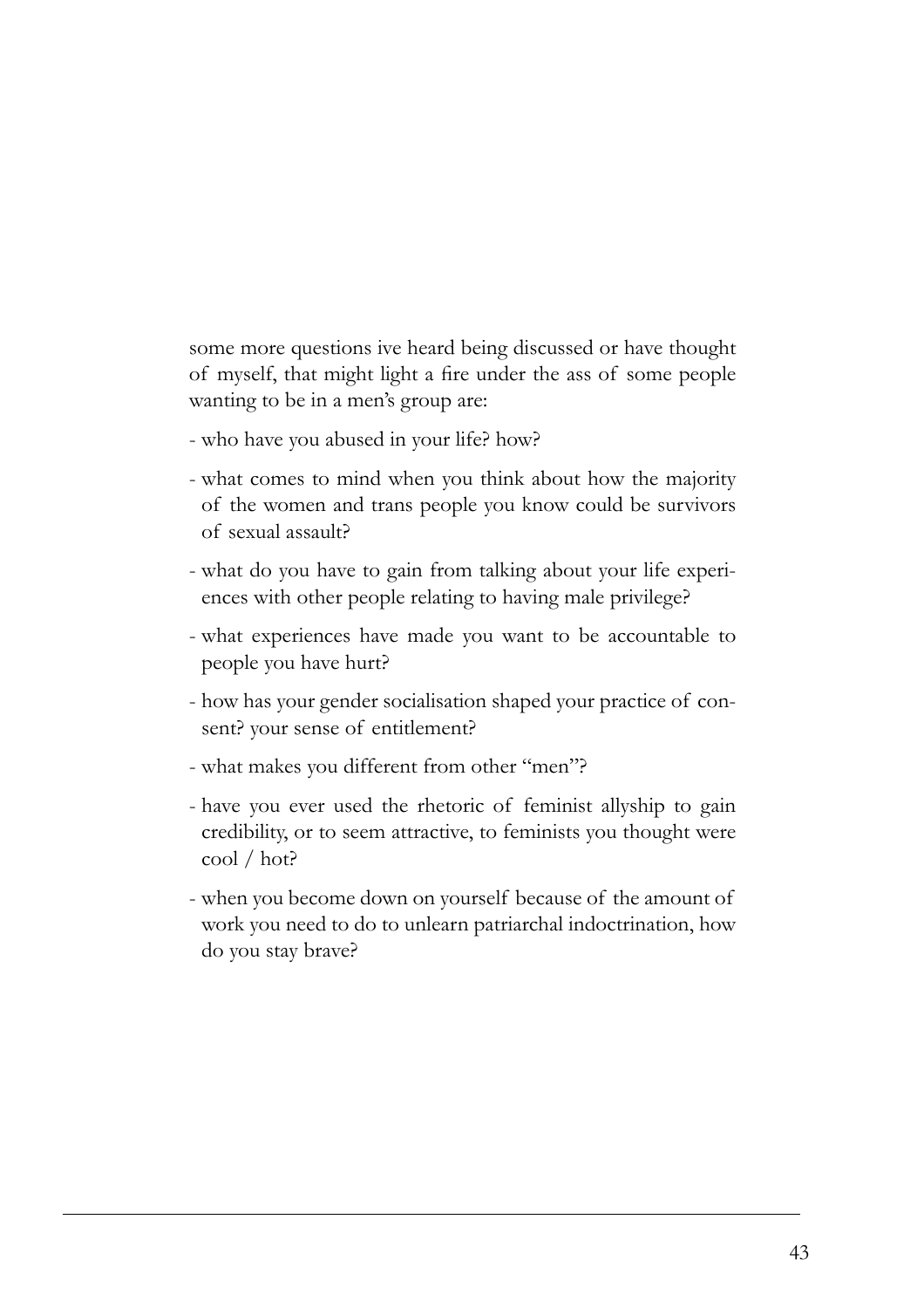# Keeping Men's Work Accountable

by Lundy Bancroft lundybancroft@juno.com

One of the most powerful aspects of male socialization in the modern world is the extent to which we are taught to be self-centered and self-serving, focusing on our own needs first and everybody else's second. This training is in sharp contrast to the male role as it tended to be formulated in earlier, less patriarchal tribes and societies, where it was common for boys to grow up being taught that they must provide for others, focus on the common good, and put their own needs in the background. In order to be effective allies to women in their liberation, we need to keep working on overcoming our self-involvement and being able to put much more of our effort into meeting the needs of others (while of course not ignoring what we need ourselves).

I find it important to attend to these underlying dynamics as we think about how to do "men's work" and how to have men's groups. There are two somewhat contrasting goals of typical men's work; one is to free men from the limitations of the male stereotype, and the other is to overcome male domination and work to be allies to women in their liberation from oppression.

People often describe these two kinds of work as two halves of one whole, but I believe this is a mistaken view, for an extensive number of reasons that I won't take the space to go deeply into right now. But the short version is simply this: Men can do a lot of work to free themselves from the box of traditional masculinity, and yet still treat women in disrespectful and exploitative ways. (I deal with this dynamic a lot in my work life, because I specialize in counseling for men who abuse women, and many of my clients have been Mr. Sensitive / Mr. Progressive kinds of guys in public while being total pigs to women in private.)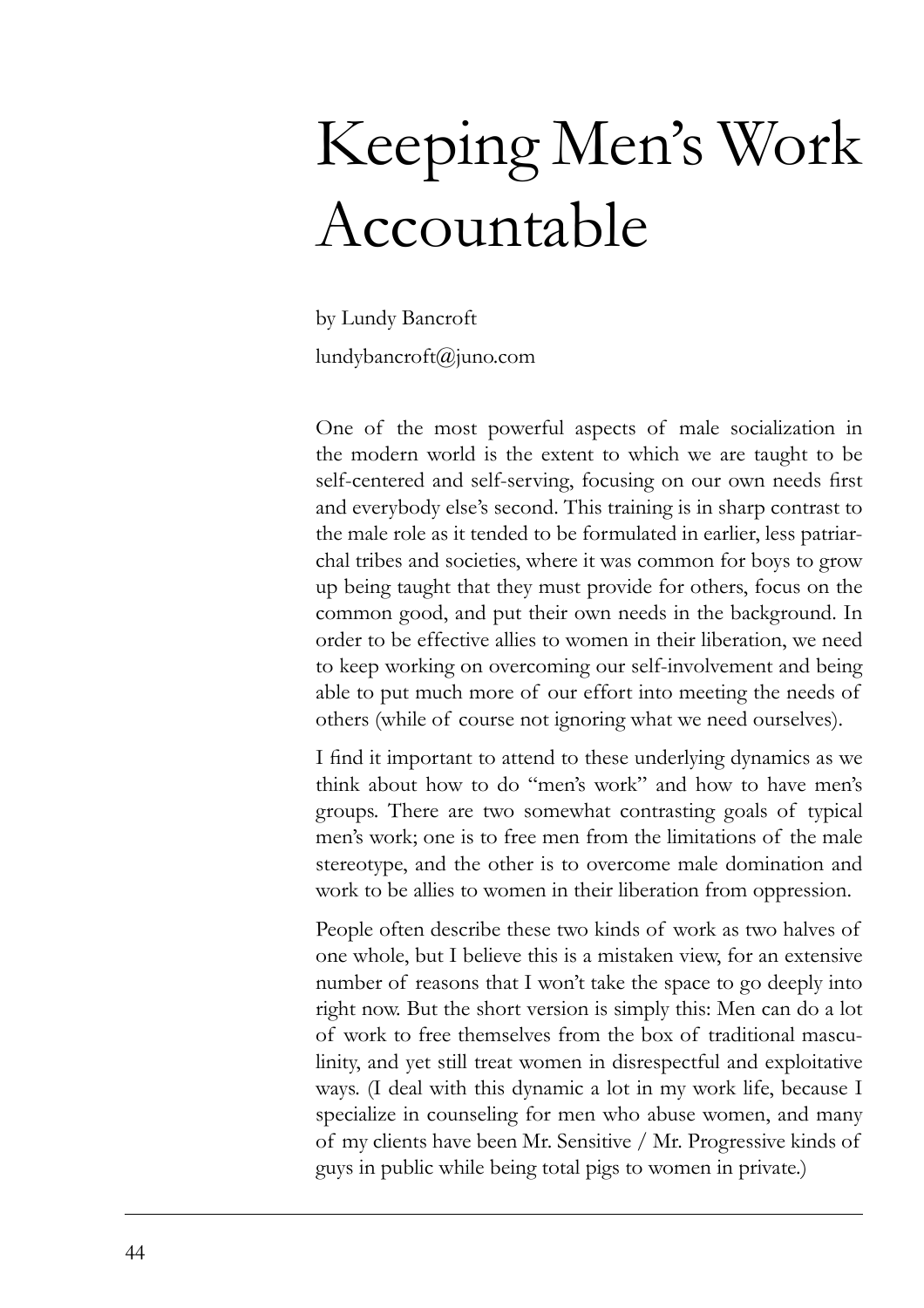Contrastingly, some men stay quite bound up in the male stereotype while actually being very decent to women and not trying to keep women down.

So I believe we often have exaggerated the connections between these two aspects of "men's work".

And the key point for me is that, because of our socialized tendency to being self-focused, men's work tends to keep drifting, either slowly or rapidly, toward the direction of putting most of our energy into freeing ourselves, and the more crucial work of getting our gender off of the necks of women keeps slipping into the background.

Now I'll get to what this all adds up to for me with respect to men's groups: I don't believe in the creation of men-only spaces.

Here's why: First of all, women already face a huge array of places in the world where they are either unwelcome, openly excluded, or put in danger if they enter them. (For example, the simple act of daring to walk alone is dangerous to women through so much of the world, from a city street to a trail in the woods.) Given this context, I don't think we want to participate for any reason in creating spaces where women can't go.

And I think of the parallel to other oppression dynamics; how would we react if, at some gathering, someone stood up to announce, "We are going to have a caucus of rich white people to work on our issues, and we don't want anyone attending who isn't rich and white"? I certainly hope we would tell them to go have their caucus at the bottom of the lake.

Secondly, as a dominant group, we have the responsibility to make ourselves accountable to the target group. This principle means that if women want to attend men's groups to give us feedback and to raise concerns about the directions we're going in, we need to have them there (and their presence will be great for our work).

This issue came up concretely at the Earth First! Winter Rendezvous in February, 2013, because a woman asked to attend the men's gathering that was planned on the Saturday. My view of her request was that she was actually offering us an important gift by being willing to put her time and effort into contributing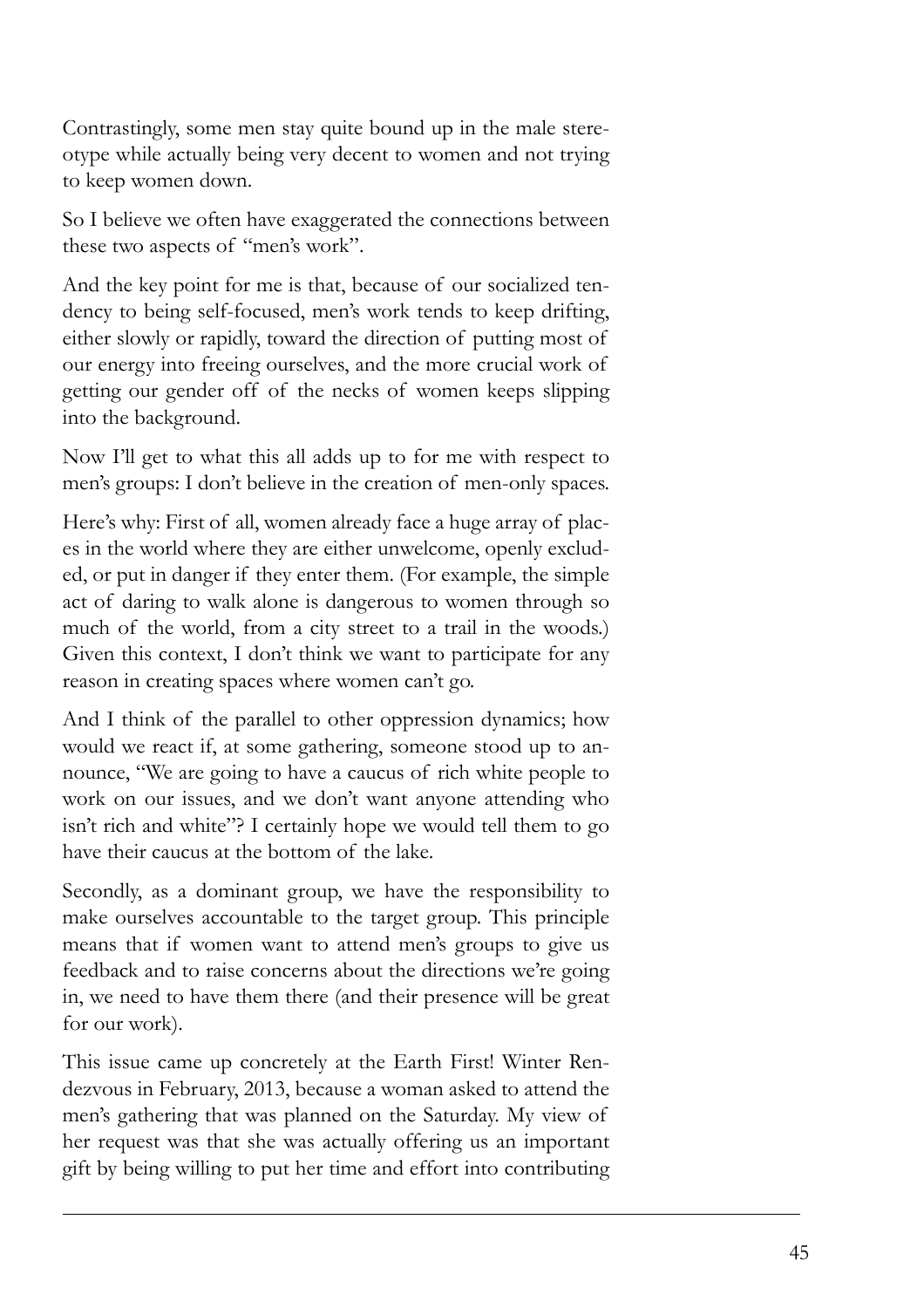So rather than creating a men-only space, it makes much more sense to declare that the space is going to be devoted to looking at men's issues, but that women who are willing to offer assistance or accountability are welcome to join us.

to our work; unfortunately a number of other men at the gathering did not take that view, and they expressed their desire that she not attend. The woman quickly withdrew her request, concerned not to step on toes; but I left the interaction feeling bad about our exclusivity, bad about our attachment to privilege, and bad about the failure to embrace her generous offer.

As a target group, women have good reason to want to know what is happening in men's group; and I have known a number of men's groups over the years that really needed women present to call them on what they were doing, because some really messed up stuff – antiwoman stuff, specifically -- was starting to happen there. Why shouldn't women be concerned, given the history of what happens to women's interests when men gather in groups? And why shouldn't we be eager for their assistance in keeping us on track and accountable?

For example, I was a co-director for years of a counseling program for men who abuse women, and we welcomed women to sit in and observe our counseling groups and give us feedback on the work we were doing. And I have always encouraged women's groups to be highly mistrustful of any abuser program that won't let women monitor the groups.

Now you might respond, "But Lundy, those are abuser groups; whereas we're talking about groups of good men working on their personal growth and overcoming sexism." But the women who monitored our groups weren't there to give feedback to our clients; they were there to give feedback to the counselors, those of us who were working to be good allies but still had huge blind spots.

I've heard a number of men say, "I just can't express myself as openly when women are present; I end up self-conscious and feeling that I have to censor myself." I have a couple of comments about this, but my main response is that the very fact that you can't speak as openly with women present is a huge red flag, glaringly sending the message that there are issues there that you need to take a serious look at. Let me use a parallel again, as I did above; how would we react to a white person who said, "I just can't express myself freely if people of color are in the room, so I need a whites-only space."? I think we would tell them to get over it, and fast.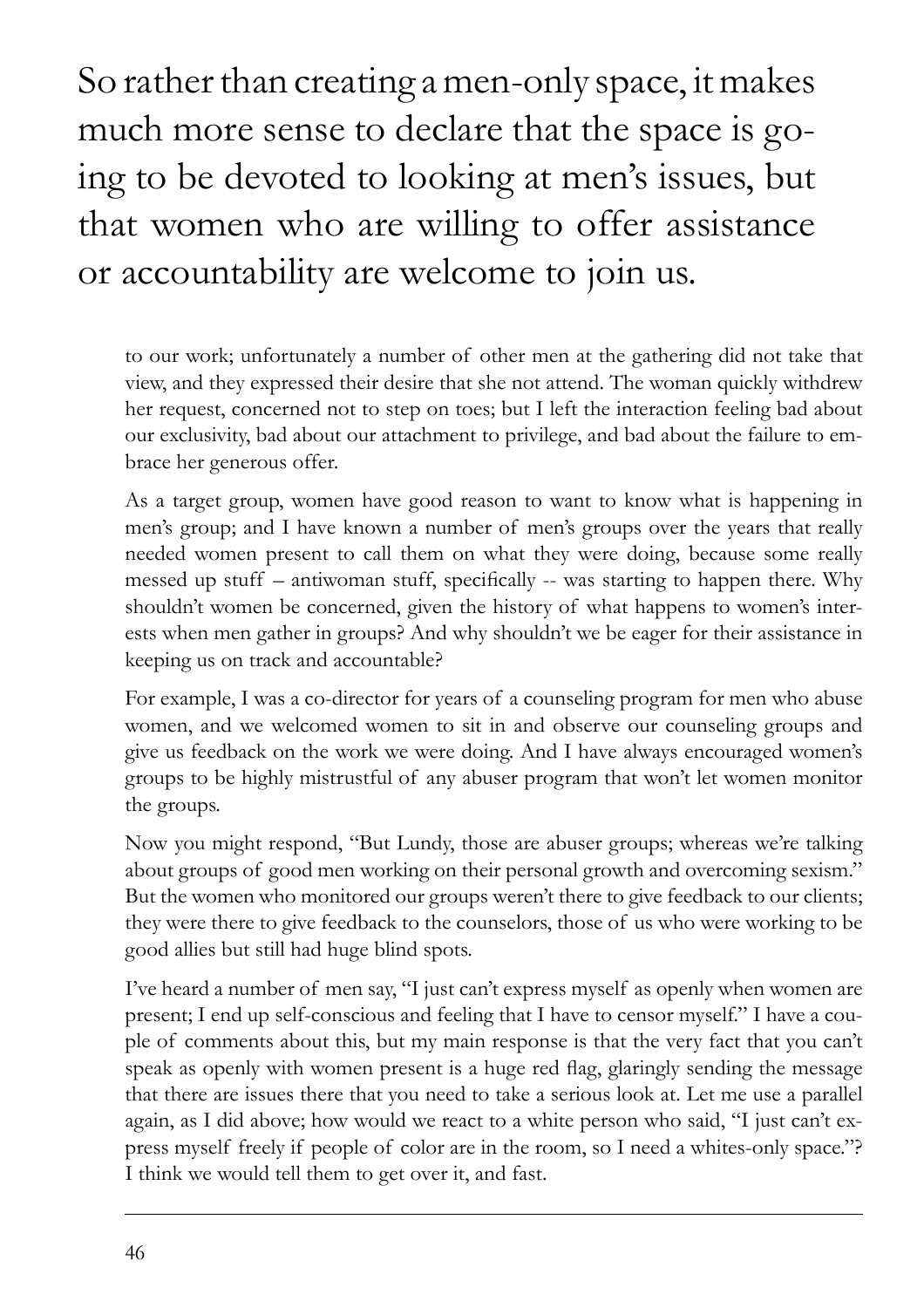There is one wrinkle in here that I'm not as quick to dismiss: in order to do meaningful work on overcoming our participation in sexism, men sometimes need to be able to discuss openly the kinds of anti-woman attitudes and behaviors that we have been taught, and the kinds of behaviors we feel bad about having participated in. And we may feel like women shouldn't have to listen to this crap. And that's true, they indeed shouldn't have to. But again, a woman who is willing to listen to it, which is painful for her, and is willing to call us on it and push us on it, is giving us a gift. So rather than creating a men-only space, it makes much more sense to declare that the space is going to be devoted to looking at men's issues, but that women who are willing to offer assistance or accountability are welcome to join us.

And if you aren't prepared to admit your past anti-female actions in front of a woman who is listening in the present, you aren't serious about changing your future behavior anyhow; we shouldn't be in the business of offering men a confessional where they can cleanse their guilt and escape the past. Don't bring up the ugly shit you've done (the ugly shit we've all done, to one extent or another) unless you're serious about facing it, repairing the damage, and treating women properly in the future.

One last comment from me, that is kind of related and kind of not: While I believe that it's important to think of our work as ending sexism and overcoming male domination, I also think it's valuable to use a frame of "developing our commitment and our ability to be good allies to women in overcoming oppression." These may just be two ways of saying the same thing, but I've noticed that the second frame sometimes helps us to move toward more concrete action and therefore to actually be a greater help. For example, I think it's great for men to become aware of our language and tone and body posture, and how those all contribute to controlling or intimidating women; but sometimes that work is actually easier than getting off our asses and cleaning the bathroom, making dinner, and looking after children (our own and other people's) so that women can have the time and energy to be leaders in the fight for their own liberation, and for the liberation of the planet.

And besides, one of the things that women are the most sick of is cleaning up after us.

I notice this issue at Earth First! gatherings, where men will walk through a shared space that is a total pigsty and never think to pick up the junk or grab a broom and sweep the place up. Many of the most important ways to be an anti-sexist male are not very glamorous; we need to overcome our addiction to the spotlight. Most women I've spoken with have expressed the preference that we stop apologizing for being male, which just adds to the female burden of having to take emotional care of us, and instead focus on doing what needs to be done.

It's terrific that we're working hard to be better men. Let's keep at it.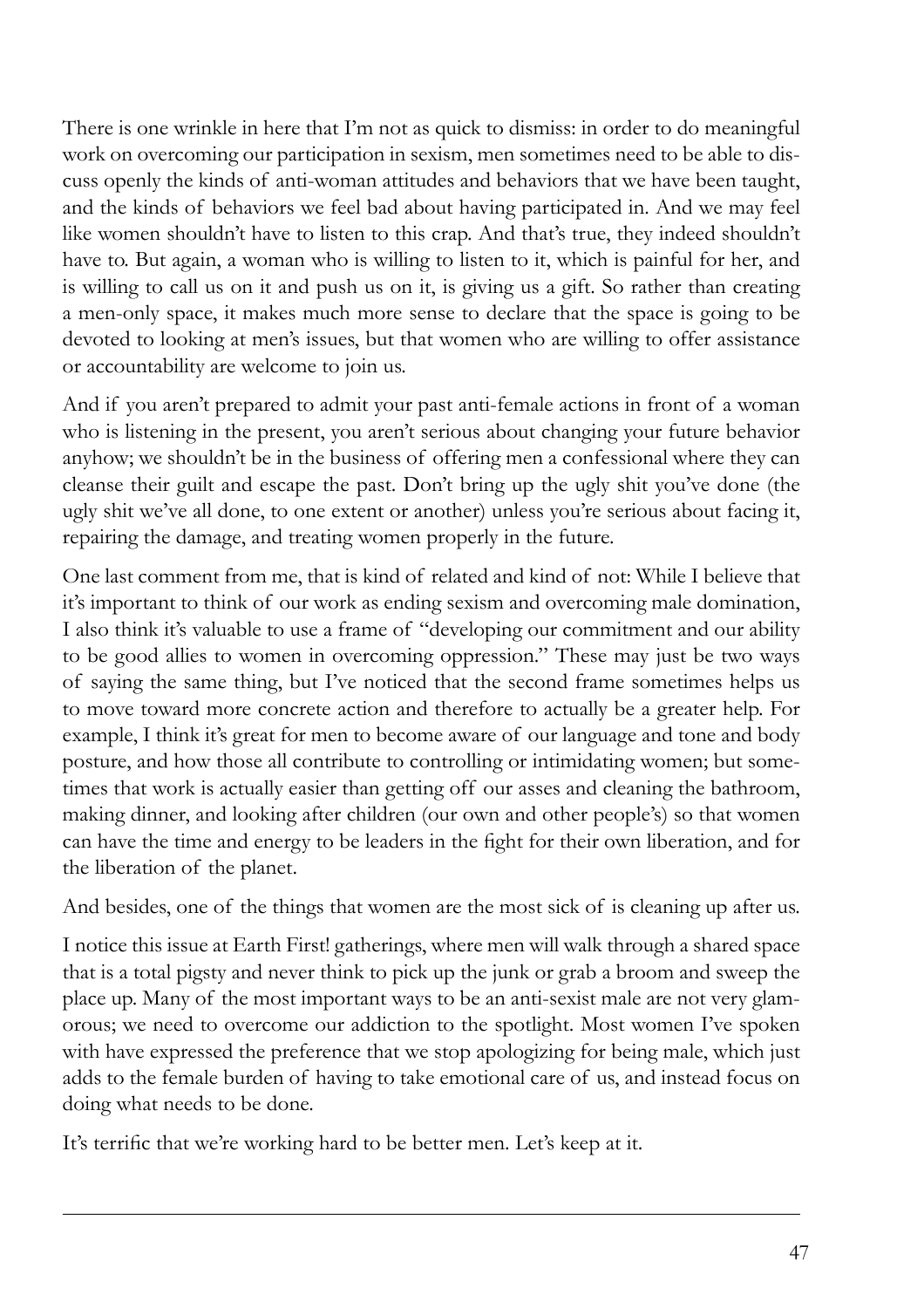# **Where do we go from here?**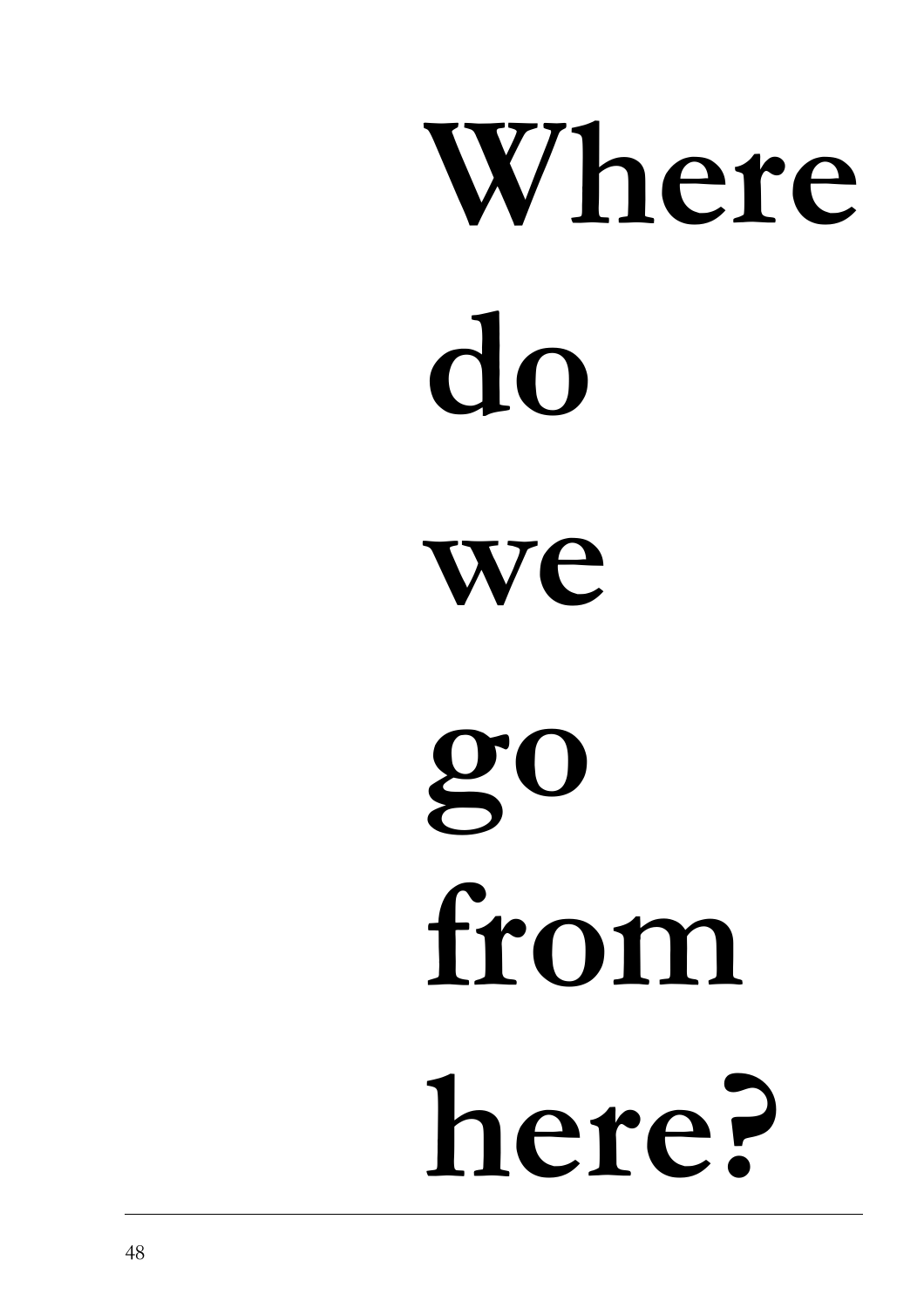# My Dearest

by C. B. Egret grey.sky.magpie@gmail.com

I've been thinking of you lately and wanted to share a bit in regards to that men's group you wanted to start. I hope that's ok.

I've been thinking about how we cannot be in the movement, work for the movement, move forward for real unless we question the notions that you and I are operating under. 'Cause why are the same dynamics that perpetuate hate, violence, misogyny, and heteropatriarchy perpetuated and used in the struggle for collective liberation?

I want to support you in starting a men's group.

I know that you have the best of intentions and you're a good persyn. But I'm concerned as well and I'm writing you because I care about you. I don't have a lot of experience with men's groups particularly, but I do think a lot about different organizing strategies and wanted to share these thoughts.

I've seen this pattern before, where we move forward, we organize without looking at the foundations we operate from.

So I think it's important to ask: what are our goals and where are we coming from?

No, not just the surface answer that we think would sound good in a meeting, that would give us scene cred or affirmative nods. Really, we need to dig deeper.

Look deeper into our preconceived ways of seeing ourselves and others in the world. Seriously, how do you know yourself? How do you see yourself? How do we define ourselves in distinction to 'others'? What does 'other' mean to you; folks with different cultures, histories, bodies, experiences. What does community look like? What are we working for? And is there any way to do it alone?

Socialization, internalization and societal conditionings are insidious and often taken-for-granted or not acknowledged in our rush to take on the 'system.' It is a sticky question. It's meant to trigger all the deeper often not thought of notions of how we understand ourselves as individuals, subjective monads as distinct from community, collaboration, kinships, relationships, etc.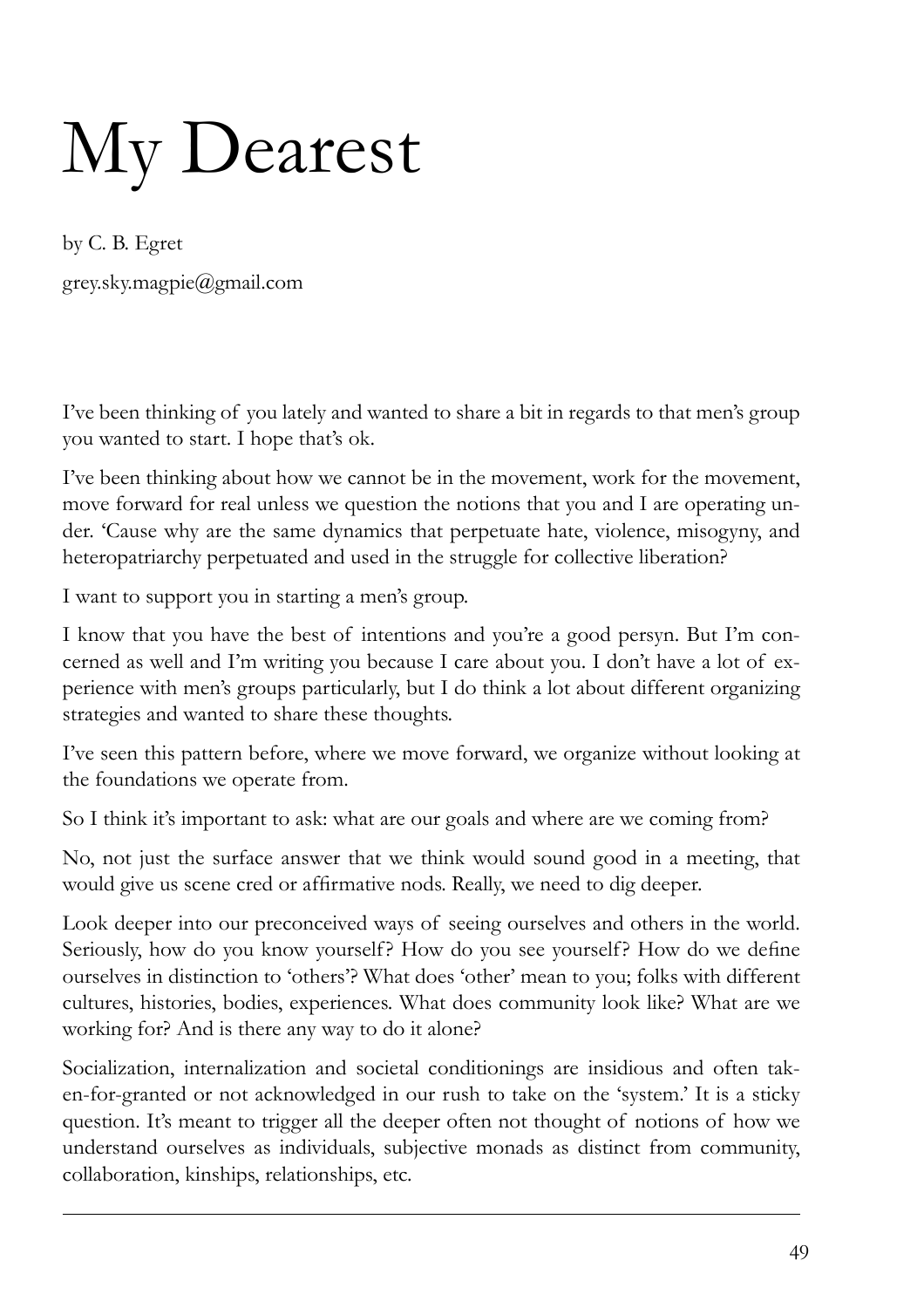I think it's important for folks to think about these notions on all levels really. From the deeply philosophical to the grounded in relation to others, political movements, affinities, working groups (such as men's groups) and other forms of relating and working together and across difference.

I know these questions are indistinct and opaque, but they are so often glazed over to take on the more 'important' issues. If these unconscious notions are not questioned or acknowledged how can we be accountable to our socializations, where we are coming from, and the world we truly want to create?

So many activist projects move from a place of action without analysis, or analysis without action or reflection. But without a balanced rotation of theory, action and reflection how can we effectively learn to change the world and ourselves?

I know this may seem abstract but please remember, I'm writing you because I care about you, and I want us ultimately to be accountable to the communities and projects we are a part of.

I've been thinking a lot recently about radical self-and community-care and healing. I've been thinking about how the "radical" is the tip of the root, the source of the life so to speak. That when we call ourselves "radical," it means we follow the notions all the way back, that we untangle the roots to reveal these interlocking systems of oppression, how they feed one another, feed off of us, and rely on us to reproduce them. So as radicals, we have to follow those notions back. Right.

Radical self/community-care/healing cannot begin until our preconceived or internalized ways of being have once again submerged to their watery graves. Their inundated origins.

From this dissolving, deconstructing, taking apart and queering, we can begin to uncover the insidious conditionings we're afflicted with in differing capacities. Our internalized homophobia, transphobia, heteropatriarchy, racism, classism, ableism, etc. It's all there, to differing degrees, subtle and lurking under the broadside of our thoughts and actions. Not to mention assaulting us externally from all sides day and night.

So again, dearest friend, how are we going to form our men's groups and other anti-pat groups so as to move away from the trap of perpetuating oppressive structures?

Maybe not to begin, but to remember to always come back around again in rotational fashion; I think we need to re-conceptualize or critically question our foundation of self, of other, of what it means to know oneself, to know others, to interrelate and get to work.

For example, I've noticed these structures, almost invisible, working behind our words to reconstruct a frame that inevitably reproduces the same shit we were trying to decon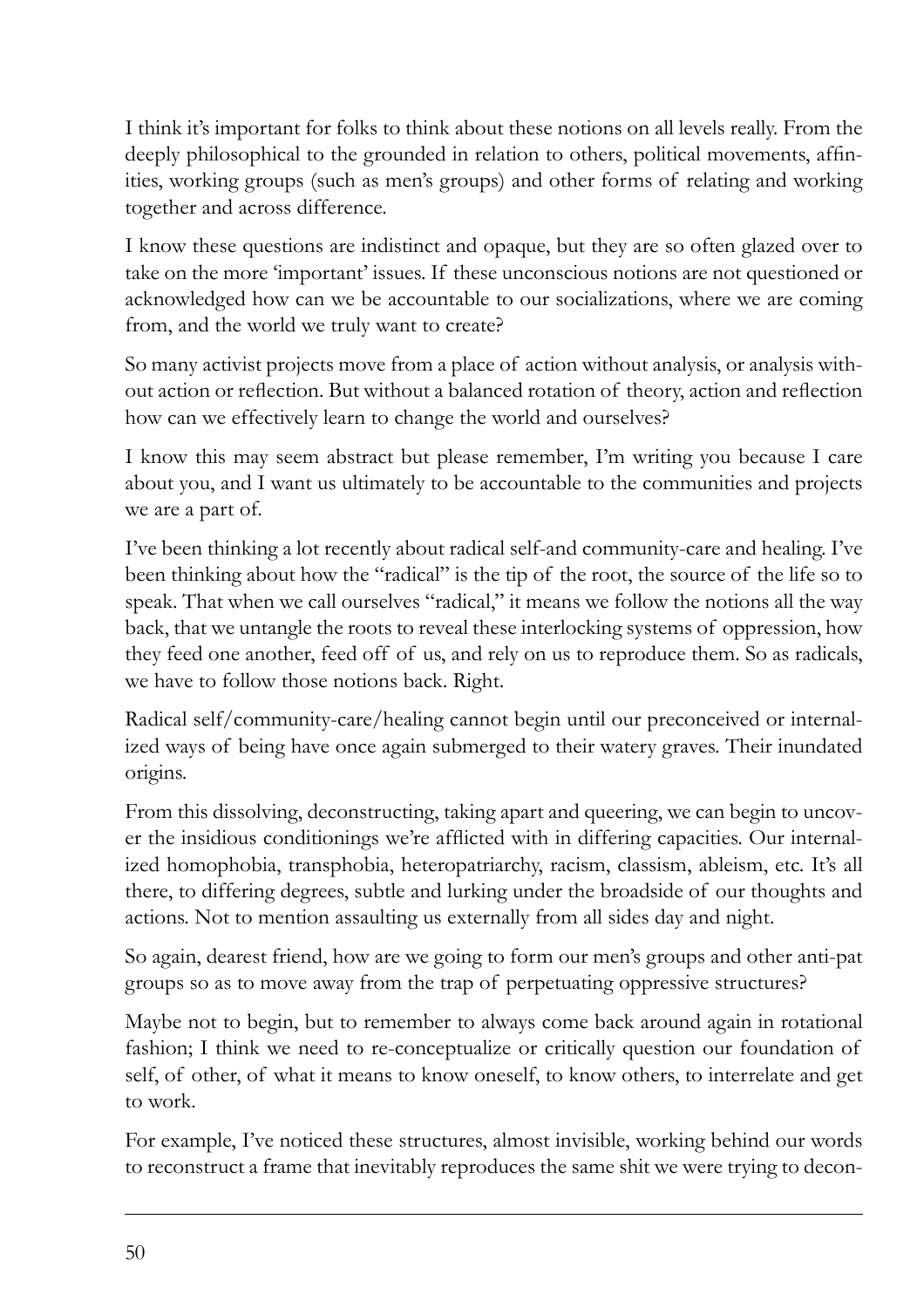struct in the first place. Like the congratulatory structure of confessionalism. I think I made up that word, but you know what I mean. I think we've probably all seen it in one form or another. The confession of privileges, or offenses, is prioritized over collective action. Stagnation. Lack of checks and balances from different folks with different experiences. Like how men create a 'safe space' for other men to 'confess' their privileges and conditionings to one another, pay penance as such, pat one another on the back and go home feeling like good feminists or whatever.

I don't want to demonize support and different structures of care and healing. On the contrary really.

I just feel like men confessing to and affirming other men isn't the same as being accountable. Nor should it be interpreted as implicit solidarity with womyn, trans or queer folk. The real deeper work of being and living in solidarity as allies begins with a radical re-conception of self, other and community. All the time. Because there also isn't a plateau you are going to get to where you can brush your hands off, claiming to have reached official ally status. The work is life. It doesn't end but only gets deeper and richer and fuller, like a lake in a thunderstorm.

I think a men's group project has to have its roots in self/community-care and healing. 'Cause if folks don't care, why would we work with/on ourselves and other men? This may sound kinda intense but for real, think about it, and feel free to disagree, but if folks didn't care about working with perpetrators to heal, to change, then accountability isn't able to function. You just say fuck 'em.

And that materializes in different ways and shouldn't be excluded and is totally necessary too. Sometimes perpetrators aren't a part of our community and accountability can't move forward so they are dealt with in other means. And that's real and that's ok. There is no one way, one prescriptive answer or method to effectively challenge and destroy patriarchy in our vast communities and complicated selves. And just as I think we need to strive to strike a balance between theory, action and reflection, we also need to struggle to find a balance between self-care, community healing, critical reflection and accountability.

It's like how the idea of transformative justice parallels prison abolition. It is based off the assumption that no one deserves to be locked in a cage right. And the transformative justice model isn't like, let's work with perpetrators to get them to back to being productive members of society. It's like, fuck society! Why in the hell would we do that? It's this very system that produced these notions and material realities of heteropatriarchal racist classist violence. No, we need to critically look at that shit, throw it out, question them notions all over the place to find our truer needs and strategies as radicals working and living for collective liberation.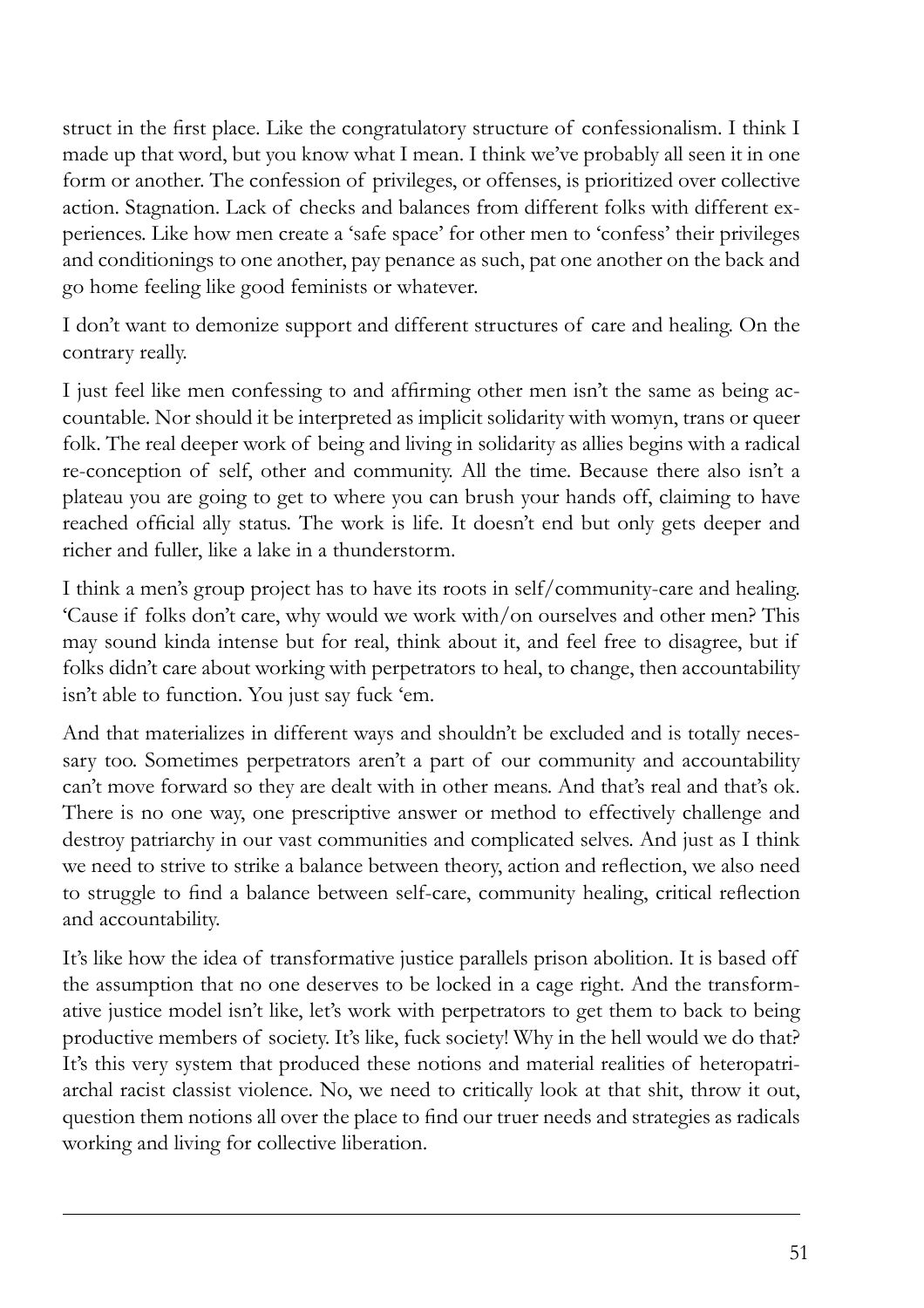It's true that we need to fight in opposition to this system and its conditionings. There is also the long slow and painful art of redefining ourselves, our relationships and the creation and growth of our radical communities.

Working in opposition is critical, for sure. I think we simultaneously have to be careful not to fall into the traps of reproducing this fucked up system. Again, I don't think there is one way to do this. Yet if we always position ourselves and struggles in the frame of 'against' we aren't necessarily holding space for all the very hard very important work of 'for.' Like being 'for' effective radical transformative accountability processes and radical self/community-care and healing.

So can we strike a balance?

Also, instead of working for a 'better future' so to speak, defined by the current social order, how can we shift the focus to bring about an end to this social order?

A call for 'no future,' or a complete end to the current social system.

What can that look like? Being 'in opposition' as well as 'in non-correspondence.' Of wresting our complicated selves and communities from the calcifying, dulling and homogenizing definitions and structures that are so often passed over in our rush to take on the work.

So my dearest, please think deep.

What are our goals in starting men's groups? Who are you and how do you see/know yourself? In relation to others? How do you interrelate across difference? With womyn, with gender-plural folks, folks that have a different skin color, speak a different language, come from a different economic status? How are we going to challenge the old pillars of heteropatriarchy that rest on the idea that "I am me because I am not you?"

How are we going to avoid the traps of reproducing fucked up patriarchal patterns and congradualism? Yup, definitely made up that word.

So what are your goals in starting this men's group and where are you coming from? Think deep, my dearest.

So there's some stuff to ponder on before you start this project. I think men's groups CAN be effective in challenging patriarchy IF certain notions are acknowledged and brought into focus. In the long and arduous struggle to heal and redefine our selves and communities I believe aware and intentional men's groups have the potential to hold perpetrators accountable aiding in community healing and care.

It might be helpful to begin from what you want to do, not necessarily from who you are friends with.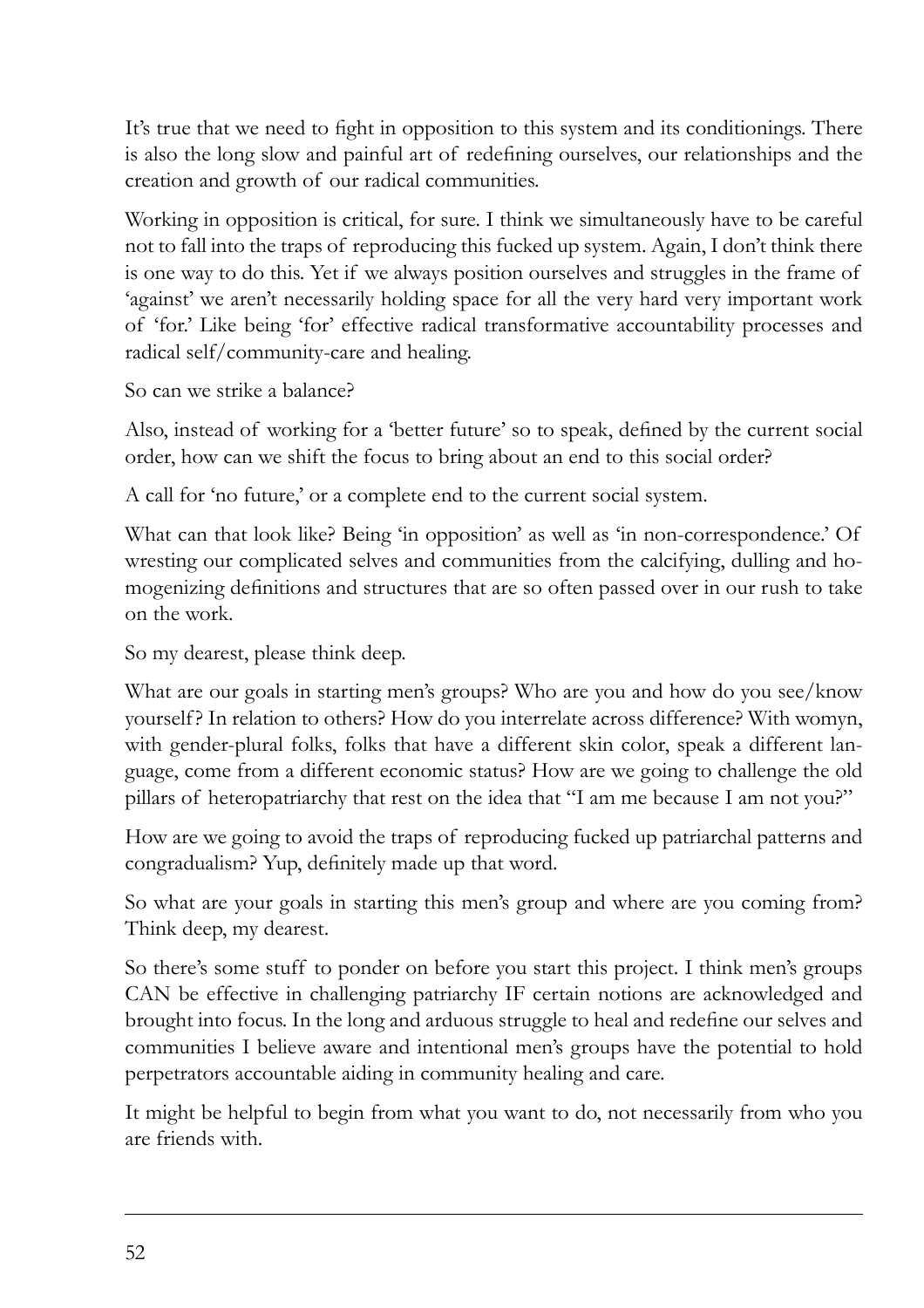I'm including a quote from Michel Foucault and a small part of a response from a workshop here in Tucson called "becoming human again." I owe a lot of these ideas and threads to certain folks and thanks goes out to timo and stephanie, qui, v-dog, andy smith, george, lee edelman and jose munoz, for their writing and work. Look em up! And my community abroad and local, always growing and heaving, pulsing with vibrancy and life. Let's lean into each other; hold onto one another through these vast and tumultuous days. Anyways, I love you a bunch and think of you often, I hope this letter affirms that and finds you well and healthy.

A toast to "the subversion of all codes, a dislocation of all orders of knowledge and an overturning of all contemporary culture." **MF** 

#### **From the "Becoming Human Again" workshop in Tucson, 2013.**

What do the womyn in the room need/want from male allies?

- a willingness to listen- active, whole-hearted listening as support
- to take initiative to do work in self and with other men, not waiting for provocation or prodding from womyn to take action.
- acknowledging/owning mistakes
- putting oneself out there to call out male perpetrators. stepping into or up to oppressive situations to call out fucked up behavior; creating better examples of what it means to own ones identity and socialization.
- materially supporting women/trans/queer movements. (child care, cleaning and cooking, etc.)
- stepping back from being THE or even A voice of the movement
- having this conversation with young men and boys.

What do the womyn in the room NOT need/want from male allies?

- to minimize, discredit or devalue womyn EVER!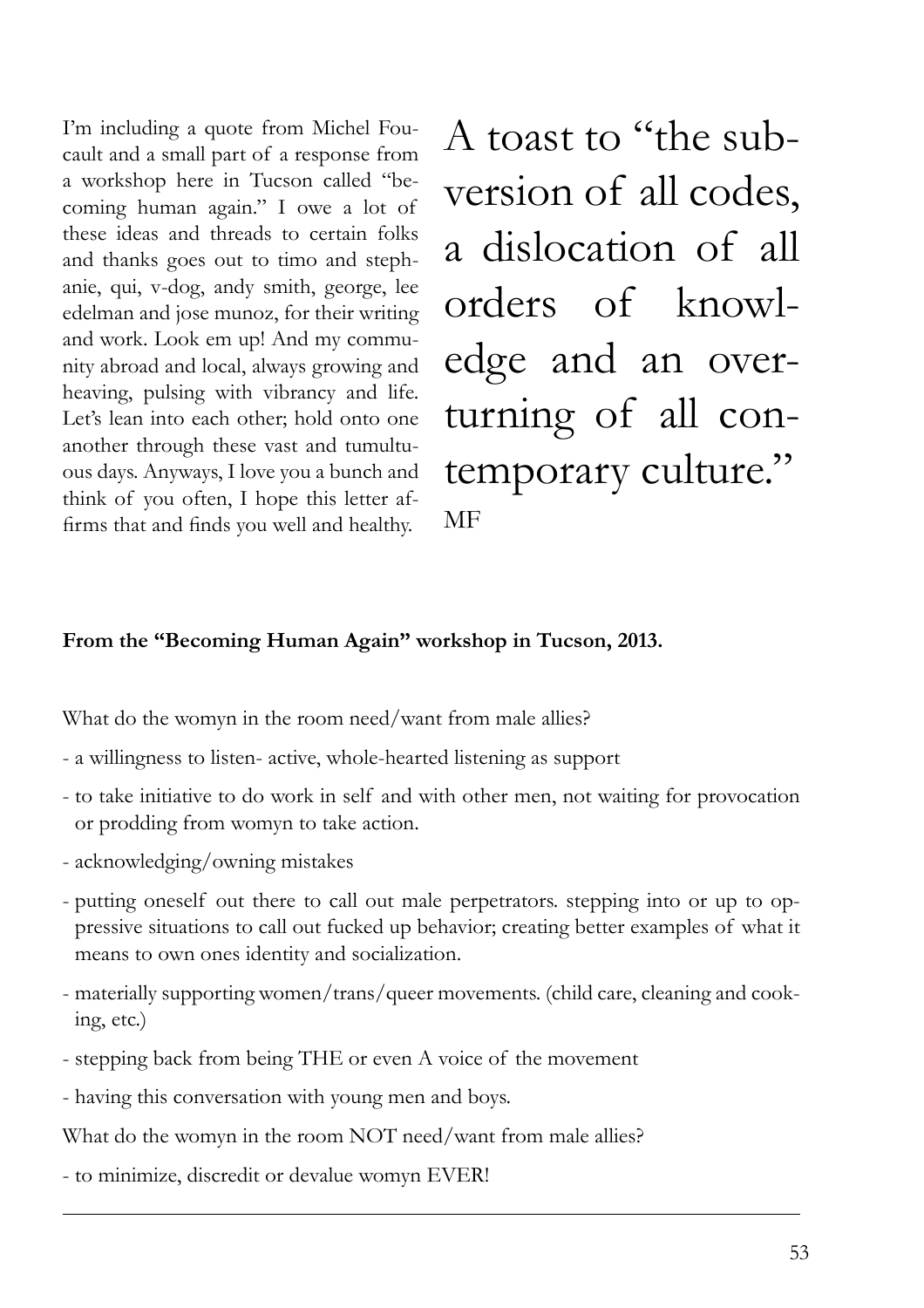

by Anna Vo

annavo@riseup.net

I'm flicking through an insurrectionary magazine - not important which one - and I'm enjoying reading about struggles from around the world. It's great to see photos from actions from last week, last month, etc, and to see people build hope from collective or individual efforts of resistance.

It strikes my mind that as the pages go on, the images are repeating themselves - black blocs, banner drops, smashed ATMs and perimetre collisions with armoured authorities. I wonder, is this the endgoal? Do these pictures communicate that this is what revolution looks like? Do we hope to fight in order to end the casualties and oppression of capitalism, or do we aspire to display our athletic capabilities for the cameras? Are we projecting onto ourselves and each other these idealised snapshots of first world warzones - urban and suburban conflicts of our own making - and depicting them as an end, as opposed to a means?

What do we create, when we make a tangible communiqué?

What do we model in our actions and through how we organise?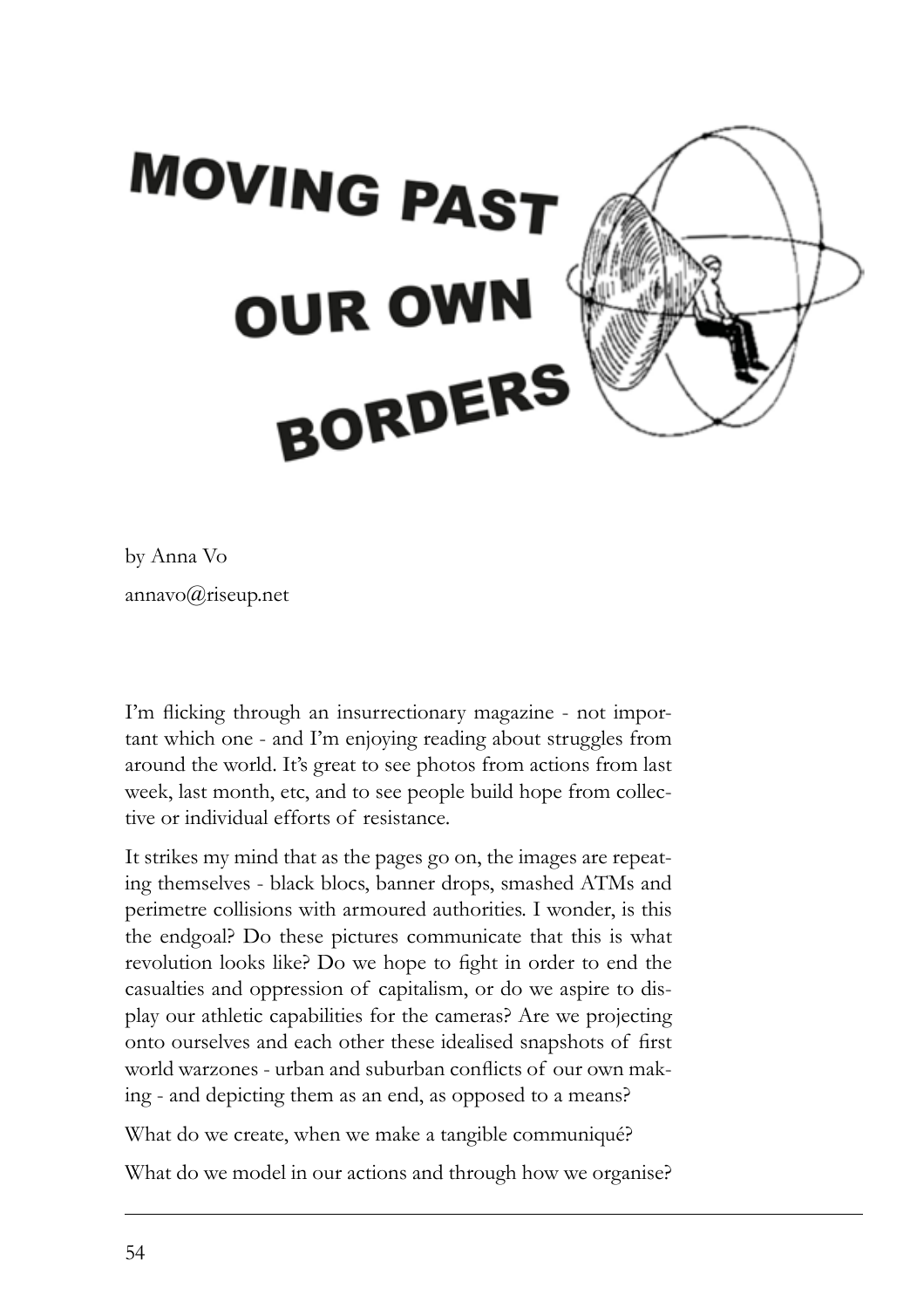Do we perpetuate exclusion and inaccessibility or is there an attempt to mediate or bridge?

I ask this of organisers of spaces/events, activists and writers of anti-oppressive ideologies.

I have been writing, in "public", for 18 months. In practice and in verbal communication I like to think that I demonstrate the utopic/dystopic notions, which permeate through my actions and words to others, like an involuntary osmosis.

This is a problematic stance, and I'm aware of it. To hope to influence people. To project or force one's stance, and take up all the space. Idealism is a bedfellow of authoritarianism.

So this is a plea for openness... To allow people to take on what they are willing to accept, but also to be better listeners and show some fucking empathy.

I spent the last 4 or so years working in transformative justice. Still do. Straddling a fine line between heavy indoctrination and accommodating for others' reluctance to adapt their behaviour so that they no longer hurt people. I spent the last 2 years or so dedicated to the re-education of white men regarding the way they habitually assaulted and abused women and people of colour. This was also the sole reason I started to write zines.

When I started this work, I would spend hours in session with one individual, waiting for something to register. Since then, I have developed a skill over time to let stubborn creatures be, and pursue change where it seems more welcome.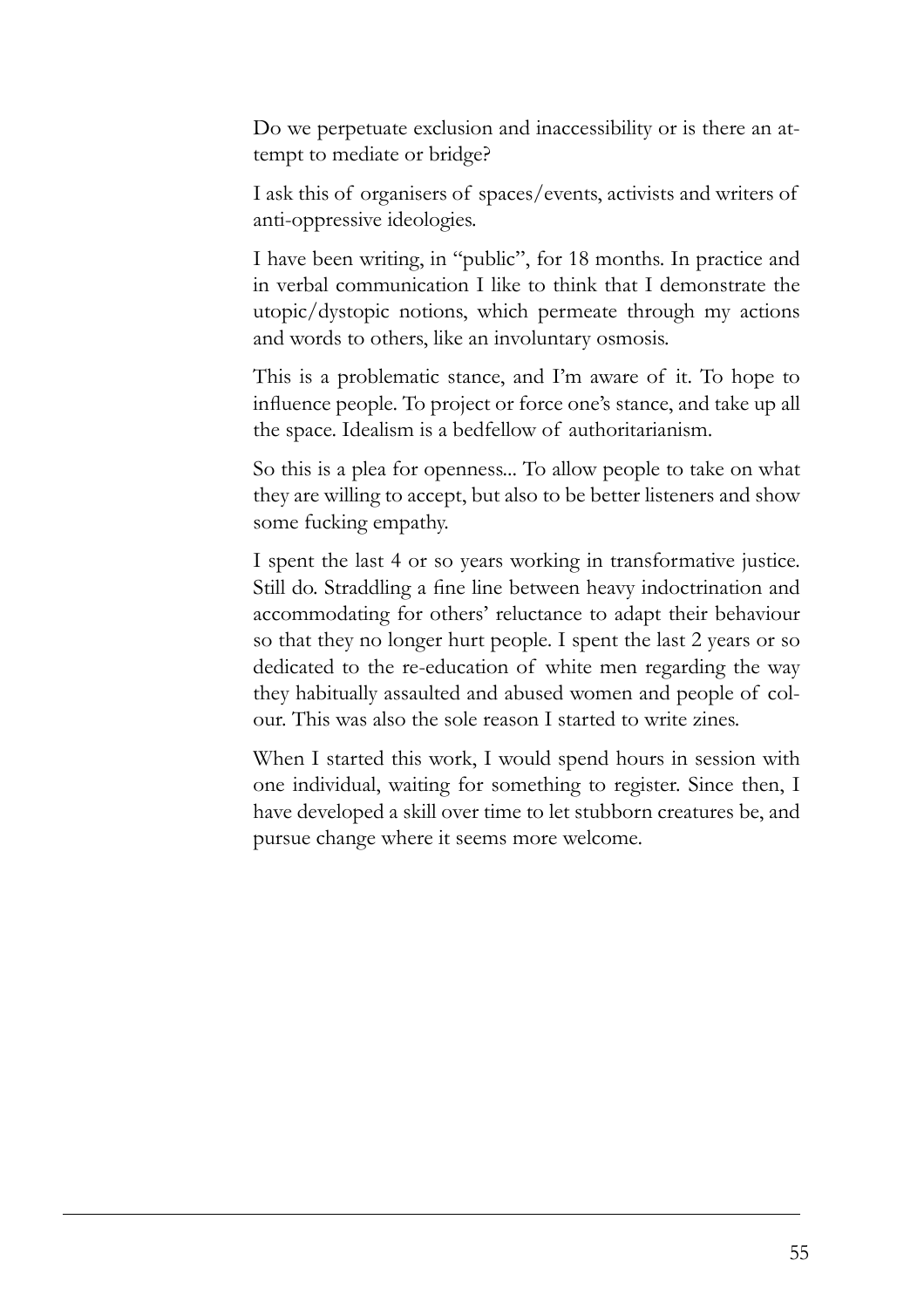I write this as an introduction to a piece about men's groups, because in my work and personal life I've come across some tell-tale signs that people are reluctant to take on ideas that don't align with their own, even whilst participating in spaces that suggest they are open to these. They have been mostly white cis-male people who are fairly established or comfortable in their 'scenes'. These cues indicate initial defensiveness, or a fixed, unbudging one. For example, I have heard:

"So, what's your point?"

"What has that got to do with me or my privilege?"

"That's not sexist, that's just our dynamic"

"That's not racist, it's a joke"

"That's not rape if he's her/your partner"

"I don't think that's [physically/emotionally] abusive if that is an understanding between them"

"I'm not homophobic, but don't you think that's a bit gay?"

"Well, I'm going to keep doing it, and if she has a problem with it, then she can tell me to stop."

"Everyone is equal, so why are we talking about this?"

"Identity politics is divisive to the class movement"

"Anti-oppression work is middle class and merely social work"

"I don't think she's telling the truth"

"Oh, that is just coming out of anger/emotion"

"I'm sorry, but I can't control my actions/behaviour"

"White privilege theory does not apply in the UK, just settler societies"

[anger or nervous laughter] "I don't need to listen to this"

"Now this is making me just feel terribly guilty"

"It's feminist scum like you that makes me hate women."

"I think they deserve what they get."

"I'm anti-authoritarian/autonomous/a punk/a misanthrope, so you can't tell me how to act."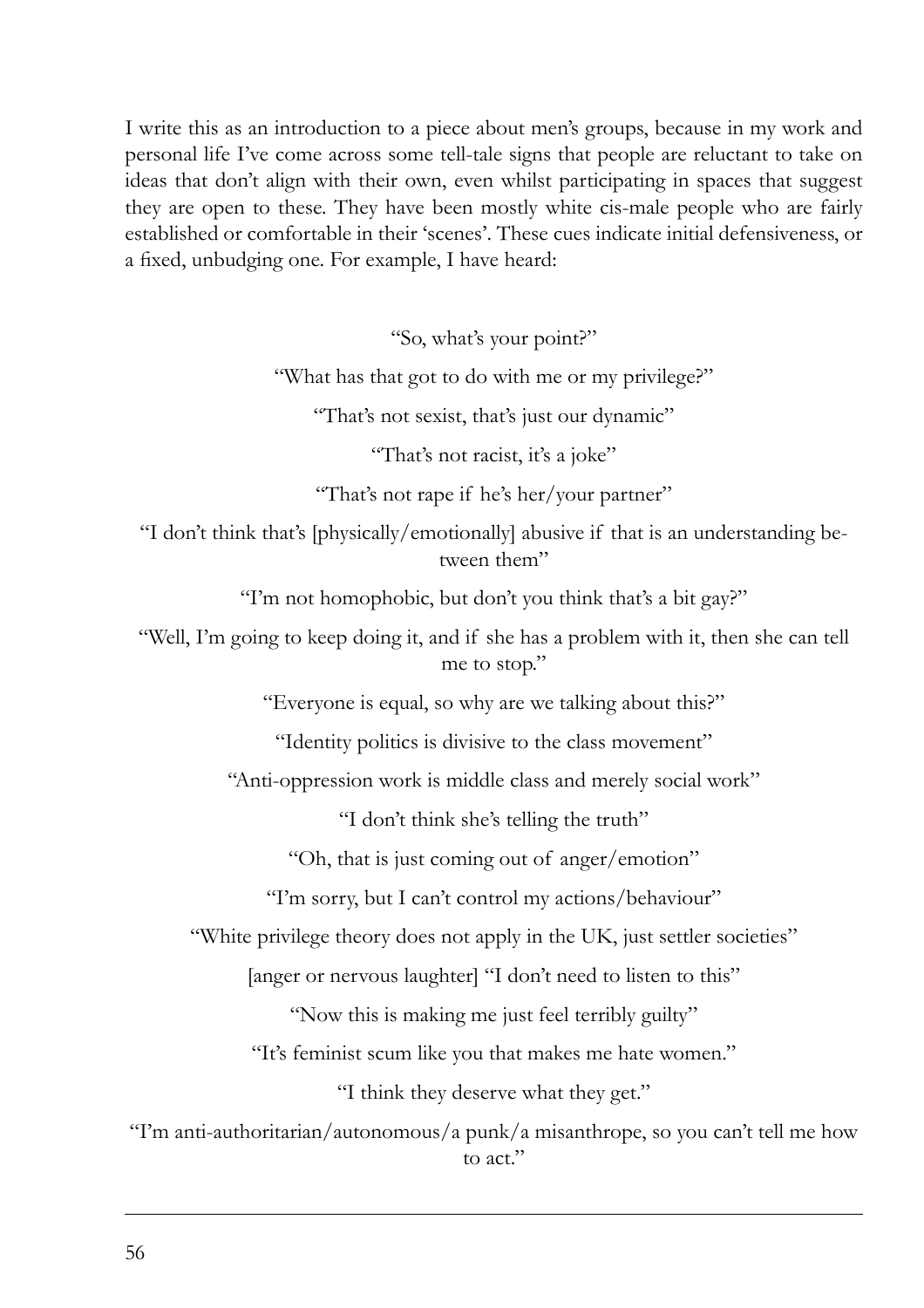# **SOME POINT FOR Y'ALL TO CONSIDER**

# *SEXISM IN OUR BEDROOMS AND FRIENDSHIPS*

Can't control yourselves? Then make a choice not to subject another person to pain and to bear the brunt of your impulses. Don't choose to engage in or perpetuate behaviour that will plausibly hurt others, especially if we claim to care about them or their boundaries of safety.

# *JUSTICE vs JUDGEMENT*

Cases of police brutality and authoritative violence are condemned, but we will justify our own actions of abuse or assault of others, that usually come out of our own positions of power. Political prisoners are hailed, or defended as wrongly charged, but we are quick to make judgements and condemn others - to ostracise, restrict or militantly beat up people based on hearsay, our own assumptions and decisions, without dialogue.

# *NEAR vs FAR AFIELD*

We will fight tooth and nail to defend asylum seekers at Calais but not give time over to or listen to non-white or non-local brothers and sisters in our own neighbourhoods or collectives.

# *APOLOGISTS + LOCALISATION*

"That guy over there is a dick and a bad dude due to this singular point, but this guy over here is okay cos he's my mate, and his fucked-up behaviour is merely circumstantial."

# *ETHNOCENTRICISM*

Some class war manarchists say that identity politics from feminists or immigrants are taking over.................. but have they noticed the white men that have been taking over for aeons?

## *ACTION vs OPINION*

Dissent, protest, and loudly/vocally complaining about the things we all agree are crappy is one thing... But when was the last time we've acted toward tangibly changing any of those crappy conditions?

# *EFFORT IN MERCY*

Decisive measures are quick and clean and controlled. What about open-ended choices that require more time and work, but are perhaps fairer? They might be messy, but people are messy, and it takes work to wade through it.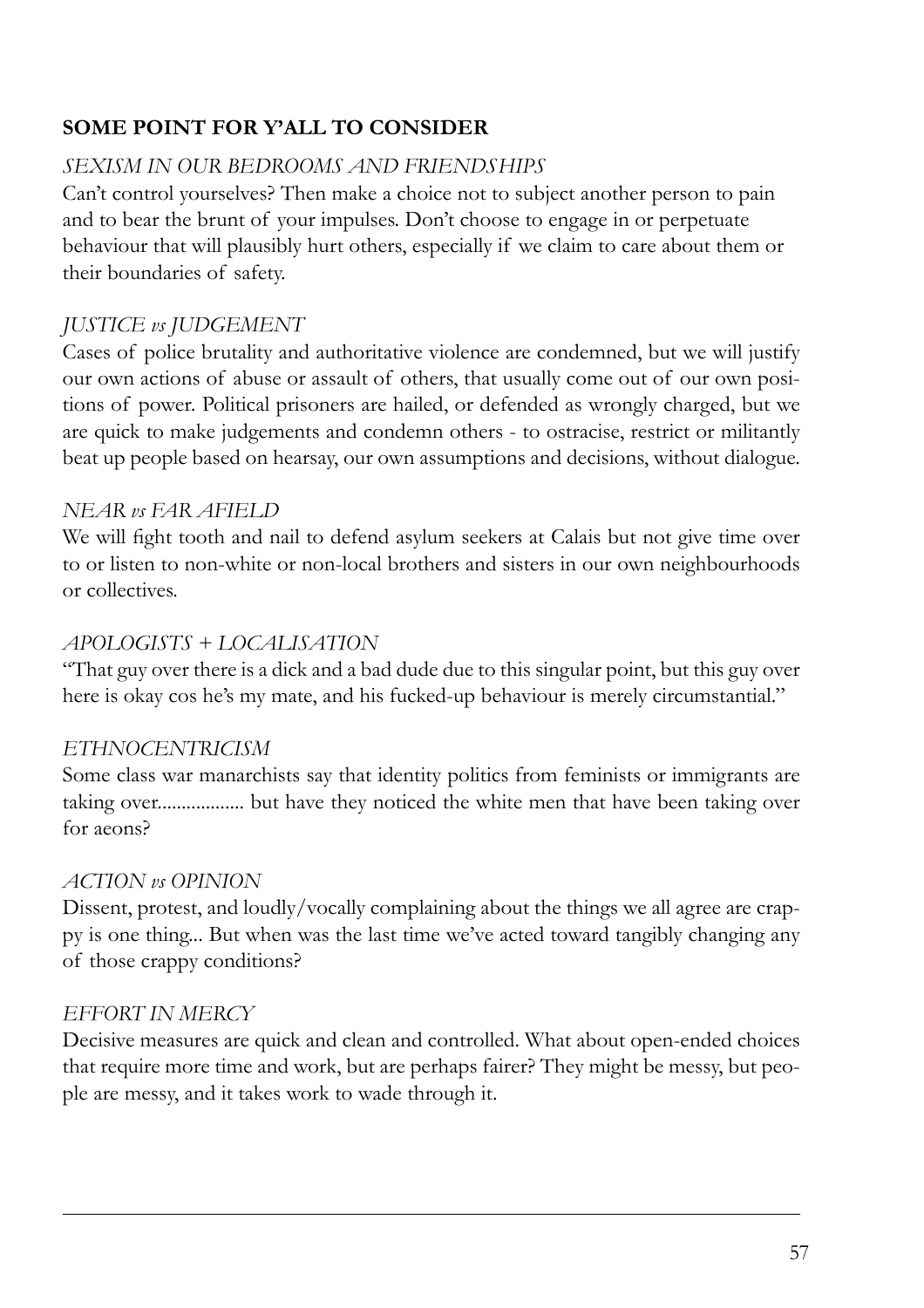## *PERFORMATIVE ACTIVISM*

Strike a pose... How much is demonstrated for a real or imagined audience? How much merely matches our black hoodie and boots? How much is borne out of expectation from peers, or a hope for acceptance? How much is coming from a real desire or urgent appeal for justice, etc?

### *DISPLACED ANGER*

What is reactionary? What is projected? What is from badly thought out anti-authoritarianism? What is informed constructive action and mostly likely to achieve the change you want to see happen?

#### *SAFE SPACES*

What do our internal processes look like? How do we talk to one another? Do those with volume and experience get instilled with authority and control? Are we silencing or invisibilising any group or individual? Is there hierarchy or oppression or machismo within these walls?

### *COLONISATION, PATRONISATION, PATERNALISM AND DOMINATION*

Are we speaking for other people? Are we being "representative"? Knowledgeable expert or imperialist appropriation? Is this outreach, or co-operation? Who has the say, and who has the control? Who's taking up the most space, time or organising power? And who owns the struggle? Are we depicting anyone as defenceless or in need of our strength or resources?

### *THE MEANING OF SUPPORT*

Are we open to honestly challenging ourselves? Examining what is threatening to us, and why... Threatening us because of prejudices, assumptions, bigotry, bias? Or because thorough analysis will lead to us losing power or access? Are we denying anyone access by our voice or presence? Are we becoming comfortable with certain rituals? Look beyond what is defined to be acceptable.

#### *MEN'S ONLY FEMINIST GROUPS*

Is it another bubble we are building? Is this protective or defensive at all? Is there transparency? Is there a feedback process? Are those being discussed mostly absent? Who does patriarchy affect most, and is there an ultimate goal to include their voices, input and participation?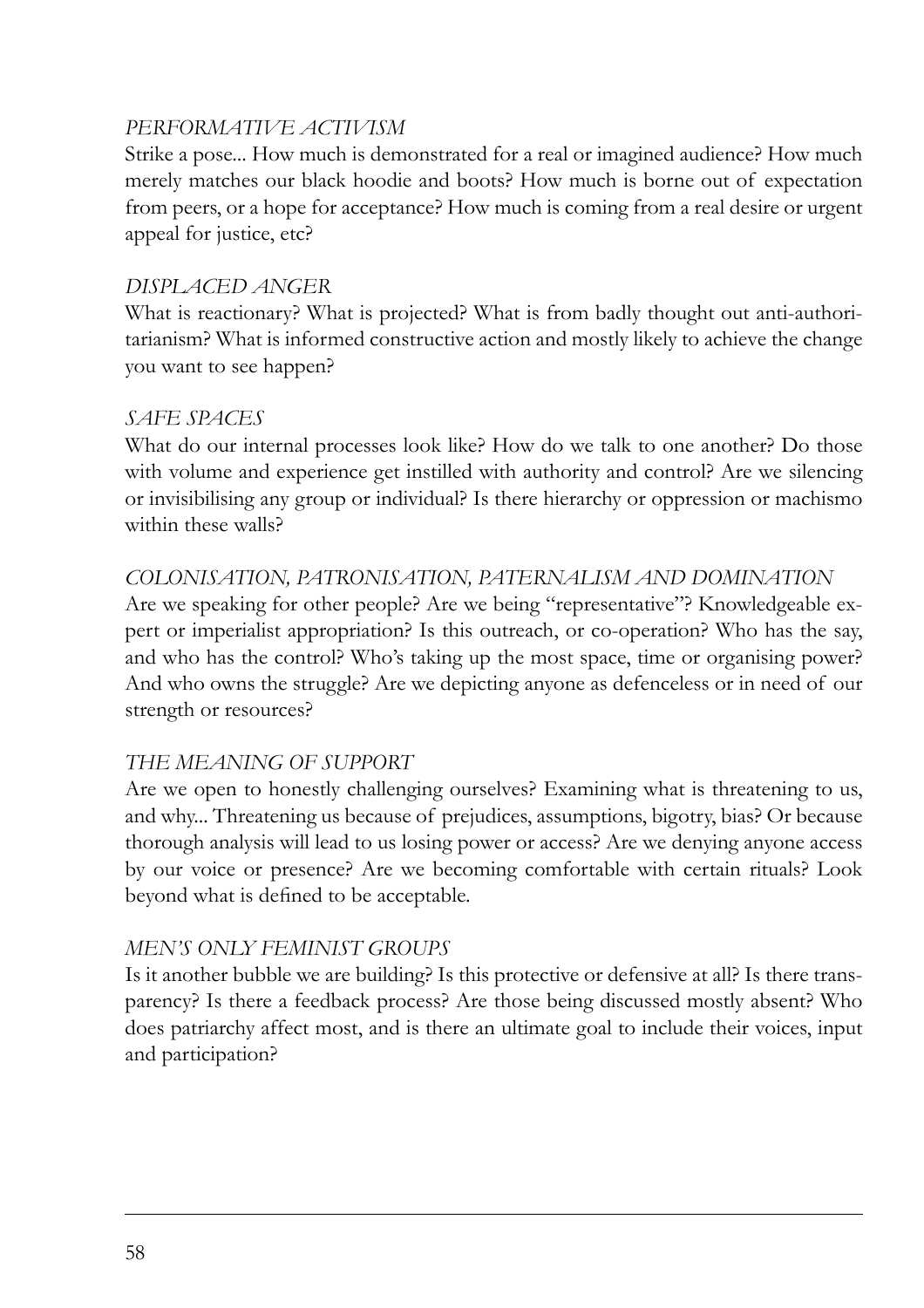### **QUESTIONS FOR ME?**

#### *How have men's groups affected me personally?*

Making zines about community accountability and being a survivor, I have been asked if my writing can be used for Men's Pro-Feminist Reading Groups, one being in the city/community where my (most recent) perpetrator lives. I was happy for them to use it, but was scared to express or share my apprehension about being critiqued, judged, and/or not believed. Aware of the individual opinions of people in that community and space, I was not hopeful that people (i.e. cis-men) would respond well to my zines about the process of trying to discuss continual sexual abuse/disregard of my vocal protests and boundaries throughout a two-year relationship, and my angry tirade that followed the realisation of how unaccountable my partner chose to remain in the months that followed the final act of rape. I didn't hear any feedback from it, although I would have been very interested in (and scared of) what came out of that reading group. I feel a similar unease with anti-racism groups that exclude People of Colour (in the UK and Germany).

My bias contains my wariness around cis-men, my perspective shaped by the responses I've received since starting to write, and how hard some will fight to justify the actions of perpetrators, and how much some resist listening to, or believing accounts of survivors. I've had anarchist men email me implying that I was lying, telling me in person that it was a mistake for me to write those zines, and making judgements and accusations based on the little they knew instead of asking me to clarify anything or give them more information. I've had people from the London DIY punk community saying that it was too unbelievable and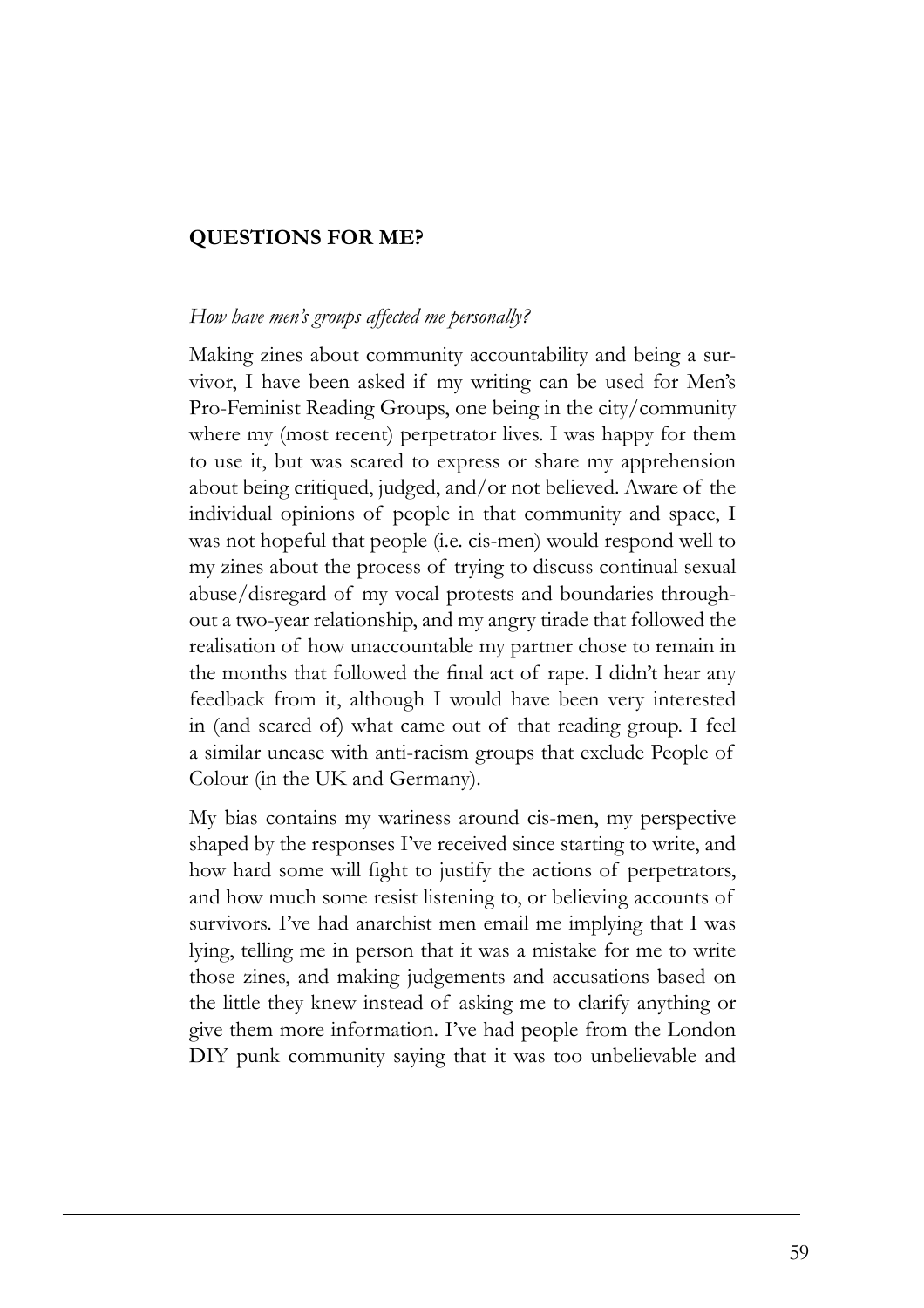difficult to think about their friend in this way; perhaps forgetting that I was as shocked as they were, to finally comprehend that the person I cared and trusted most in the world was so unwilling to have consensual sex, to apologise for the series of times he had ignored my pleas for a consensual sex life and times I cried "no", or to be apologetic or accountable about his behaviours of rape. I am not a victim, but yes, I am pissed off.

I felt and still feel the pain of learning that men appear to rally around each other, to defend, excuse, hide or protect the shitty actions of their friends ---> meanwhile issuing more blame and suspicion onto women, leaving it up to women to deflect attacks of their boundaries once again.

#### *What might be considered 'success'?*

When honest and respectful dialogue can occur between people that don't need to be cordoned off or protected from each other. When conversations are no longer segregated and sectarian. When spaces actually finally feel safe for everyone in them, male\*, female\* and trans\* folk.

#### *Resources:*

Said The Pot To The Kettle http://www.tangledwilderness.org/ pdfs/saidthepottothekettle-letter.pdf is a nice start, but don't just stick to literature made especially "for anarchist men". If interested in feminism, privilege, labour rights, immigration and border conditions, indigenous struggles, post-colonialism, whatever - go to the source of data and look/listen/read with an open mind.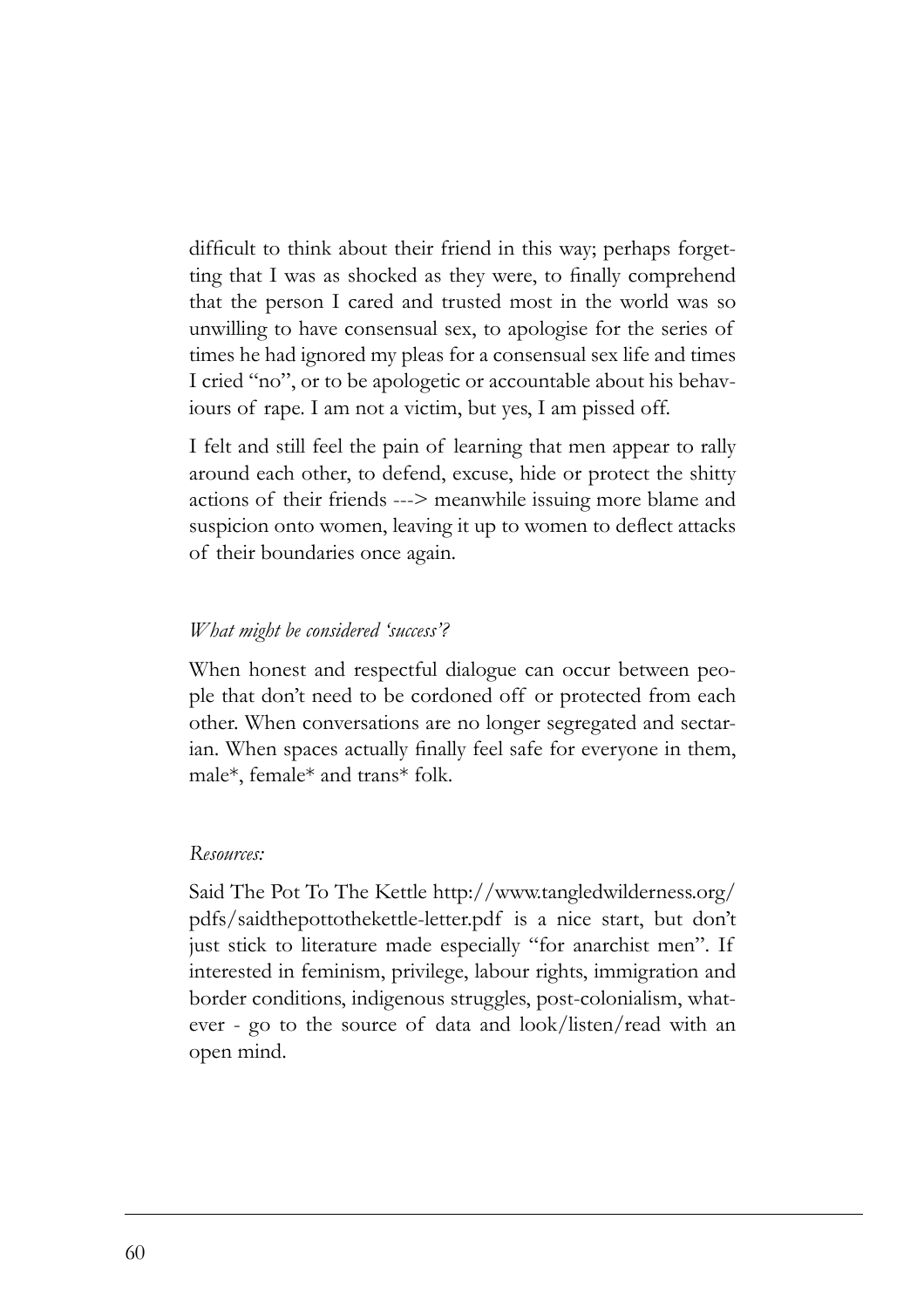# Recommendations for People Trying to Start Radical Men's Groups

by Tim Phillips veganism@hotmail.com

Six of us started a radical men's group in the Bay Area in the summer of 2011. We met regularly for six months. For people interested in starting similar groups, one idea is to begin with group agreements. The following are 21 examples, which are borrowed from or inspired by Dismantling Racism Works, the philosopher Epictetus, and the Aorta Collective.

**Commit** – participate, ask questions, think critically, and support others.

**Avoid delay** – there are infinite reasons to postpone discussions about patriarchy, masculinity, and sexism, but we grow from these discussions even when the circumstances aren't perfect.

**Clarify the decision-making process** – the decision-making process should be clear and, to the best of our ability, include the people most affected by our decisions.

**Respect people's time** – focus on the question at issue, the limited time available, and offering specific suggestions when providing critical feedback.

**Avoid whining** – difficult situations are often the best opportunities for growth.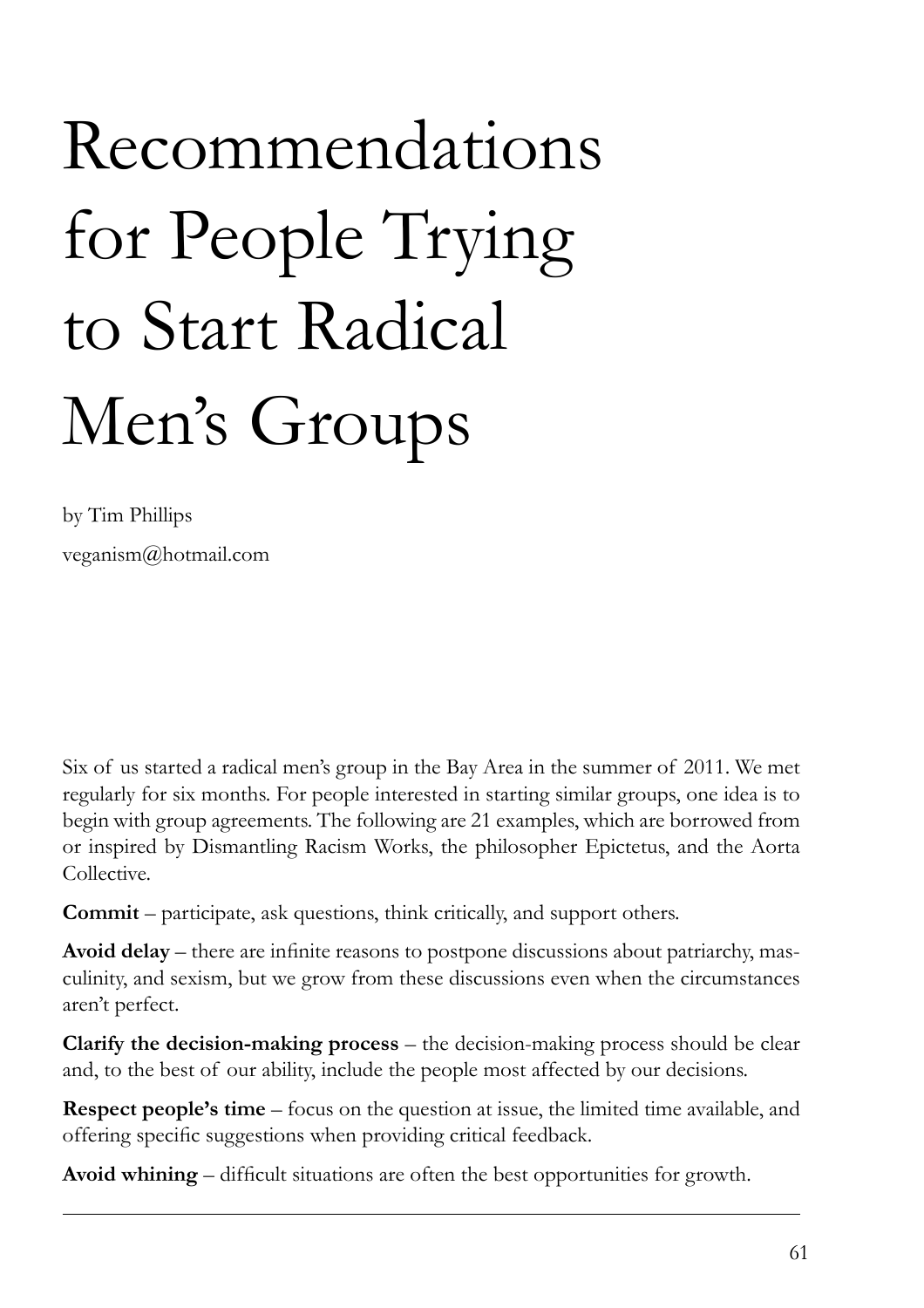**Be patient** – listen, avoid interrupting, and give everyone a chance to speak.

**Suspend judgment** – give people the benefit of the doubt, as there isn't one right way.

**Be kind** – allow people to be honest without fearing condemnation, to assist everyone's growth and support new or challenging ideas or emotions.

**Avoid resentment** – confront words or conduct directly (if not immediately) when they bother you, instead of saying nothing and developing resentment.

**Forgive, to the extent you're able** – people can change, like we all have.

**Avoid blame** – we all make mistakes, so they shouldn't be seen as personal failures.

Be thankful – give thanks for people around the world building movements for social justice.

**Avoid praise** – while we recognize and thank people for their efforts, praise can obscure the need for resilient communities as opposed to individuals acting alone.

**Avoid comparing people** – none of us are beginners, we all grew up with prejudices, and none of us are perfect; so this isn't a competition to see who has the best analysis.

**Maintain confidentiality** – when talking with people who aren't in the group, avoid discussing who said what or otherwise linking people with information they shared during a group meeting (or social gathering).

**Live simply** – the focus is strong relationships, not fame, money, or expansion; thus, the group may remain small on purpose to cultivate affinity.

**Build a movement** – it isn't just what we're doing, but how we're doing it, that matters.

**Collaborate** – we will struggle together to accomplish our shared goals.

**See the connections** – we can't undermine one form of oppression without understanding that all forms of oppression are connected.

**Accept guidance** – when both parties are amenable, advice or mentoring allows us to grow.

**Emphasize accountability** – we seek to remain accountable to one another and to the people with whom our group intends to collaborate.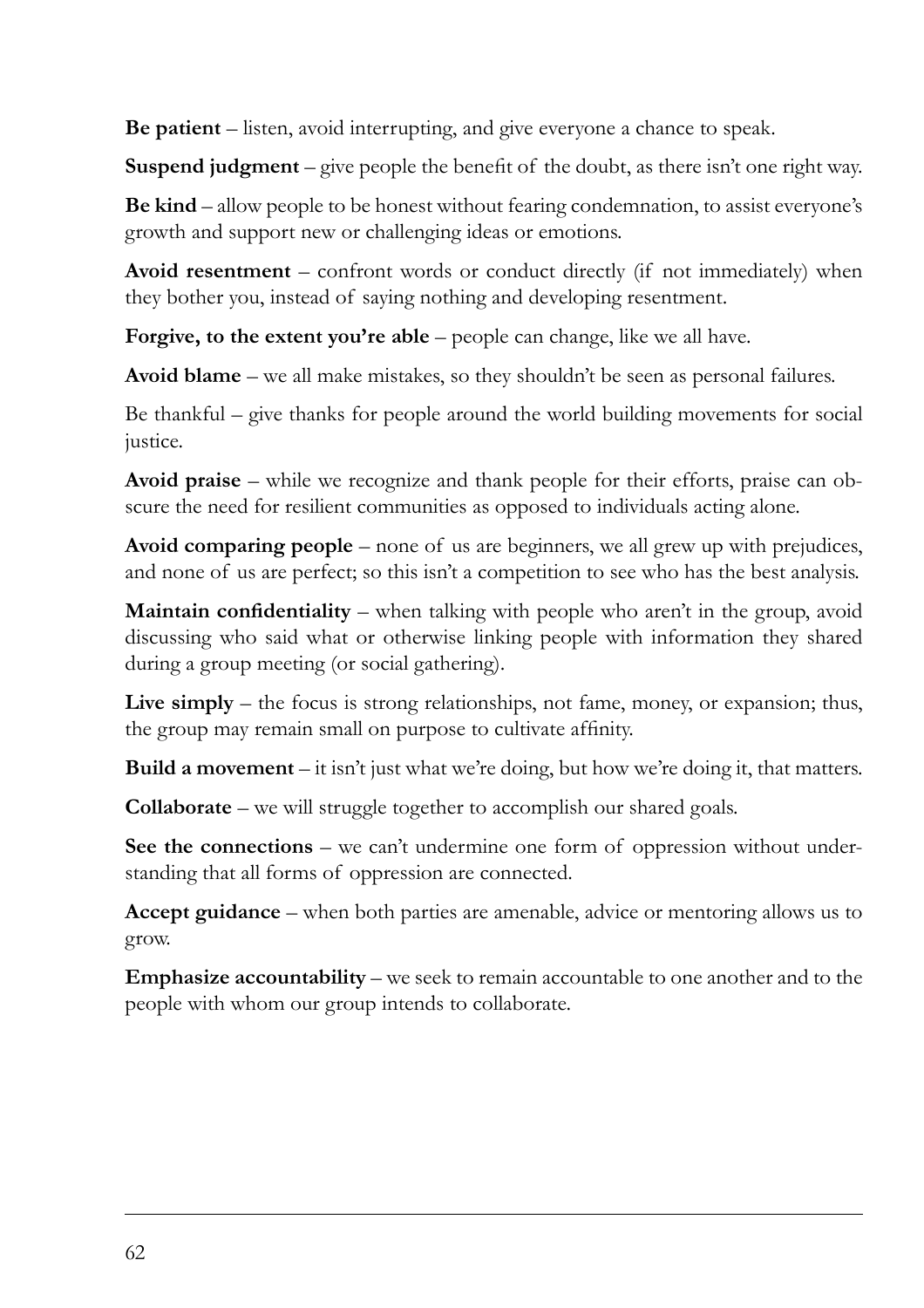

Readable and printable files of this zine are available online at exmasculus.wordpress.com

> The editors can be contacted at exmasculus@gmail.com